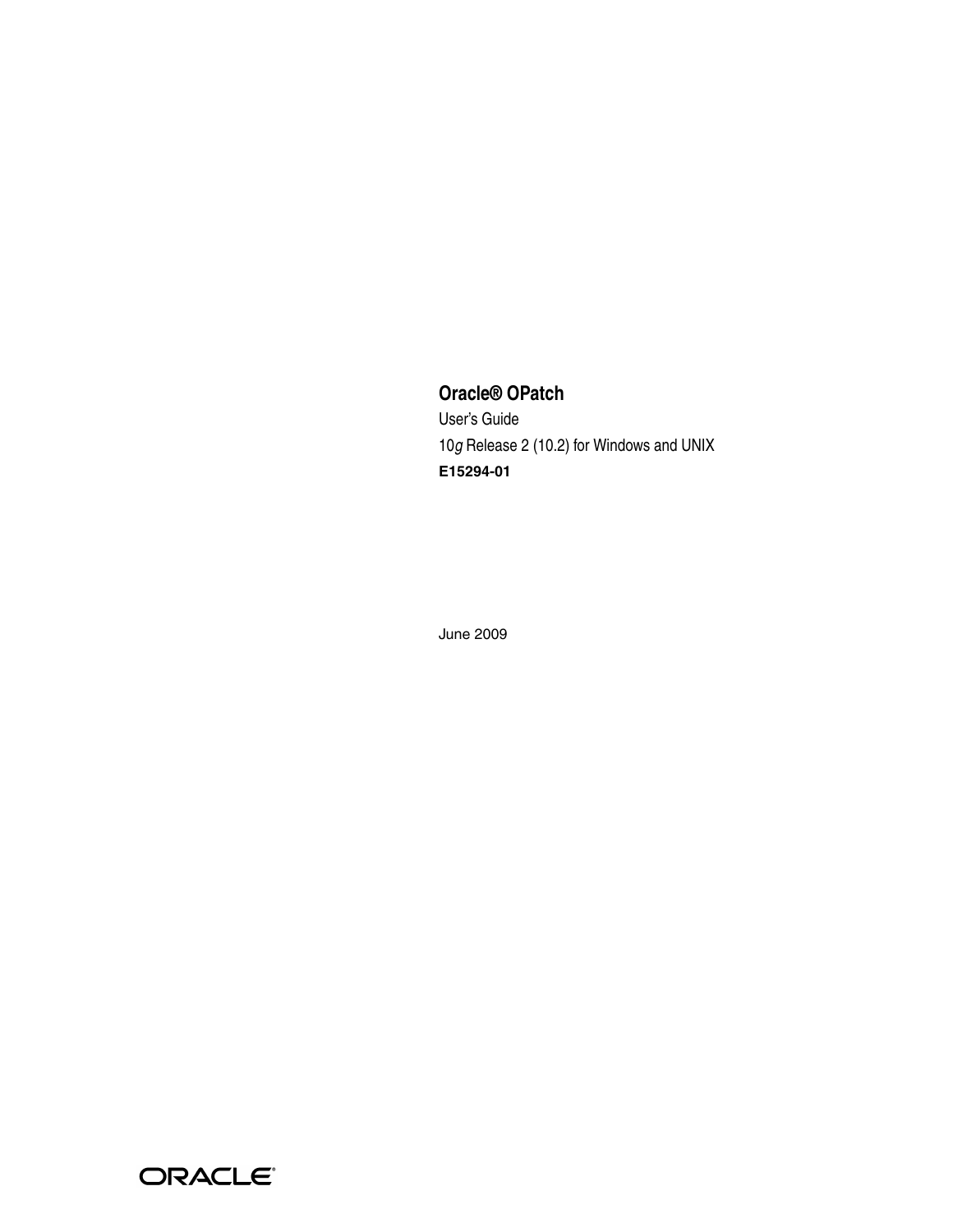Oracle OPatch User's Guide, 10*g* Release 2 (10.2) for Windows and UNIX

E15294-01

Copyright © 1996, 2009, Oracle and/or its affiliates. All rights reserved.

Primary Author: Michael Zampiceni

Contributor: Phidien Nguyen

This software and related documentation are provided under a license agreement containing restrictions on use and disclosure and are protected by intellectual property laws. Except as expressly permitted in your license agreement or allowed by law, you may not use, copy, reproduce, translate, broadcast, modify, license, transmit, distribute, exhibit, perform, publish, or display any part, in any form, or by any means. Reverse engineering, disassembly, or decompilation of this software, unless required by law for interoperability, is prohibited.

The information contained herein is subject to change without notice and is not warranted to be error-free. If you find any errors, please report them to us in writing.

If this software or related documentation is delivered to the U.S. Government or anyone licensing it on behalf of the U.S. Government, the following notice is applicable:

U.S. GOVERNMENT RIGHTS Programs, software, databases, and related documentation and technical data delivered to U.S. Government customers are "commercial computer software" or "commercial technical data" pursuant to the applicable Federal Acquisition Regulation and agency-specific supplemental regulations. As such, the use, duplication, disclosure, modification, and adaptation shall be subject to the restrictions and license terms set forth in the applicable Government contract, and, to the extent applicable by the terms of the Government contract, the additional rights set forth in FAR 52.227-19, Commercial Computer Software License (December 2007). Oracle USA, Inc., 500 Oracle Parkway, Redwood City, CA 94065.

This software is developed for general use in a variety of information management applications. It is not developed or intended for use in any inherently dangerous applications, including applications which may create a risk of personal injury. If you use this software in dangerous applications, then you shall be responsible to take all appropriate fail-safe, backup, redundancy, and other measures to ensure the safe use of this software. Oracle Corporation and its affiliates disclaim any liability for any damages caused by use of this software in dangerous applications.

Oracle is a registered trademark of Oracle Corporation and/or its affiliates. Other names may be trademarks of their respective owners.

This software and documentation may provide access to or information on content, products, and services from third parties. Oracle Corporation and its affiliates are not responsible for and expressly disclaim all warranties of any kind with respect to third-party content, products, and services. Oracle Corporation and its affiliates will not be responsible for any loss, costs, or damages incurred due to your access to or use of third-party content, products, or services.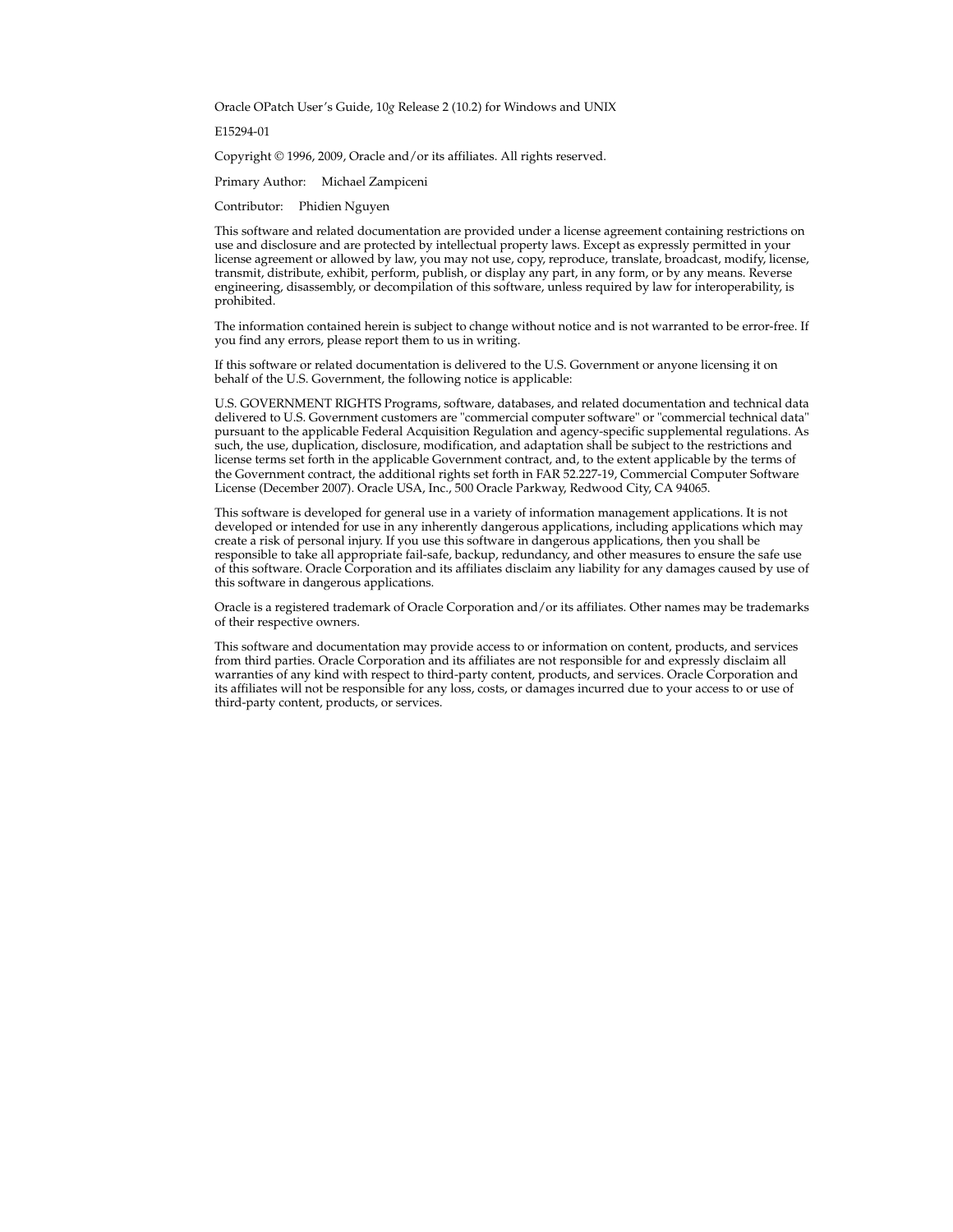# **Contents**

| 1                | <b>Introduction and Requirements</b> |  |
|------------------|--------------------------------------|--|
|                  |                                      |  |
|                  |                                      |  |
|                  |                                      |  |
|                  |                                      |  |
| $\boldsymbol{2}$ | <b>Using Interim Patches</b>         |  |
|                  |                                      |  |
|                  |                                      |  |
|                  |                                      |  |
|                  |                                      |  |
|                  |                                      |  |
| 3                | <b>OPatch Prerequisite Checks</b>    |  |
|                  |                                      |  |
|                  |                                      |  |
|                  |                                      |  |
|                  |                                      |  |
|                  |                                      |  |
|                  |                                      |  |
|                  |                                      |  |
|                  |                                      |  |
|                  |                                      |  |
|                  |                                      |  |
| 4                | <b>OPatch Utility and Commands</b>   |  |
|                  |                                      |  |
|                  |                                      |  |
|                  |                                      |  |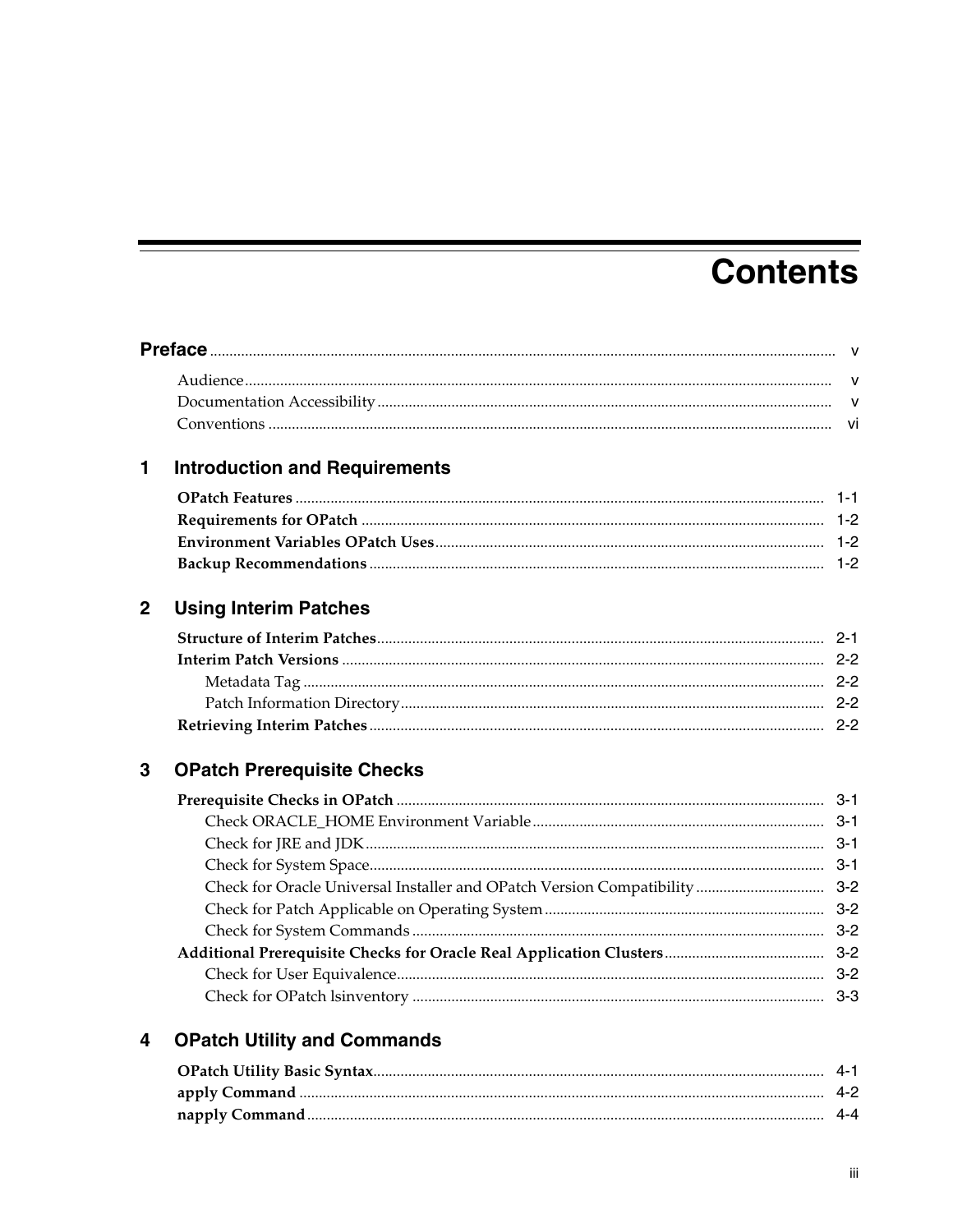# 5 Oracle Real Application Clusters Patching

#### $6\phantom{a}$ **Resolving Patch Conflicts**

#### $\overline{7}$ **Recovery and Troubleshooting**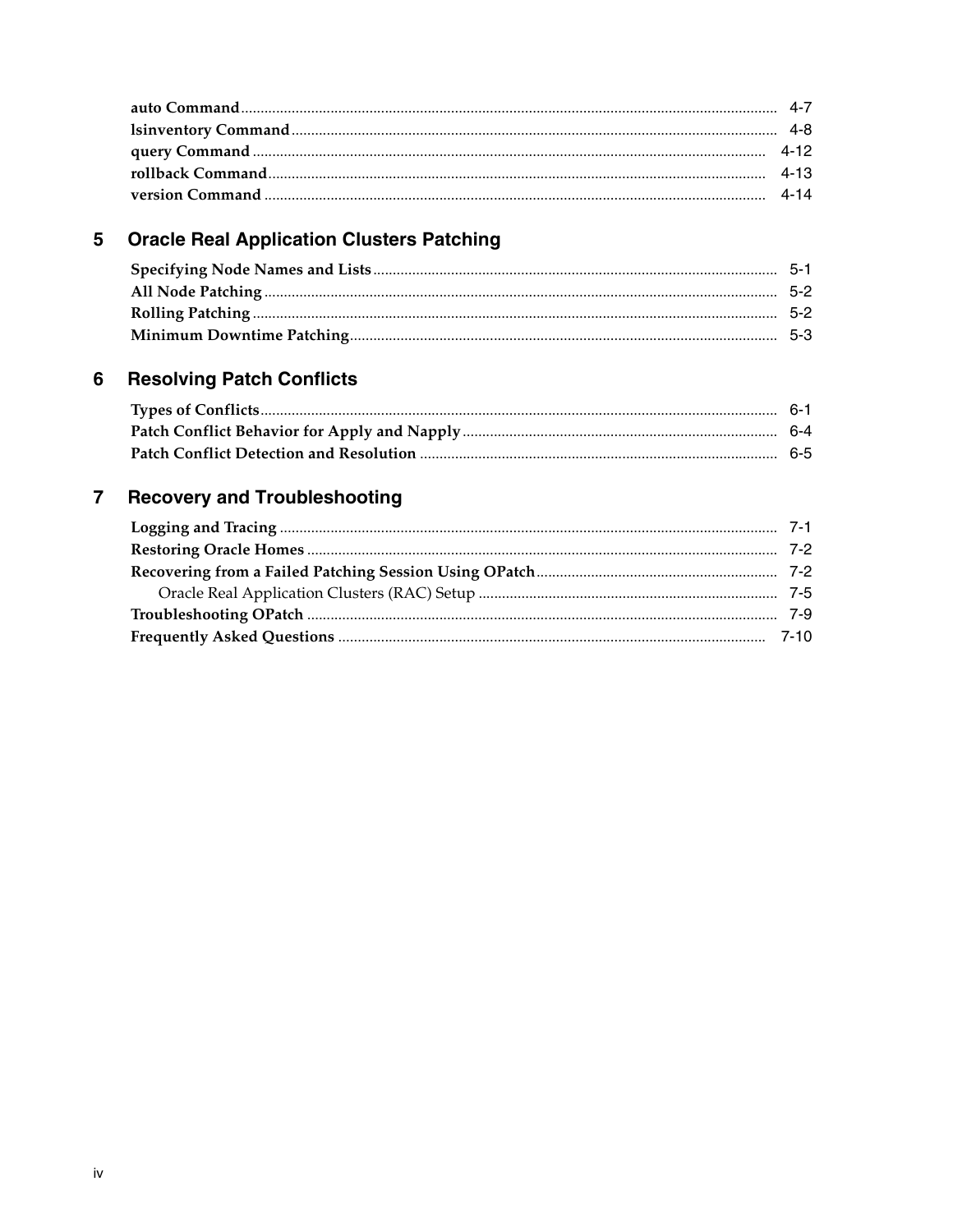# **Preface**

<span id="page-4-0"></span>OPatch is an Oracle-supplied utility that assists you with the process of applying interim patches to Oracle's software and rolling back interim patches from Oracle's software.

### <span id="page-4-1"></span>**Audience**

This guide is intended for users that have installed Oracle software products using the Oracle Universal Installer and need to subsequently apply patches. Use this guide in conjunction with any product-specific installation guides available with your Oracle product.

## <span id="page-4-2"></span>**Documentation Accessibility**

Our goal is to make Oracle products, services, and supporting documentation accessible to all users, including users that are disabled. To that end, our documentation includes features that make information available to users of assistive technology. This documentation is available in HTML format, and contains markup to facilitate access by the disabled community. Accessibility standards will continue to evolve over time, and Oracle is actively engaged with other market-leading technology vendors to address technical obstacles so that our documentation can be accessible to all of our customers. For more information, visit the Oracle Accessibility Program Web site at http://www.oracle.com/accessibility/.

#### **Accessibility of Code Examples in Documentation**

Screen readers may not always correctly read the code examples in this document. The conventions for writing code require that closing braces should appear on an otherwise empty line; however, some screen readers may not always read a line of text that consists solely of a bracket or brace.

#### **Accessibility of Links to External Web Sites in Documentation**

This documentation may contain links to Web sites of other companies or organizations that Oracle does not own or control. Oracle neither evaluates nor makes any representations regarding the accessibility of these Web sites.

#### **Deaf/Hard of Hearing Access to Oracle Support Services**

To reach Oracle Support Services, use a telecommunications relay service (TRS) to call Oracle Support at 1.800.223.1711. An Oracle Support Services engineer will handle technical issues and provide customer support according to the Oracle service request process. Information about TRS is available at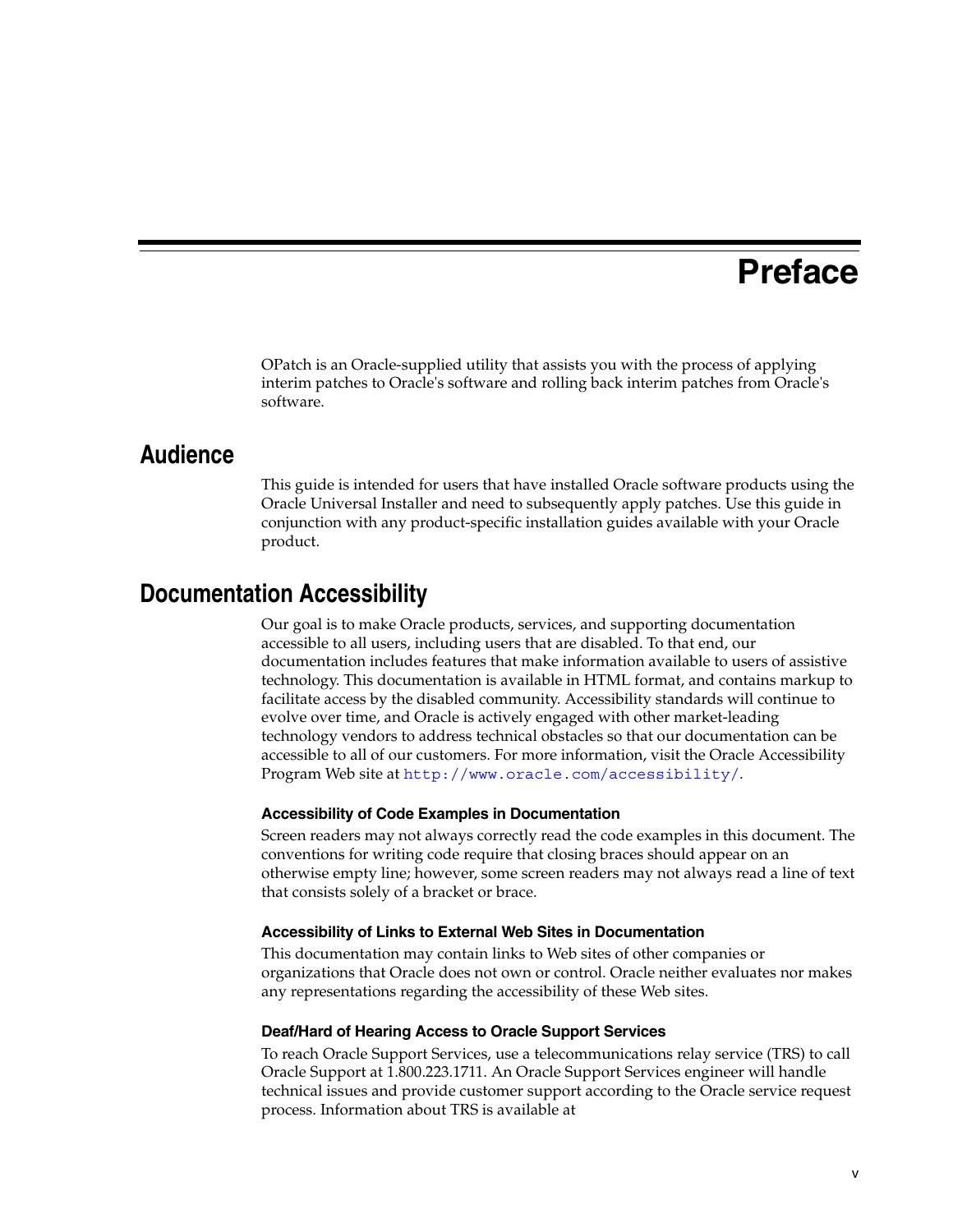http://www.fcc.gov/cgb/consumerfacts/trs.html, and a list of phone numbers is available at http://www.fcc.gov/cgb/dro/trsphonebk.html.

# <span id="page-5-0"></span>**Conventions**

The following text conventions are used in this document:

| <b>Convention</b> | <b>Meaning</b>                                                                                                                            |
|-------------------|-------------------------------------------------------------------------------------------------------------------------------------------|
| boldface          | Boldface type indicates graphical user interface elements associated<br>with an action, or terms defined in text or the glossary.         |
| italic            | Italic type indicates book titles, emphasis, or placeholder variables for<br>which you supply particular values.                          |
| monospace         | Monospace type indicates commands within a paragraph, URLs, code<br>in examples, text that appears on the screen, or text that you enter. |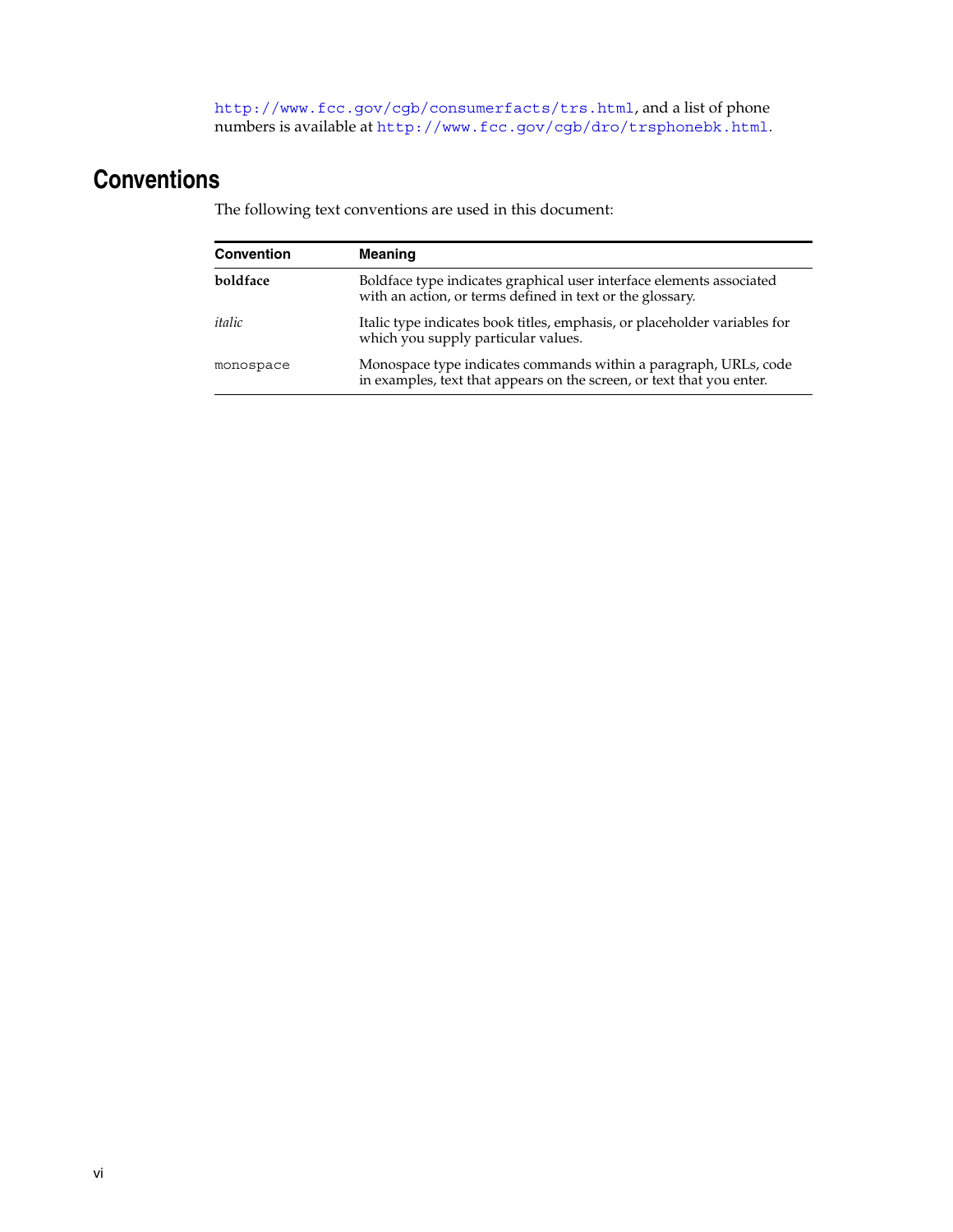<span id="page-6-0"></span>**1**

# **Introduction and Requirements**

Patches are a small collection of files copied over an existing installation. They are associated to particular versions of Oracle Products. When applied to the correct version of an installed product, patches result in an upgraded version of the product.

The OPatch Java-based utility enables the application and rollback of interim patches to Oracle's software. OPatch is platform-independent and runs on all supported operating systems.

This chapter discusses the following introductory and advisory topics:

- **[OPatch Features](#page-6-1)**
- **[Requirements for OPatch](#page-7-0)**
- **[Environment Variables OPatch Uses](#page-7-1)**
- **[Backup Recommendations](#page-7-2)**

### <span id="page-6-1"></span>**OPatch Features**

The OPatch 10.2 utility has the following features:

- **Scalability —** OPatch is scalable to support a large number of patches.
- **Reliability** OPatch is reliable and protects the Oracle home and inventory. It can return the Oracle home to a stable state from patch application failures. It can also easily detect patch conflicts.
- **Portability** OPatch is compatible with all operating systems for which Oracle releases software.
- **Robust** OPatch is very robust. It is very easy to apply a patch as well as remove it.
- **Easy to maintain —** OPatch is easy to maintain and is also extensible.
- **Support for Silent Operation OPatch supports silent operation. This mode** enables you to run the software without any user interaction.
- **Support for Real Application Clusters OPatch supports Real Application** Clusters and works well in that setup. It is easy to extend it to the Grid Control.
- **Easy to debug —** OPatch has various levels of logging and tracing mechanisms. It also has a debug option that helps to easily diagnose software problems.

OPatch supports the following capabilities:

- Applying an interim patch.
- Rolling back the application of an interim patch.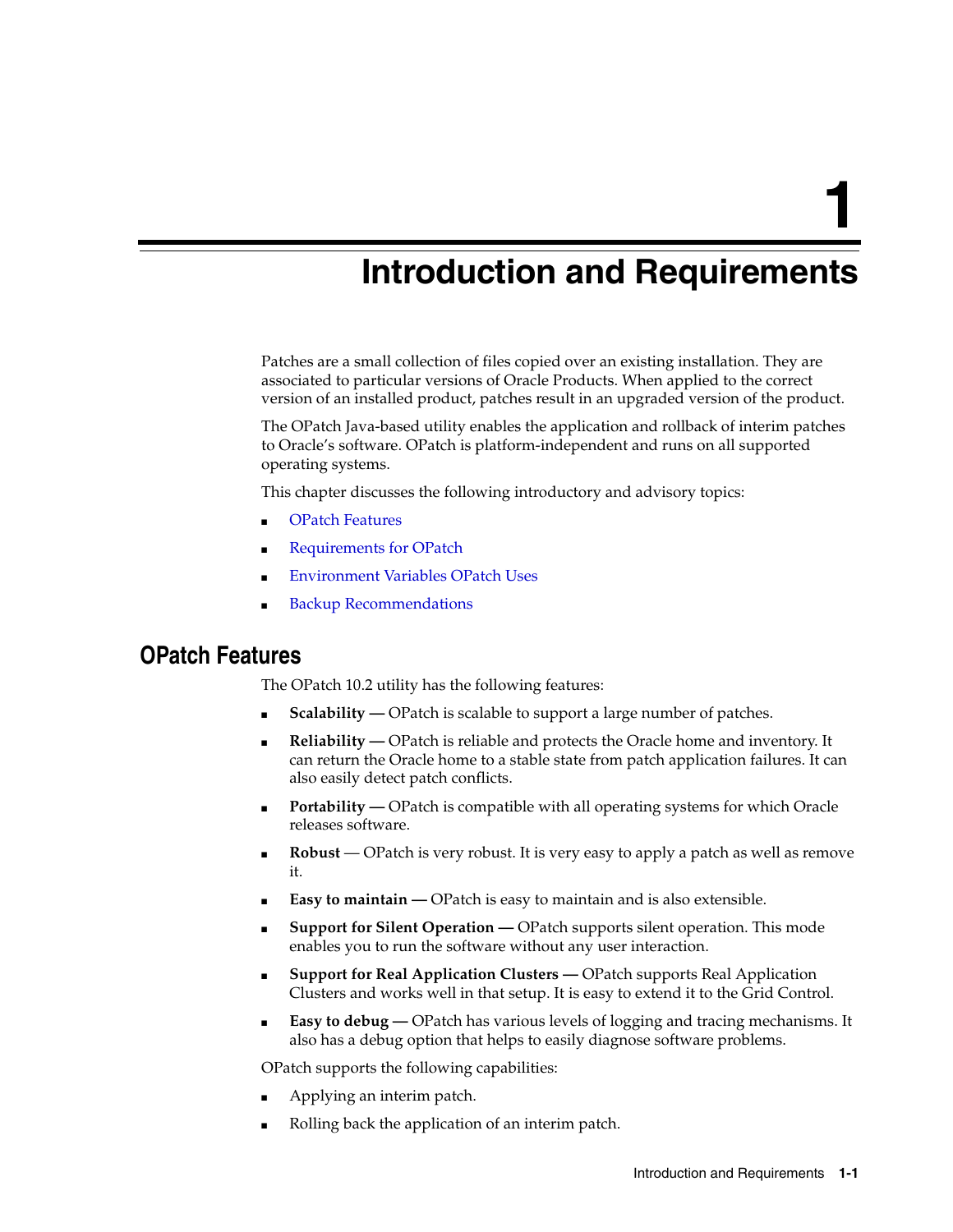- Detecting conflict when applying an interim patch after previous interim patches have been applied. It also suggests the best options to resolve a conflict.
- Reporting on installed products and interim patch.

# <span id="page-7-0"></span>**Requirements for OPatch**

The OPatch utility requires the following items:

- The Oracle Universal Installer must be installed.
- The Oracle home environment variable (ORACLE\_HOME) must point to a valid Oracle home directory and match the value used during installation of the Oracle home directory. See [Chapter 3, "OPatch Prerequisite Checks"](#page-10-5) for more information.
- Java SDK 1.4 or higher must be available.
- Java commands for Windows must be available.
- ar, cp, fuser, and make commands for UNIX must be available.
- The library path must be set correctly for Oracle Real Application Clusters environments. OPatch uses some APIs to detect if the system is Real Application Clusters. Ensure that the library path is set correctly as follows:

```
For Solaris
LD_LIBRARY_PATH = $ORACLE_HOME/lib32:$ORACLE_HOME/lib
For HP-UX - 
SHLIB_PATH=$ORACLE_HOME/lib32:/usr/lib
```
**See Also:** For the latest information about the OPatch utility, to check for updates, and to get latest versions, refer to My Oracle Support (formerly MetaLink) at:

http://www.oracle.com/support/metalink/index.html

# <span id="page-7-1"></span>**Environment Variables OPatch Uses**

OPatch uses the following environment variables:

ORACLE\_HOME — Oracle home location.["Recovering from a Failed Patching Session](#page-43-2)  [Using OPatch"](#page-43-2)

OPATCH\_DEBUG — Log level that specifies the amount of logging OPatch should perform.

OPATCH\_PLATFORM\_ID — Unique platform ID.

PATH — Path information.

## <span id="page-7-2"></span>**Backup Recommendations**

It is highly recommended that you back up the ORACLE\_HOME before any patch operation. You can back up the ORACLE\_HOME using your preferred method. You can use any method, such as zip, cp -r, tar, and cpio to compress the ORACLE\_ HOME.

For recovery information, see ["Recovering from a Failed Patching Session Using](#page-43-2)  [OPatch" on page 7-2.](#page-43-2)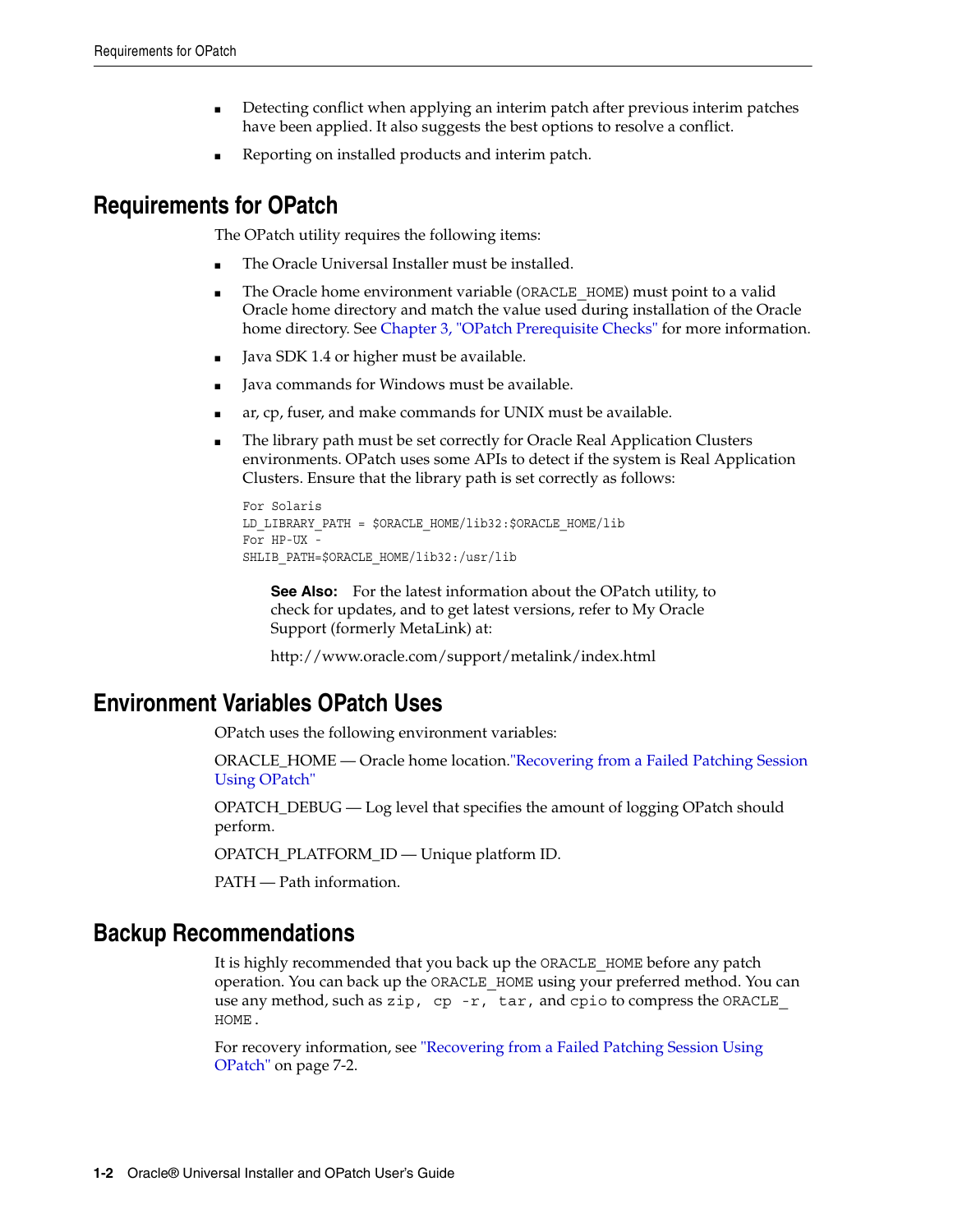# <span id="page-8-0"></span>**Using Interim Patches**

Interim patches are bug fixes available to customers in response to specific bugs. They require a particular base release or patchset to be installed before they can be applied. They generally address specific bugs for a particular customer. These patches are not versioned and are generally available in a future patchset as well as the next product release.

This chapter discusses the following topics on interim patches:

- **[Structure of Interim Patches](#page-8-1)**
- **[Interim Patch Versions](#page-9-0)**
- **[Retrieving Interim Patches](#page-9-3)**

## <span id="page-8-2"></span><span id="page-8-1"></span>**Structure of Interim Patches**

Interim patches generally come in a zipped format. You need to unzip them before you apply a patch. [Figure 2–1](#page-8-2) illustrates the structure of interim patches.

#### *Figure 2–1 Structure of Interim Patches*



Interim patches contain the following items:

- **Patch Metadata** Information on the patch ID, bugs fixed, files affected, and actions to be performed.
- Payload Files that OPatch will modify.
- Custom Scripts Pre-processing and post-processing scripts that need to be run before and after patching.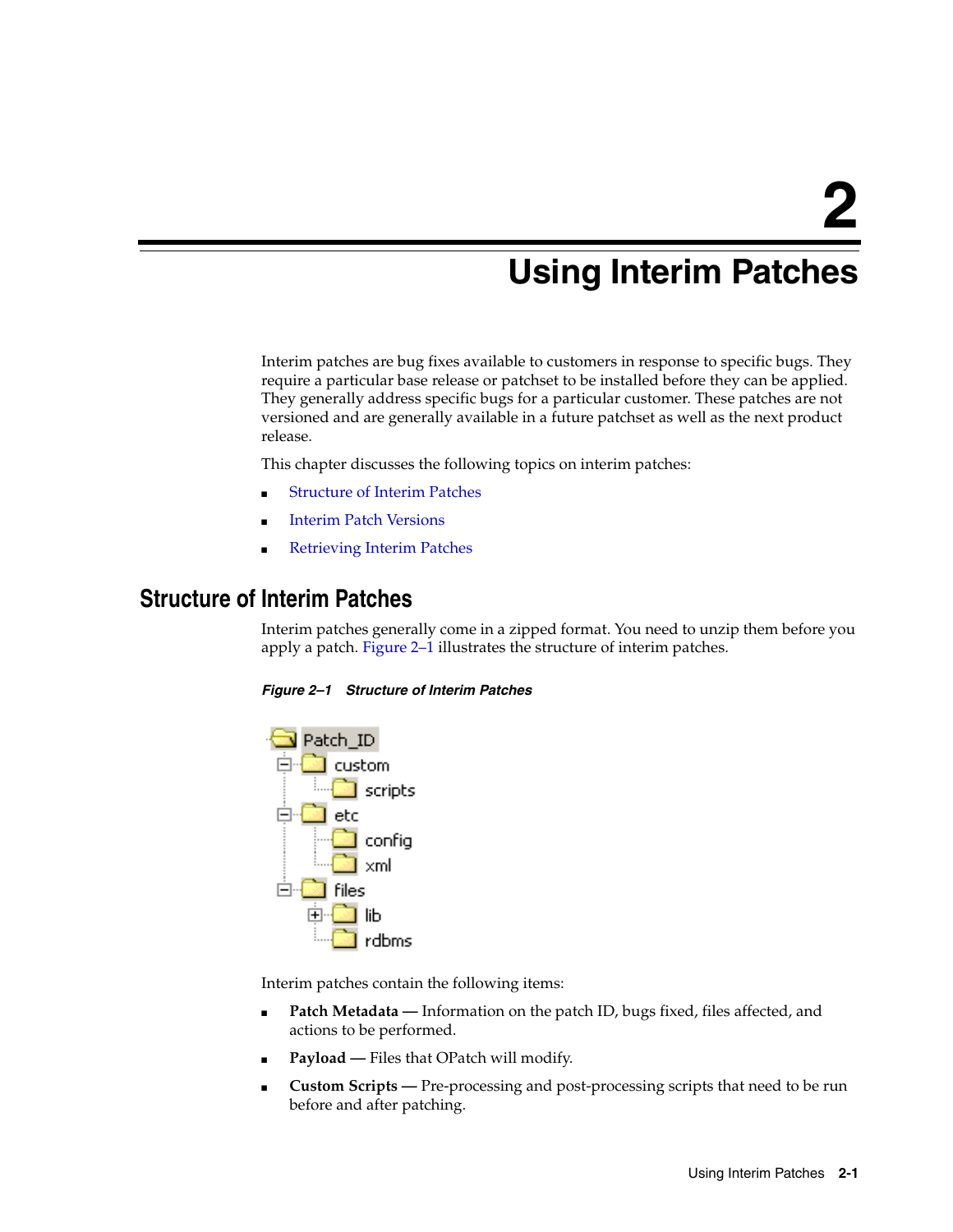## <span id="page-9-0"></span>**Interim Patch Versions**

OPatch 10.2 supports maintaining versions of patches. You can have two or more different versions of the same patch (with the same patch ID). This version information is stored in the OPatch metadata.

### <span id="page-9-1"></span>**Metadata Tag**

The metadata has a tag date of patch that stores the patch version information. The following sample shows the tag:

<date of patch year="YYYY" month="mmm" day="Day" time="Time" zone="TimeZone"/>: Date on which the patch was created

This tag records the time Oracle created the patch. If the same patch is created at a later time, this tag will record that time.

**Note:** This version information is the time Oracle created the patch and not the time of patch application in the host.

For example, consider a patch with ID 300200 and the date\_of\_patch tag in the patch metadata as follows:

```
<date_of_patch year="2008" month="Dec" day="23" time="04:57:13 hrs" 
zone="US/Eastern"/>
```
OPatch considers this version of the patch to be created on December 23rd, 2008 at 04:57:13 hours.

### <span id="page-9-2"></span>**Patch Information Directory**

When you apply an interim patch to an Oracle home, OPatch stores the patch information in the \$ORACLE\_HOME/.patch\_storage directory. Inside this directory, separate directories are created for each patch applied to the Oracle home. You can only apply one version of the patch in the system at a given time.

You can determine the location of the patch information directory by executing the opatch lsinventory -detail command and looking for the patch location storage area information in the output, as shown in the following example:

Patch Location in Storage area: /home1/HOMEtoiir571/.patch\_storage/300200\_Dec\_23\_2008\_04\_57\_13

You can also find an unzipped version of the patch in the following location:

\$ORACLE\_HOME/.patch\_storage/<patch\_id\_timestamp>/original\_patch

### <span id="page-9-3"></span>**Retrieving Interim Patches**

Oracle releases interim patches frequently to fix a bug or a set of bugs. You can get the interim patches by specifying the patch ID in My Oracle Support (formerly MetaLink) from the following location:

http://www.oracle.com/support/metalink/index.html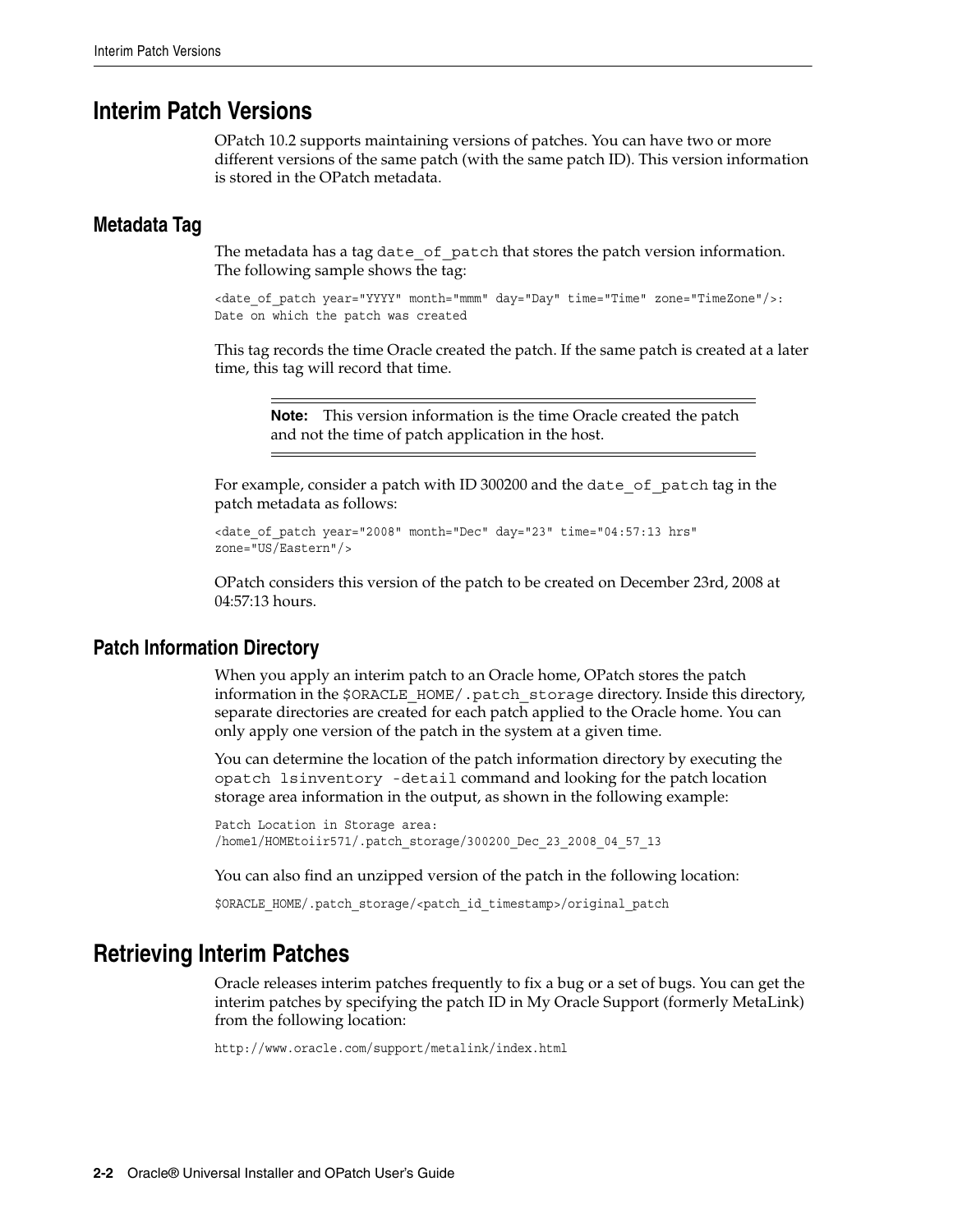# <span id="page-10-5"></span><span id="page-10-0"></span>**OPatch Prerequisite Checks**

Before you use the OPatch command and available options, you need to check that OPatch prerequisites have been fulfilled. The following sections of this chapter provide the needed information:

- [Prerequisite Checks in OPatch](#page-10-1)
- [Additional Prerequisite Checks for Oracle Real Application Clusters](#page-11-3)

### <span id="page-10-1"></span>**Prerequisite Checks in OPatch**

Before you invoke OPatch, perform the following prerequisite checks:

### <span id="page-10-2"></span>**Check ORACLE\_HOME Environment Variable**

OPatch verifies if the Oracle home is present. You must ensure that the ORACLE\_HOME environment variable is set to the Oracle home of the product you are trying to patch. Check your respective vendor documentation for the details to set the environment variable.

### <span id="page-10-3"></span>**Check for JRE and JDK**

OPatch requires JDK 1.4 or higher to work properly. JRE comes as a part of JDK.

OPatch 10.2 uses the jar utility that comes with JDK for its jar, war, and ear operations. Opatch searches for JDK inside the specified Oracle home. If the Oracle home does not have JDK, you have to use the -jdk option in OPatch to provide an alternate location. OPatch displays an error if there is a jar/war/ear operation and cannot locate the Java SDK location.

T find the version of JDK installed, execute the following command:

```
JDK/bin/java -version
```
**Note:** If the patch you are applying does not have a jar action, you might not need JDK, and OPatch will function acceptably with JRE alone.

### <span id="page-10-4"></span>**Check for System Space**

When OPatch processes the script for the installation of a patch, it simultaneously generates a rollback script and saves a copy of every file edited or deleted during the patching. OPatch also backs up the inventory information. Therefore, Oracle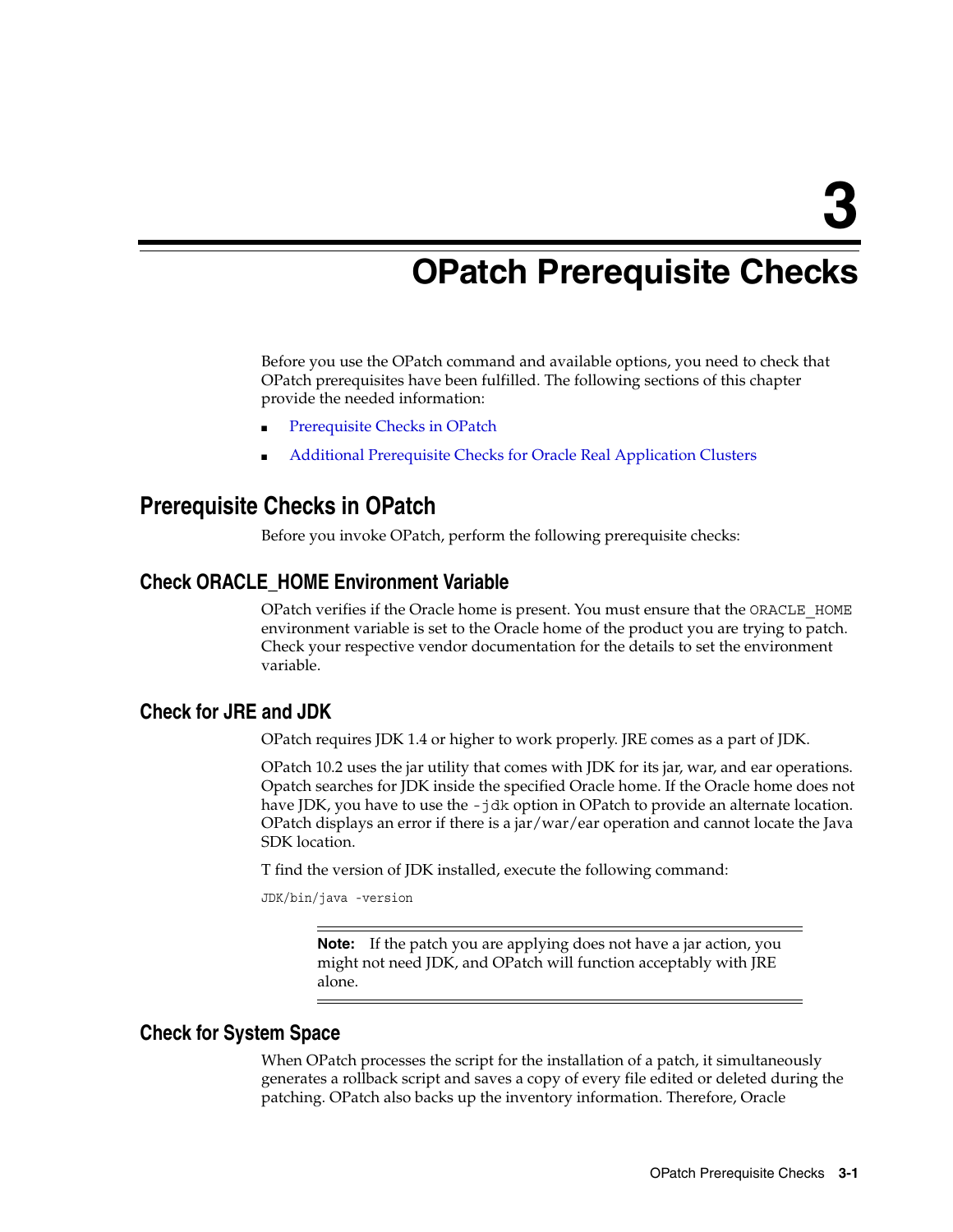recommends that you have sufficient system space to accommodate the patch and the backup information.

### <span id="page-11-0"></span>**Check for Oracle Universal Installer and OPatch Version Compatibility**

OPatch 10.2 requires Oracle Universal Installer 10.2 or higher to work properly. If the Oracle Universal Installer version is less than what OPatch requires, OPatch errors out.

### <span id="page-11-1"></span>**Check for Patch Applicable on Operating System**

OPatch detects if a particular patch is applicable for an operating system. If it is not applicable, it gives out a suitable error message.

### <span id="page-11-5"></span><span id="page-11-2"></span>**Check for System Commands**

OPatch supports a set of properties used for various operations of the software. You can use these properties to control the internal operations of OPatch. By default, OPatch uses the standard Java property format to specify the properties. The complete list of the default properties and their values are as follows:

fuser=/sbin:/usr/sbin

ar=/usr/ccs/bin/

make=/usr/bin

You can specify OPatch properties in the following ways:

- By using the default OPatch properties.
- By specifying the location of the user-defined properties file.
- By using the command line. The syntax is as follows:

PROPERTY\_NAME=VALUE

Example: fuser=/sbin:/usr/sbin

### <span id="page-11-3"></span>**Additional Prerequisite Checks for Oracle Real Application Clusters**

For Oracle Real Application Clusters (RAC), ensure that you perform the following pre-requisite checks besides the other checks listed in the previous sections.

For specific information on Oracle RAC patching, see [Chapter 5, "Oracle Real](#page-32-2)  [Application Clusters Patching"](#page-32-2).

### <span id="page-11-4"></span>**Check for User Equivalence**

You must ensure that the cluster systems have user equivalence set for the user installing Oracle Clusterware and Oracle Real Application Clusters. On UNIX, this means rsh , ssh or both should be set up on the cluster systems. On Windows, this means the same  $<$  domain $>$  $<$ user $>$ should have administrative privileges on all the cluster systems and the systems should be a member of the <domain>.

If the user equivalence is set properly, the following command will work properly:

\$ rsh <nodename> date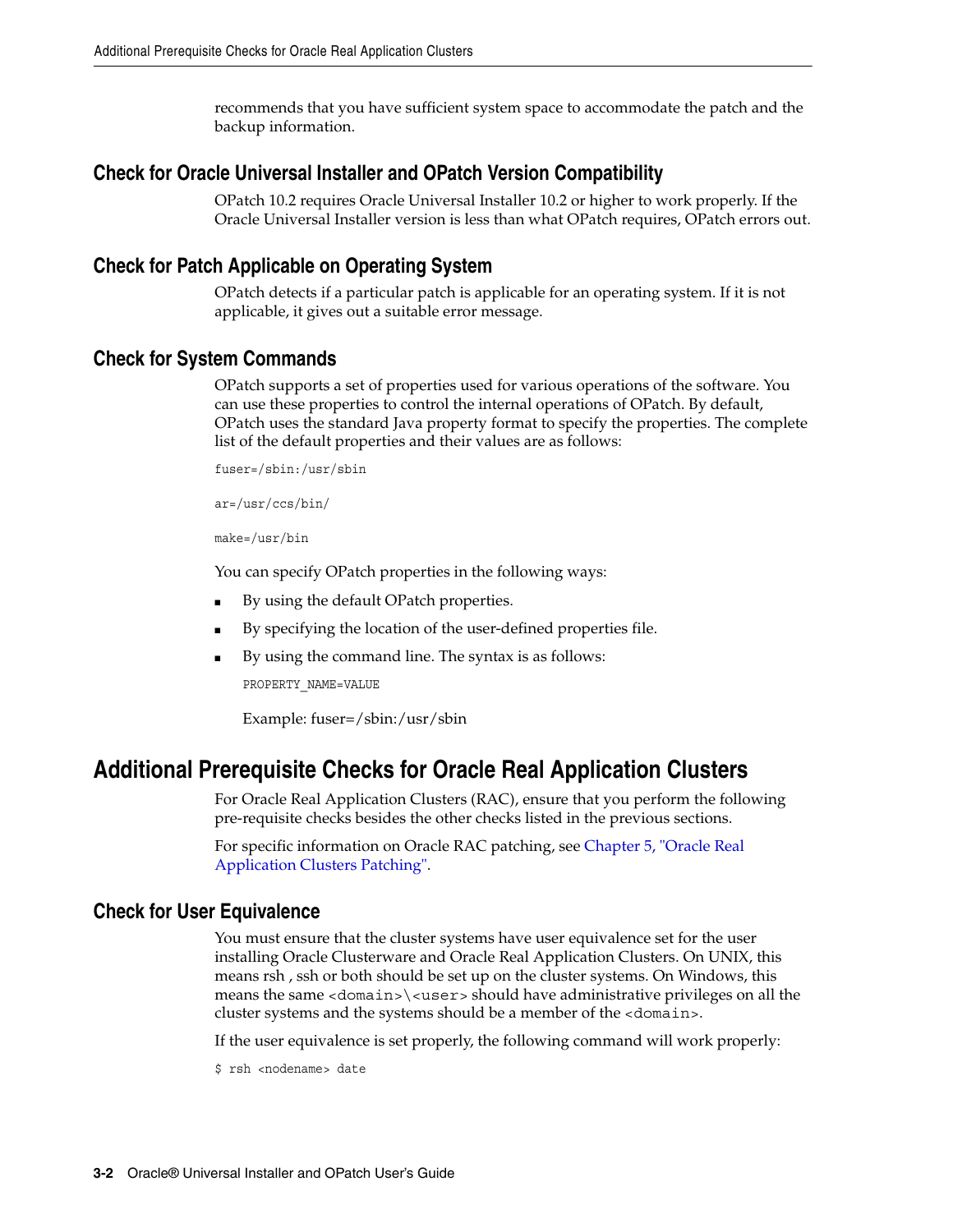### <span id="page-12-0"></span>**Check for OPatch lsinventory**

Ensure that you are able to invoke the opatch lsinventory -detail command and are able to see the node information being printed out. A sample listing of the output of the command is as follows:

```
Oracle interim Patch Installer version 10.2.0.4.6
Copyright (c) 2009, Oracle Corporation. All rights reserved..
Oracle Home : /home/racqa/102 twork/toii/toiir/toiir571/HOMEtoiir571
Central Inventory : /home/racqa/102_twork/toii/toiir/toiir571/inventory
 from : /home/racqa/102
twork/toii/toiir/toiir571/HOMEtoiir571/oraInst.loc
OPatch version : 10.2.0.4.6
OUI version : 10.2.0.4.6<br>OUI location : /home/racqu
          : /home/racqa/102 twork/toii/toiir/toiir571/HOMEtoiir571/oui
Log file location : /home/racqa/102_
twork/toii/toiir/toiir571/HOMEtoiir571/cfgtoollogs/opatch/opatch-2008_May_30_
01-04-52-PDT_Mon.log
Lsinventory Output file location : /home1/racqa/102_
twork/toii/toiir/toiir571/HOMEtoiir571/cfgtoollogs/opatch/lsinv/lsinventory-2008_
May_30_01-04-52-PDT_Mon.txt
--------------------------------------------------------------------------------
Installed Top-level Products (1): 
Oracle Database 10q 10.2.0.4.6
There are 1 products installed in this Oracle Home.
Installed Products (151): 
Advanced Queueing (AQ) API 10.2.0.4.6
Advanced Replication 10.2.0.4.6
Agent Required Support Files 10.2.0.4.6
Assistant Common Files 10.2.0.4.6
Authentication and Encryption 10.2.0.4.6
Bali Share 1.1.18.0.0
Character Set Migration Utility 10.2.0.4.6
CSS Single-instance Common Files 10.2.0.4.6
Data Management Services Common Files 10.2.0.4.6
Database Configuration Assistant 10.2.0.4.6
Database SOL Scripts 10.2.0.4.6
Database Upgrade Assistant 10.2.0.4.6
Database Verify Utility 10.2.0.4.6
Database Workspace Manager 10.2.0.4.6
DBJAVA Required Support Files 10.2.0.4.6
Documentation Required Support Files 10.2.0.4.6
Enterprise Edition Options 10.2.0.4.6
Enterprise Manager Agent 10.2.0.4.6
Enterprise Manager Common Files 10.2.0.4.6
Enterprise Manager Minimal Integration 10.2.0.4.6
Enterprise Manager plugin Common Files 10.2.0.4.6
Enterprise Manager Repository 10.2.0.4.6
Export/Import 10.2.0.4.6
Extended Windowing Toolkit 3.3.18.0.0
Generic Connectivity Common Files 10.2.0.4.6
Generic Connectivity Using ODBC 10.2.0.4.6
Installation Common Files 10.2.0.4.6
Installer SDK Component 10.2.0.1.0
iSQL*Plus 10.2.0.4.6
Java Naming and Directory Interface Libraries 10.2.0.4.6
Java Runtime Environment 1.4.2.0.0
JDBC Common Files 10.2.0.4.6
JDBC/OCI Common Files 10.2.0.4.6
JDBC/OCI Common Files for Instant Client 10.2.0.4.6
LDAP Required Support Files 10.2.0.4.6
```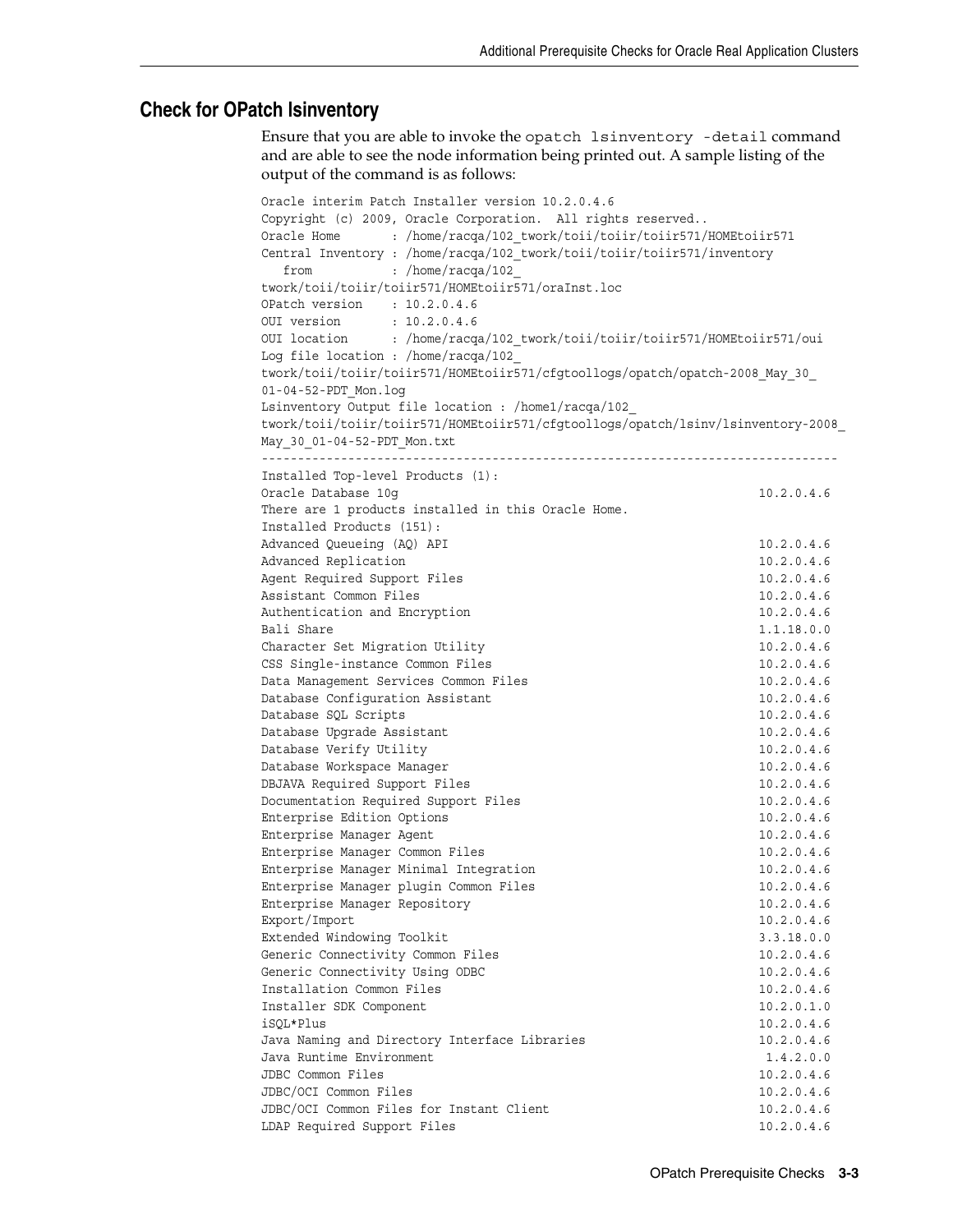| New Database ID                                                                | 10.2.0.4.6               |
|--------------------------------------------------------------------------------|--------------------------|
| Object Type Translator                                                         | 10.2.0.4.6               |
| Oracle Advanced Security                                                       | 10.2.0.4.6               |
| Oracle C++ Call Interface                                                      | 10.2.0.4.6               |
| Oracle C++ Call Interface for Instant Client                                   | 10.2.0.4.6               |
| Oracle Call Interface (OCI)                                                    | 10.2.0.4.6               |
| Oracle Client Required Support Files                                           | 10.2.0.4.6               |
| Oracle Code Editor                                                             | 1.2.1.0.01               |
| Oracle Containers for Java                                                     | 10.2.0.4.6               |
| Oracle Core Required Support Files<br>Oracle Data Mining                       | 10.2.0.4.6<br>10.2.0.4.6 |
| Oracle Database 10q                                                            | 10.2.0.4.6               |
| Oracle Database 10g                                                            | 10.2.0.4.6               |
| Oracle Database User Interface                                                 | 2.2.13.0.0               |
| Oracle Database Utilities                                                      | 10.2.0.4.6               |
| Oracle Development Kit                                                         | 10.2.0.4.6               |
| Oracle Display Fonts                                                           | 9.0.2.0.0                |
| Oracle Enterprise Manager 10g Database Control                                 | 10.2.0.4.6               |
| Oracle Enterprise Manager Console DB                                           | 10.2.0.4.6               |
| Oracle Extended Windowing Toolkit                                              | 3.4.28.0.0               |
| Oracle Globalization Support                                                   | 10.2.0.4.6               |
| Oracle Help For Java                                                           | 4.2.5.0.0a               |
| Oracle Help for the Web                                                        | 1.1.7.0.0a               |
| Oracle Ice Browser                                                             | 5.2.3.3.0                |
| Oracle interMedia                                                              | 10.2.0.4.6               |
| Oracle interMedia Annotator                                                    | 10.2.0.4.6               |
| Oracle interMedia Audio                                                        | 10.2.0.4.6               |
| Oracle interMedia Client Compatibility Files<br>Oracle interMedia Client Demos | 10.2.0.4.6<br>10.2.0.4.6 |
| Oracle interMedia Client Option                                                | 10.2.0.4.6               |
| Oracle interMedia Common Files                                                 | 10.2.0.4.6               |
| Oracle interMedia Image                                                        | 10.2.0.4.6               |
| Oracle interMedia Java Advanced Imaging                                        | 10.2.0.4.6               |
| Oracle interMedia Java Client                                                  | 10.2.0.4.6               |
| Oracle interMedia Locator                                                      | 10.2.0.4.6               |
| Oracle interMedia Video                                                        | 10.2.0.4.6               |
| Oracle interMedia Web Client                                                   | 10.2.0.4.6               |
| Oracle Internet Directory Client                                               | 10.2.0.4.6               |
| Oracle Internet Directory Client Common Files                                  | 10.2.0.4.6               |
| Oracle Internet Directory Tools                                                | 10.2.0.4.6               |
| Oracle Java Tools                                                              | 10.2.0.4.6               |
| Oracle JDBC Thin Driver for JDK 1.2                                            | 10.2.0.4.6               |
| Oracle JDBC Thin Driver for JDK 1.4                                            | 10.2.0.4.6               |
| Oracle JDBC Thin Driver for JDK 1.4 for Instant Client                         | 10.2.0.4.6               |
| Oracle JDBC/OCI Driver for JDK 1.4                                             | 10.2.0.4.6               |
| Oracle JFC Extended Windowing Toolkit<br>Oracle JVM                            | 4.2.18.0.0<br>10.2.0.4.6 |
| Oracle Locale Builder                                                          | 10.2.0.4.6               |
| Oracle Message Gateway Common Files                                            | 10.2.0.4.6               |
| Oracle Net                                                                     | 10.2.0.4.6               |
| Oracle Net Configuration Assistant                                             | 10.2.0.4.6               |
| Oracle Net Listener                                                            | 10.2.0.4.6               |
| Oracle Net Manager                                                             | 10.2.0.4.6               |
| Oracle Net Required Support Files                                              | 10.2.0.4.6               |
| Oracle Net Services                                                            | 10.2.0.4.6               |
| Oracle Notification Service                                                    | 9.0.4.0.0                |
| Oracle OLAP                                                                    | 10.2.0.4.6               |
| Oracle OLAP API                                                                | 10.2.0.4.6               |
| Oracle OLAP Catalog                                                            | 10.2.0.4.6               |
| Oracle One-Off Patch Installer                                                 | 10.2.0.1.0               |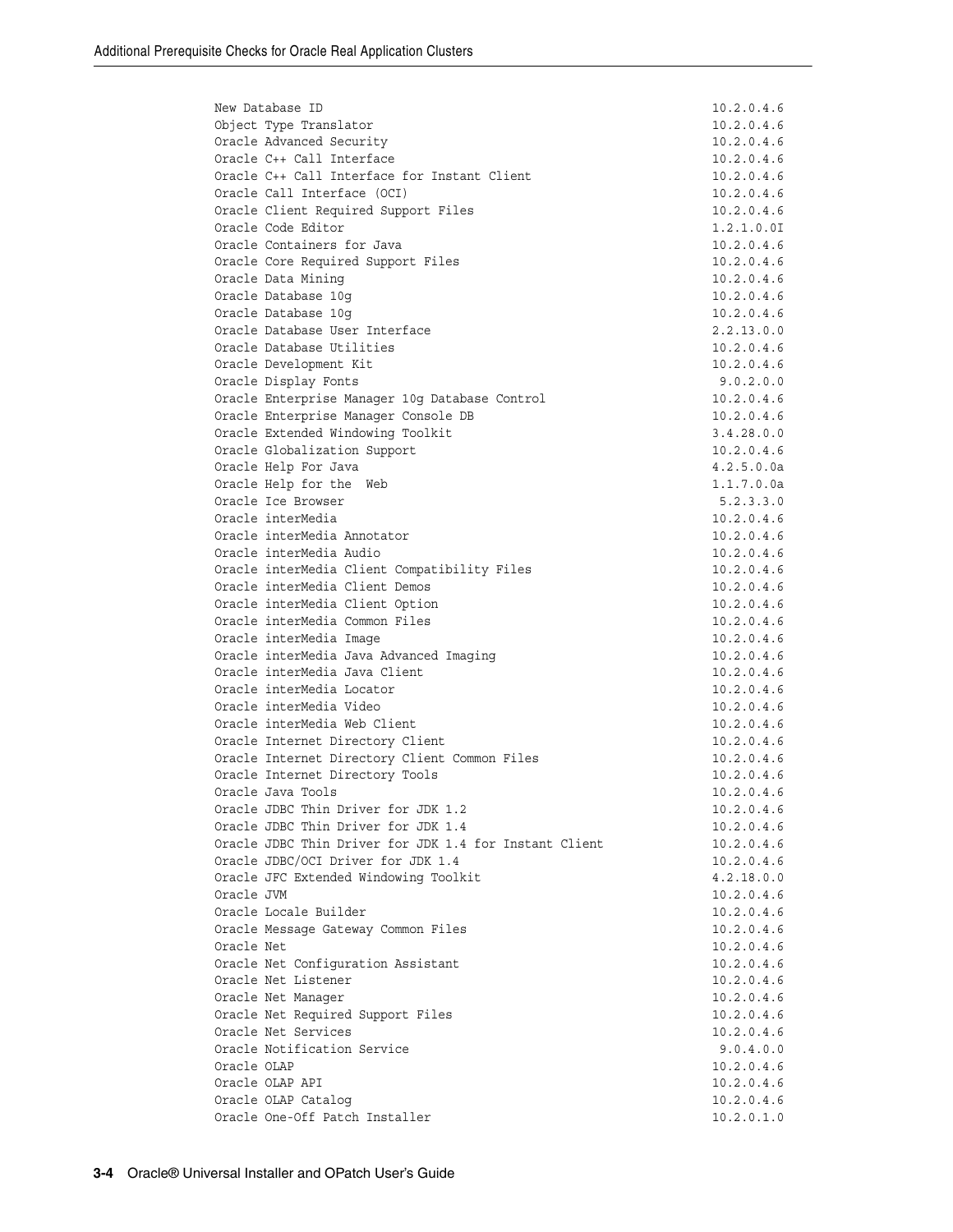| Oracle Partitioning                                                        | 10.2.0.4.6               |
|----------------------------------------------------------------------------|--------------------------|
| Oracle Programmer                                                          | 10.2.0.4.6               |
| Oracle RAC Required Support Files                                          | 10.2.0.4.6               |
| Oracle RAC Required Support Files-HAS                                      | 10.2.0.4.6               |
| Oracle Real Application Clusters                                           | 10.2.0.4.6               |
| Oracle Spatial                                                             | 10.2.0.4.6               |
| Oracle Starter Database                                                    | 10.2.0.4.6               |
| Oracle Text                                                                | 10.2.0.4.6               |
| Oracle UIX                                                                 | 2.1.21.0.0a              |
| Oracle Ultra Search Common Files                                           | 10.2.0.4.6               |
| Oracle Ultra Search Middle-Tier                                            | 10.2.0.4.6               |
| Oracle Ultra Search Server<br>Oracle Universal Installer                   | 10.2.0.4.6               |
|                                                                            | 10.2.0.1.0<br>10.2.0.4.6 |
| Oracle Wallet Manager<br>Oracle XML Developer's Kit                        | 10.2.0.4.6               |
| Oracle XML Runtime Components                                              | 10.2.0.4.6               |
| Oracle XML SQL Utility                                                     | 10.2.0.4.6               |
| Oracle10g Real Application Clusters Common Files                           | 10.2.0.4.6               |
| Parser Generator Required Support Files                                    | 10.2.0.4.6               |
| Perl Interpreter                                                           | 5.6.1.0.2d               |
| PL/SQL                                                                     | 10.2.0.4.6               |
| PL/SQL Embedded Gateway                                                    | 10.2.0.4.6               |
| PL/SQL Required Support Files                                              | 10.2.0.4.6               |
| Platform Required Support Files                                            | 10.2.0.4.6               |
| Precompiler Common Files                                                   | 10.2.0.4.6               |
| Precompiler Required Support Files                                         | 10.2.0.4.6               |
| $Pro*C/C++$                                                                | 10.2.0.4.6               |
| RDBMS Required Support Files                                               | 10.2.0.4.6               |
| Recovery Manager                                                           | 10.2.0.4.6               |
| regexp                                                                     | 2.1.9.0.0                |
| Required Support Files                                                     | 10.2.0.4.6               |
| Sample Schema                                                              | 10.2.0.4.6               |
| Secure Socket Layer                                                        | 10.2.0.4.6               |
| Secure Socket Layer                                                        | 10.2.0.4.6               |
| SQL*Loader                                                                 | 10.2.0.4.6               |
| SOL*Plus                                                                   | 10.2.0.4.6               |
| SQL*Plus Required Support Files<br>SQLJ Runtime                            | 10.2.0.4.6               |
|                                                                            | 10.2.0.4.6<br>10.2.0.4.6 |
| SSL Required Support Files<br>SSL Required Support Files for InstantClient | 10.2.0.4.6               |
| Sun JDK                                                                    | 1.4.2.0.0                |
| Sun JDK extensions                                                         | 9.0.4.0.0                |
| Utilities Common Files                                                     | 10.2.0.4.6               |
| Visigenics ORB                                                             | 3.4.0.0.0                |
| XDK Required Support Files                                                 | 10.2.0.4.6               |
| XML                                                                        | 10.2.0.4.6               |
| XML Class Generator for C++                                                | 10.2.0.4.6               |
| XML Class Generator for Java                                               | 10.2.0.4.6               |
| XML Parser for C                                                           | 10.2.0.4.6               |
| XML Parser for C++                                                         | 10.2.0.4.6               |
| XML Parser for Java                                                        | 10.2.0.4.6               |
| XML Parser for Oracle JVM                                                  | 10.2.0.4.6               |
| XML Parser for PL/SQL                                                      | 10.2.0.4.6               |
| XML Transviewer Beans                                                      | 10.2.0.4.6               |
| XML Transx                                                                 | 10.2.0.4.6               |
| XSQL Servlet                                                               | 10.2.0.4.6               |
| There are 151 products installed in this Oracle Home.                      |                          |
| Intermin patches (1) :                                                     |                          |
| : applied on Mon May 30 00:59:33 PDT 2008<br>Patch 3811942                 |                          |
| Created on 31 Aug 2007, 12:06:28 hrs US/Pacific                            |                          |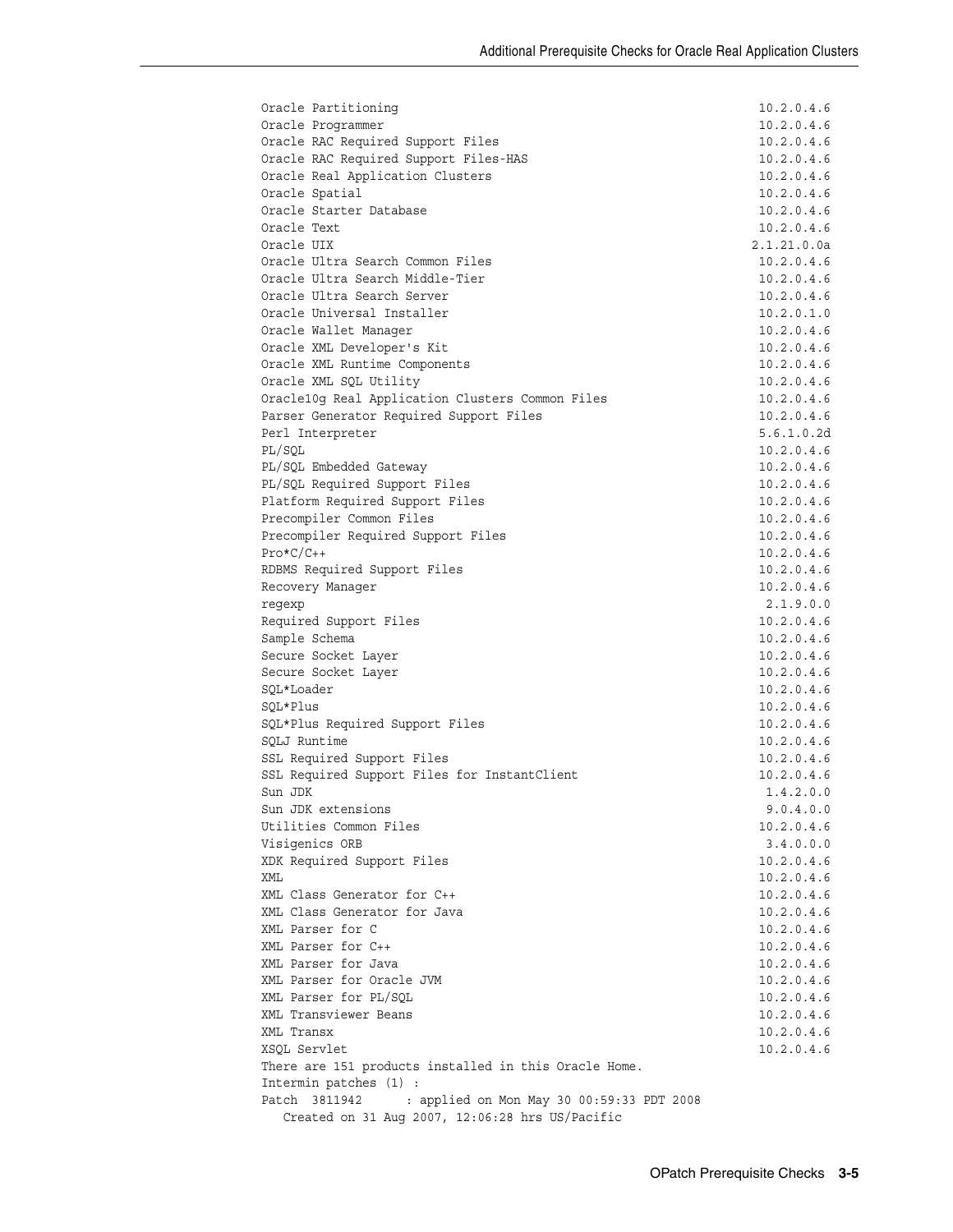```
 Bugs fixed:
      3811942
    Files Touched:
      /hosp.o --> ORACLE_HOME/lib/libagent10.a
      /pesblt.o --> ORACLE_HOME/lib/libpls10.a
      /kgl.o --> ORACLE_HOME/lib/libgeneric10.a
      /qcpi6.o --> ORACLE_HOME/lib/libgeneric10.a
      ins_rdbms.mk --> ORACLE_HOME/rdbms/lib/iextjob
      ins_rdbms.mk --> ORACLE_HOME/rdbms/lib/iextjobo
     ins rdbms.mk --> ORACLE HOME/rdbms/lib/client sharedlib
      /hosp.o --> ORACLE_HOME/lib/libserver10.a
      /prse.o --> ORACLE_HOME/lib/libserver10.a
      /prsa.o --> ORACLE_HOME/lib/libserver10.a
      /prsf.o --> ORACLE_HOME/lib/libserver10.a
      /prssz.o --> ORACLE_HOME/lib/libserver10.a
      /kprc.o --> ORACLE_HOME/lib/libserver10.a
      /qmhdr.o --> ORACLE_HOME/lib/libserver10.a
      /pesblt.o --> ORACLE_HOME/lib/libpls10.a
      /qcpi6.o --> ORACLE_HOME/lib/libgeneric10.a
      prvtpexp.plb --> ORACLE_HOME/rdbms/admin/prvtpexp.plb
      sjsex.o --> ORACLE_HOME/rdbms/lib/sjsex.o
      ins_rdbms.mk --> ORACLE_HOME/rdbms/lib/iextjob
      ins_rdbms.mk --> ORACLE_HOME/rdbms/lib/iextjobo
      ins_rdbms.mk --> ORACLE_HOME/rdbms/lib/ioracle
     ins rdbms.mk --> ORACLE HOME/rdbms/lib/client sharedlib
      driload.pkh --> ORACLE_HOME/ctx/admin/driload.pkh
      /oracle/sysman/assistants/util/em/EMConfigStep.class --> ORACLE_
HOME/assistants/jlib/assistantsCommon.jar
      /oracle/sysman/assistants/util/sqlEngine/SQLEngine.class --> ORACLE_
HOME/assistants/jlib/assistantsCommon.jar
      /oracle/sysman/assistants/dbca/backend/DBEntryStep.class --> ORACLE_
HOME/assistants/dbca/jlib/dbca.jar
      /oracle/sysman/assistants/dbca/backend/EMConfigStep.class --> ORACLE_
HOME/assistants/dbca/jlib/dbca.jar
      /oracle/sysman/assistants/dbca/backend/PostDBCreationStep.class --> ORACLE_
HOME/assistants/dbca/jlib/dbca.jar
      /oracle/sysman/emcp/EMConfig.class --> ORACLE_HOME/jlib/emca.jar
      /oracle/sysman/emcp/IEMCAConstants.class --> ORACLE_HOME/jlib/emca.jar
      /oracle/sysman/emcp/EMConfig.class --> ORACLE_HOME/sysman/jlib/emCORE.jar
      /oracle/sysman/emcp/IEMCAConstants.class --> ORACLE_
HOME/sysman/jlib/emCORE.jar
      /oracle/sysman/emSDK/conf/ConfigManager.class --> ORACLE_
HOME/sysman/jlib/emCORE.jar
      /oracle/sysman/emSDK/eml/EmlConstants.class --> ORACLE_
HOME/sysman/jlib/emCORE.jar
      /oracle/sysman/util/pref/PrefUtil.class --> ORACLE_
HOME/sysman/jlib/emCORE.jar
     emctl.pl --> ORACLE HOME/emdw/bin/emctl.pl
      /ncrfipm.o --> ORACLE_HOME/lib/libnro10.a
      libsqlplus.a --> ORACLE_HOME/lib/libsqlplus.a
      libsqlplus.so --> ORACLE_HOME/lib/libsqlplus.so
      libisqlplus.a --> ORACLE_HOME/lib/libisqlplus.a
      libisqlplus.so --> ORACLE_HOME/lib/libisqlplus.so
     mdprivs.sql --> ORACLE HOME/md/admin/mdprivs.sql
      prvtgmd.plb --> ORACLE_HOME/md/admin/prvtgmd.plb
      sdolrsmd.sql --> ORACLE_HOME/md/admin/sdolrsmd.sql
      prvtccbk.plb --> ORACLE_HOME/md/admin/prvtccbk.plb
      wk0acl.pkh --> ORACLE_HOME/ultrasearch/admin/wk0acl.pkh
     wk0acl.plb --> ORACLE HOME/ultrasearch/admin/wk0acl.plb
      wk0adm.pkh --> ORACLE_HOME/ultrasearch/admin/wk0adm.pkh
```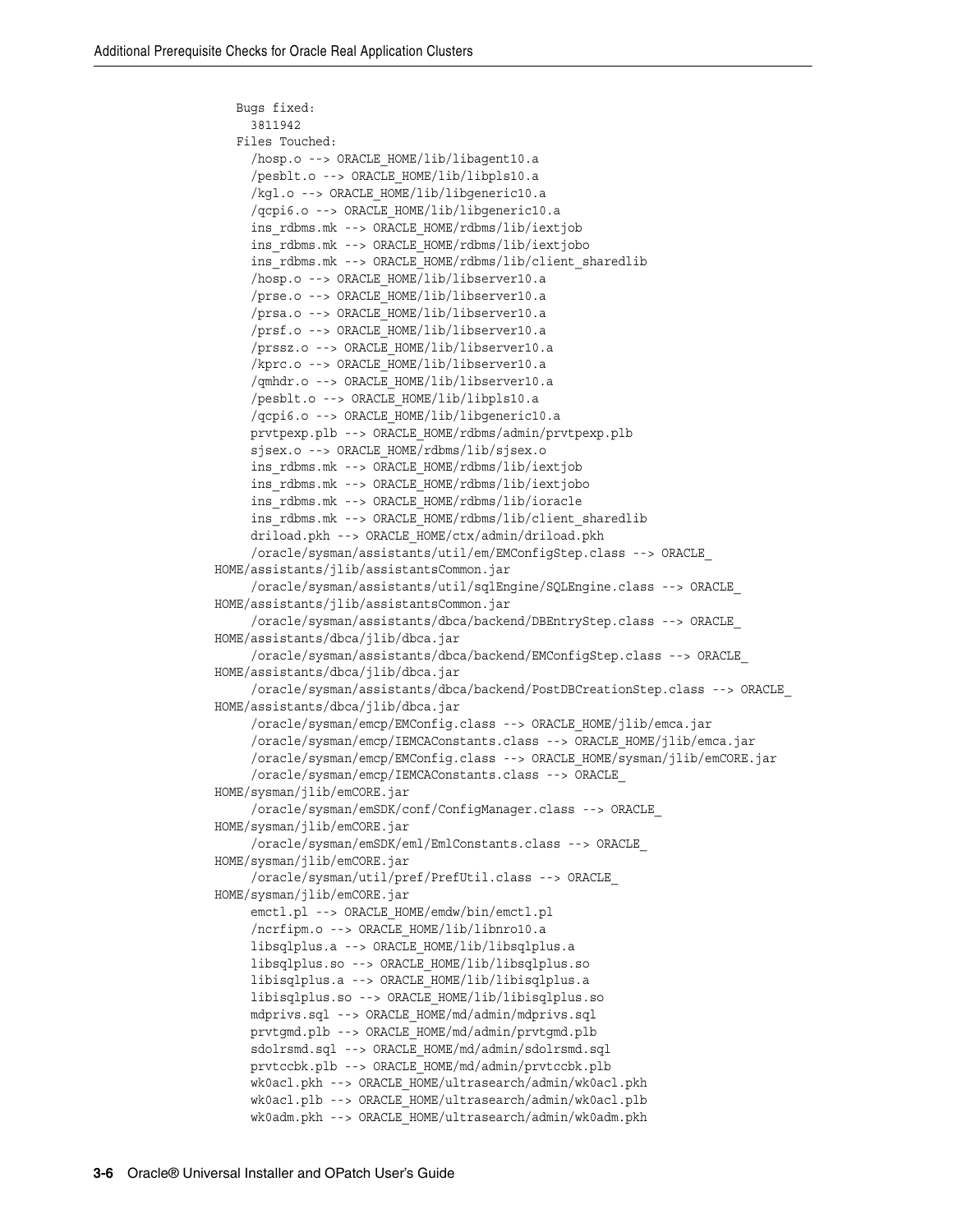```
wk0adm.plb --> ORACLE HOME/ultrasearch/admin/wk0adm.plb
      wk0snapshot.plb --> ORACLE_HOME/ultrasearch/admin/wk0snapshot.plb
      wk0util.pkh --> ORACLE_HOME/ultrasearch/admin/wk0util.pkh
      wk0util.plb --> ORACLE_HOME/ultrasearch/admin/wk0util.plb
    Patch Location in Inventory:
     /home1/racqa/102_
twork/toii/toiir/toiir571/HOMEtoiir571/inventory/oneoffs/3811942
    Patch Location in Storage area:
     /home1/racqa/102_twork/toii/toiir/toiir571/HOMEtoiir571/.patch_
storage/3811942_Aug_31_2007_12_06_28
Rac system comprising of multiple nodes
  Local node = stadu56
  Remote node = stacg16
--------------------------------------------------------------------------------
OPatch succeeded.
```
If you do not find the node information correctly printed out, you need to update the node list. For more information on updating the node list, see the *Oracle Universal Installer User's Guide*.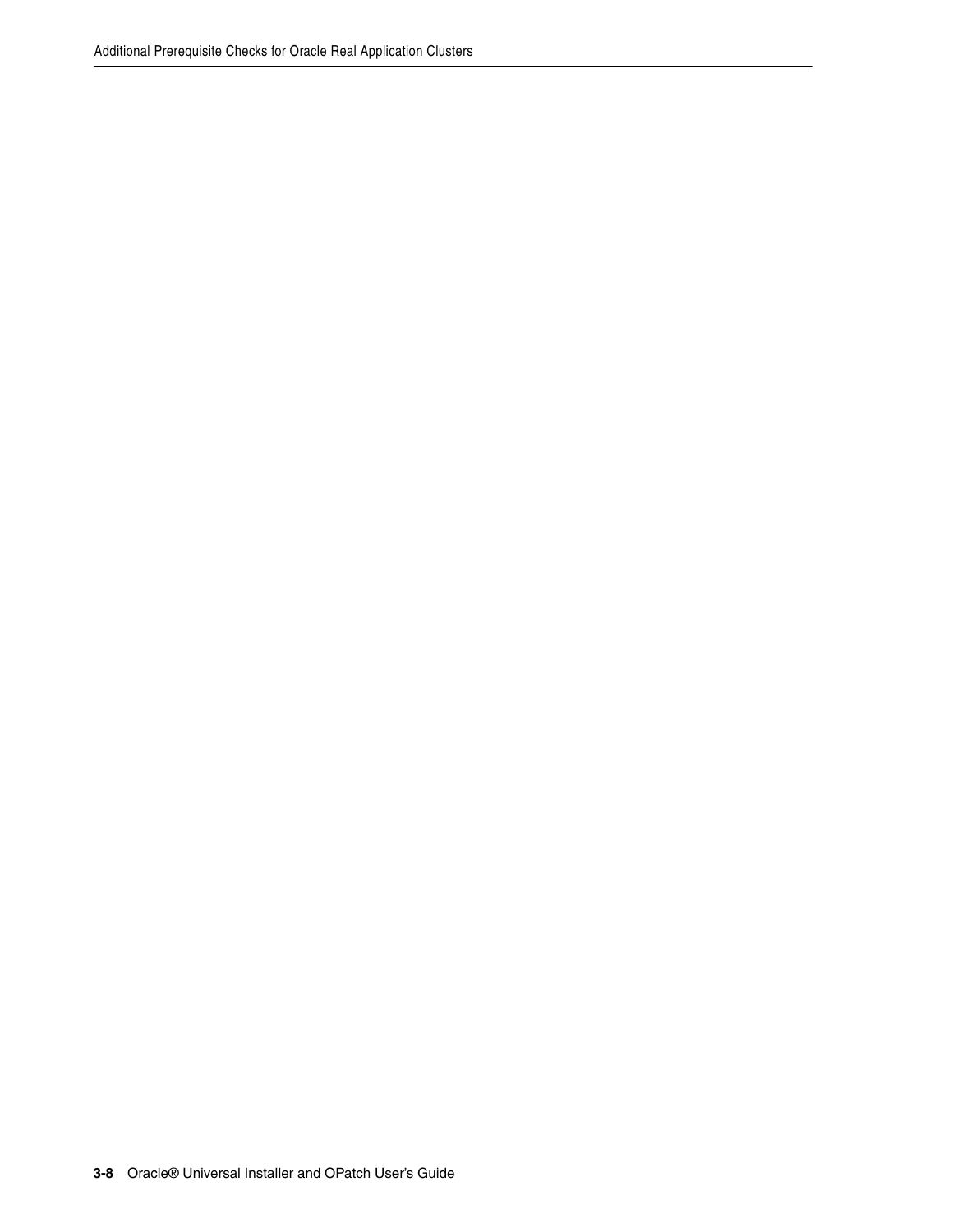<span id="page-18-2"></span><span id="page-18-0"></span>**4**

# **OPatch Utility and Commands**

The OPatch utility is a tool that allows the application and rollback of interim patches to Oracle products. This chapter provides information on using OPatch to apply patches.

This chapter includes the following topics:

- **[OPatch Utility Basic Syntax](#page-18-1)**
- [apply Command](#page-19-0)
- [napply Command](#page-21-0)
- [auto Command](#page-24-0)
- **Isinventory Command**
- [query Command](#page-29-0)
- [rollback Command](#page-30-0)
- [version Command](#page-31-0)

## <span id="page-18-1"></span>**OPatch Utility Basic Syntax**

The OPatch utility is located in the <Path\_to\_Oracle\_Home>/OPatch directory. You can run it with various commands and options. The following command shows the syntax for the OPatch utility:

*<Path\_to\_OPatch>*/opatch *<command> [-options]*

In the preceding command, the following variables are used:

- *command*: The OPatch command, described in Table 4-1:
- options: The command-line arguments for the command, which are described in the following sections.

| <b>Command</b> | <b>Description</b>                                                                                |
|----------------|---------------------------------------------------------------------------------------------------|
| apply          | Installs an interim patch. Refer to "apply Command" for more<br>information.                      |
| napply         | Installs $n$ number of patches (hence napply). Refer to "napply<br>Command" for more information. |
| auto           | Applies Oracle Clusterware patches. Refer to "auto Command"<br>for more information.              |

*Table 4–1 OPatch Commands*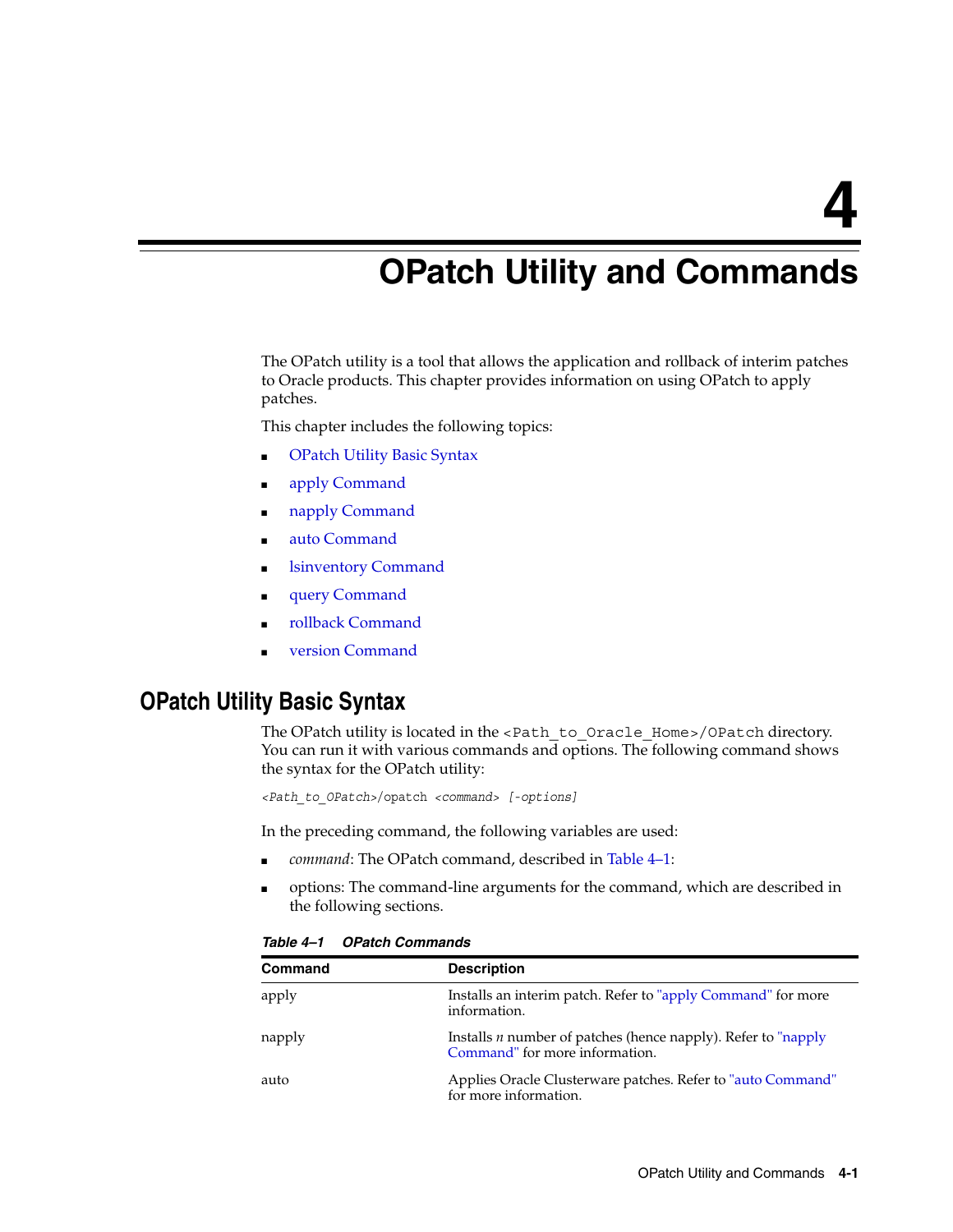| <b>Command</b>    | <b>Description</b>                                                                                       |
|-------------------|----------------------------------------------------------------------------------------------------------|
| <i>sinventory</i> | Lists what is currently installed on the system. Refer to<br>"Isinventory Command" for more information. |
| query             | Queries a given patch for specific details. Refer to "query Command" for more information.               |
| rollback          | Removes an interim patch. Refer to "rollback Command" for<br>more information.                           |
| version           | Prints the current version of the patch tool. Refer to "version"<br>Command" for more information.       |

*Table 4–1 (Cont.) OPatch Commands*

To view additional information for any command, use the following command:

<*Path\_to\_OPatch>*/opatch *command* -help

If using Perl, use the following command:

perl opatch.pl *command* -help

To show the full syntax of the -help option, enter opatch -h to view the following display:

```
Usage: opatch [ -help ] [ -r[eport] ] [ command ]
            command := auto
                       apply
                       lsinventory
                       napply
                       nrollback
                       rollback
                       query
                       version
                       prereq
                       util
<global_arguments> := -help Displays the help message for the command.
                      -report Print the actions without executing.
example:
   'opatch -help'
   'opatch auto -help'
   'opatch apply -help'
   'opatch lsinventory -help'
   'opatch napply -help'
   'opatch nrollback -help'
   'opatch rollback -help'
   'opatch prereq -help'
   'opatch util -help'
```
### <span id="page-19-0"></span>**apply Command**

The apply command applies an interim patch to a specified Oracle home. The ORACLE\_HOME environment variable must be set to the Oracle home to be patched. Use following syntax for this command:

```
<Path_to_OPatch>/opatch apply [-delay (value)] [-force] \
[-invPtrLoc (path)] [-jdk (location)] [-jre (location)] [-local] \
[-minimize_downtime] [-no_bug_superset] [-no_inventory] \
```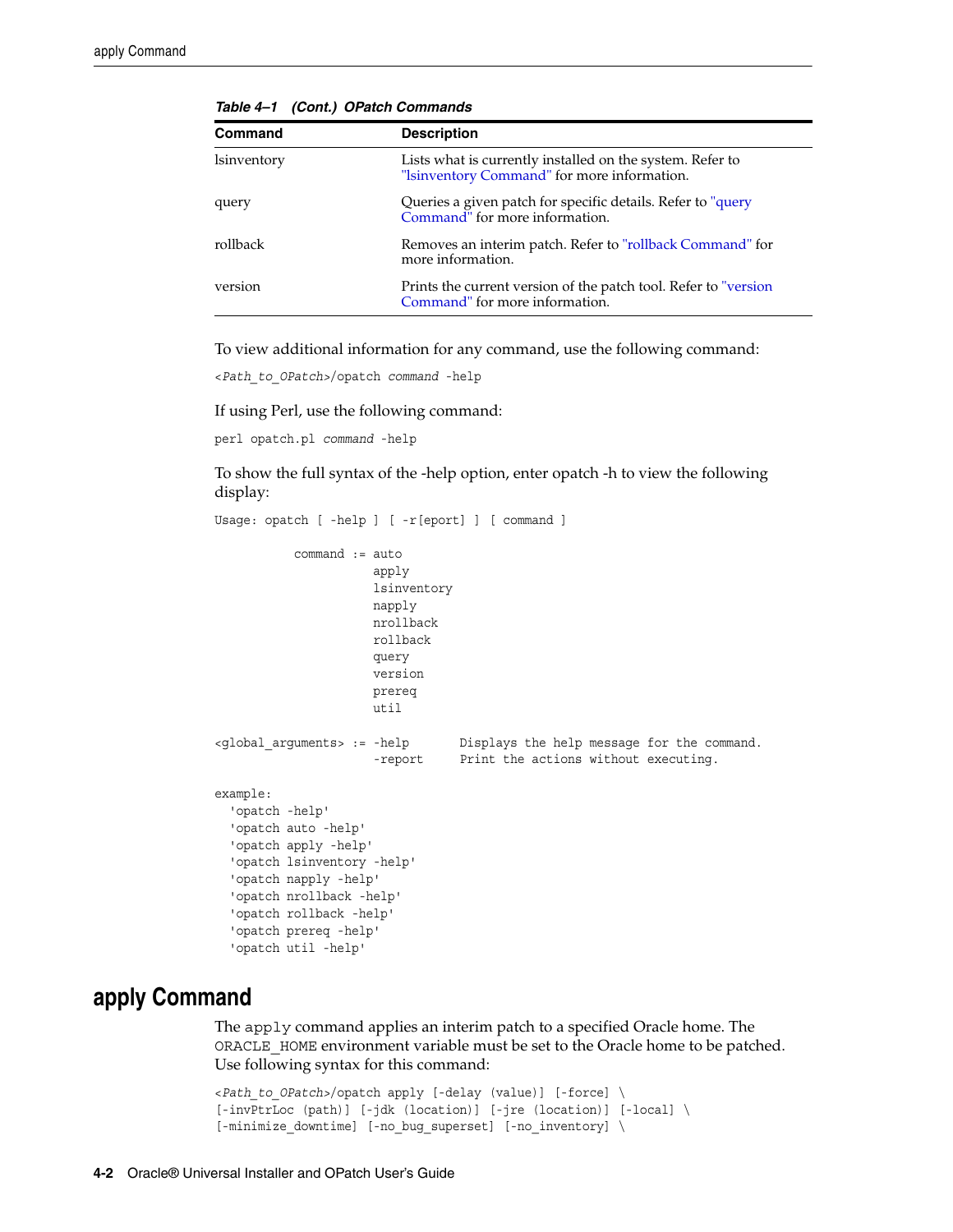```
[-oh (Oracle Home location)] \
[-post (options to be passed into post) [-opatch_post_end]]\
[-pre (options to be passed into pre) [-opatch pre_end]] \
[-retry (value)] [-silent] [-verbose] [-no_relink] \ [-no_sysmod (patch
 location)][-remote_nodes (comma separated node names)][-local_node (node
_name)][patch_location]
```
[Table 4–2](#page-20-0) describes the options available for the apply command.

*Table 4–2 apply Command Options*

<span id="page-20-0"></span>

| <b>Option</b>     | <b>Description</b>                                                                                                                                                                                                                                                                                                      |
|-------------------|-------------------------------------------------------------------------------------------------------------------------------------------------------------------------------------------------------------------------------------------------------------------------------------------------------------------------|
| delay             | Specifies how many seconds to wait before attempting to lock<br>the inventory in the case of a previous failure. You can use this<br>option only if you specify the -retry option.                                                                                                                                      |
| force             | Removes conflicting patches from the system. If a conflict exists<br>that prevents the patch from being applied, you can use the<br>-force option to apply the patch.                                                                                                                                                   |
| invPtrLoc         | Specifies the location of the oraInst.loc file. This option is<br>needed when the -invPtrLoc argument was used during<br>installation. Oracle recommends using the default Central<br>Inventory for a platform.                                                                                                         |
| jdk               | Specifies the location of a particular JDK (jar) to use instead of<br>the default location under the Oracle home directory. You cannot<br>use the -jdk and -jre options together.                                                                                                                                       |
| jre               | Specifies the location of a particular JRE (Java) to use instead of<br>the default location under the Oracle home directory. You cannot<br>use the -jdk and -jre options together.                                                                                                                                      |
| local             | Specifies that the OPatch utility should patch the local node and<br>update the inventory of the local node. It does not propagate the<br>patch or inventory update to other nodes.                                                                                                                                     |
|                   | You can use this option on Oracle Real Application Clusters<br>environments and non-clustered environments. If an entire<br>cluster is shut down before patching, you can use this argument<br>for non-rolling patches.                                                                                                 |
| local_node        | Specifies the local node for this cluster to the OPatch utility.                                                                                                                                                                                                                                                        |
|                   | You can use this option on Oracle Real Application Clusters<br>environments.                                                                                                                                                                                                                                            |
| minimize_downtime | Specifies the order of nodes to be patched by the OPatch utility.                                                                                                                                                                                                                                                       |
|                   | This option only applies to Oracle Real Application Clusters<br>environments. You cannot use it with the -local option or a<br>rolling patch.                                                                                                                                                                           |
| no_bug_superset   | Specifies to error out if the current patch bugs-to-fix is a superset<br>or the same as an installed patch bugs-fixed in the Oracle home<br>directory.                                                                                                                                                                  |
| no_inventory      | Bypasses the inventory for reading and updates. You cannot use<br>this option with the -local option. This option puts the<br>installation into an unsupported state.                                                                                                                                                   |
| no_sysmod         | Specifies that the OPatch utility need not update the files in the<br>system. It will only update the inventory.                                                                                                                                                                                                        |
| no_relink         | This option does not perform any make operation. You can use it<br>during multiple patch applications and to perform the linking<br>step only once. OPatch does not keep track of the make<br>operations it did not perform. You need to make sure to execute<br>OPatch without this option at the end for compilation. |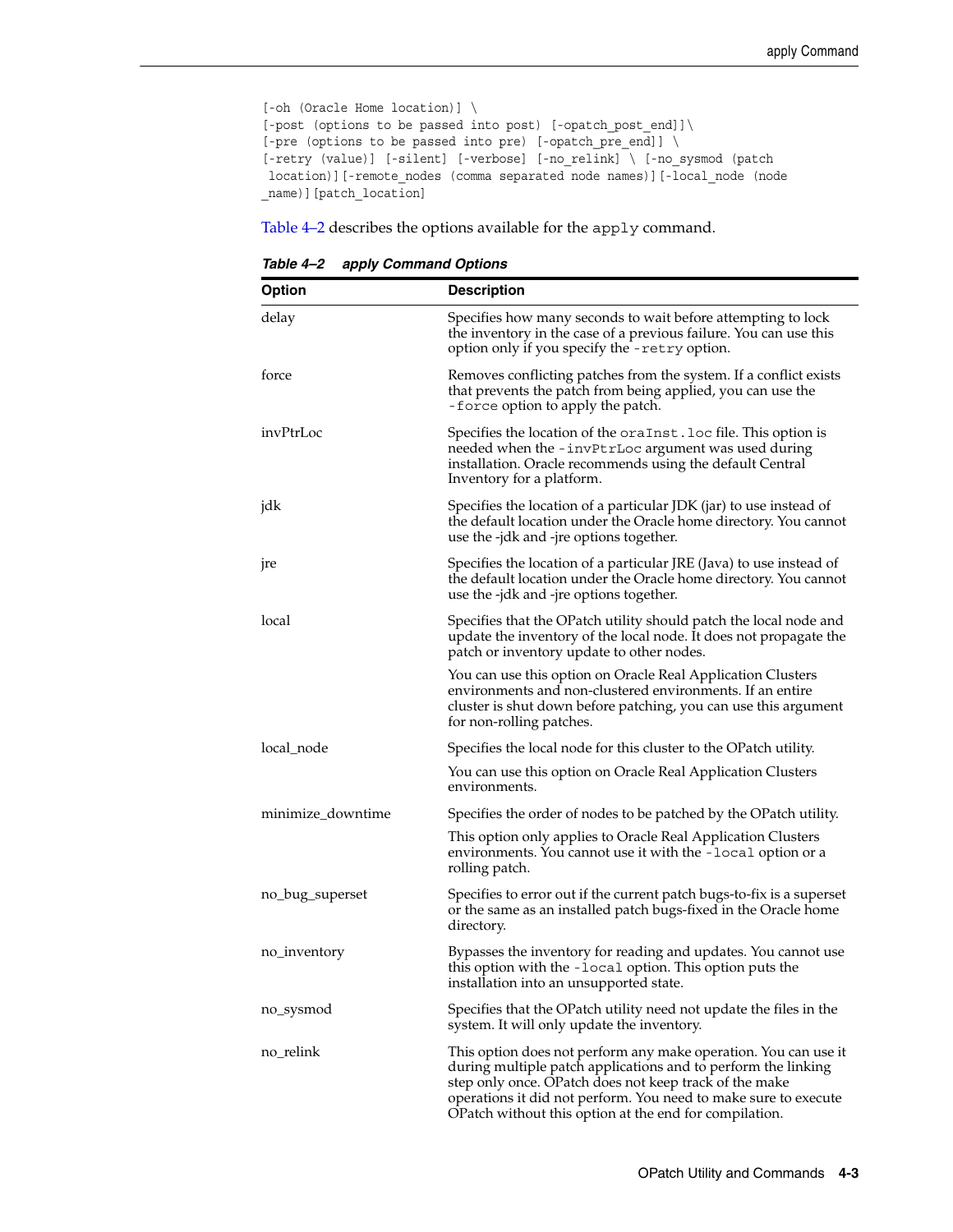| <b>Option</b>   | <b>Description</b>                                                                                                                                         |
|-----------------|------------------------------------------------------------------------------------------------------------------------------------------------------------|
| oh              | Specifies the Oracle home directory to use instead of the default.                                                                                         |
| opatch_post_end | Marks the end of the post option. This option is used with the<br>post option. If this argument is not used, everything after post<br>is passed into post. |
| opatch_pre_end  | Marks the end of the pre options. This option is used with the<br>pre option. If you do not use this argument, everything after<br>pre is passed into pre. |
| post            | Specifies the parameters to be passed inside the post script<br>besides the standard parameters.                                                           |
| pre             | Specifies the parameters to be passed inside the pre script<br>besides the standard parameters.                                                            |
| remote_nodes    | Specifies the list of remote nodes to the OPatch utility.                                                                                                  |
|                 | You can use this option on Oracle Real Application Clusters<br>environments.                                                                               |
| report          | Prints the action to the screen without executing it.                                                                                                      |
| retry           | Specifies how many times the OPatch utility should try when<br>there is an inventory lock failure.                                                         |
| silent          | Suppresses user interaction, and defaults any answers to "yes."                                                                                            |
| verbose         | Prints output to the screen as well as to the log file.                                                                                                    |

*Table 4–2 (Cont.) apply Command Options*

**Note:** If a patch consists of SQL changes, follow the instructions in the patch readme, included with the patch to apply the SQL scripts.

### <span id="page-21-0"></span>**napply Command**

This command applies interim patches to several Oracle homes at the same time.

#### **Syntax**

Use the following syntax for this command:

```
opatch napply [patch_location] [-id comma-separated list of patch IDs]
                       [-delay <value> ] [ -force ]
                       [-invPtrLoc <Path to oraInst.loc> ]
                        [-jdk <LOC> ] [-jre <LOC> ] [ -local ]
                        [-minimize_downtime ] [-no_bug_superset ]
                       [-no_inventory ] [-oh <ORACLE_HOME> ]
                       [-retry <value> ] [-silent ]
                       [-verbose ] [-no_relink] 
                       [-pre <parameters for the pre script in
                      escaped double quotes> [-opatch_pre_end] ]
                       [-post <parameters for the post script in
                      escaped double quotes> [-opatch_post_end] ]
                        [-no_sysmod]
                        [ -property_file <Path to property file> ]
                        [ -local_node <Local node name> ]
                       [ -remote_nodes <List of remote nodes (node1,node2)> ]
                       [ -all nodes ]
                        [ -phBaseFile <Path to the file containing the
                         location of the patches to be applied> ]
                        [-skip_subset] [-skip_duplicate] [-report]
```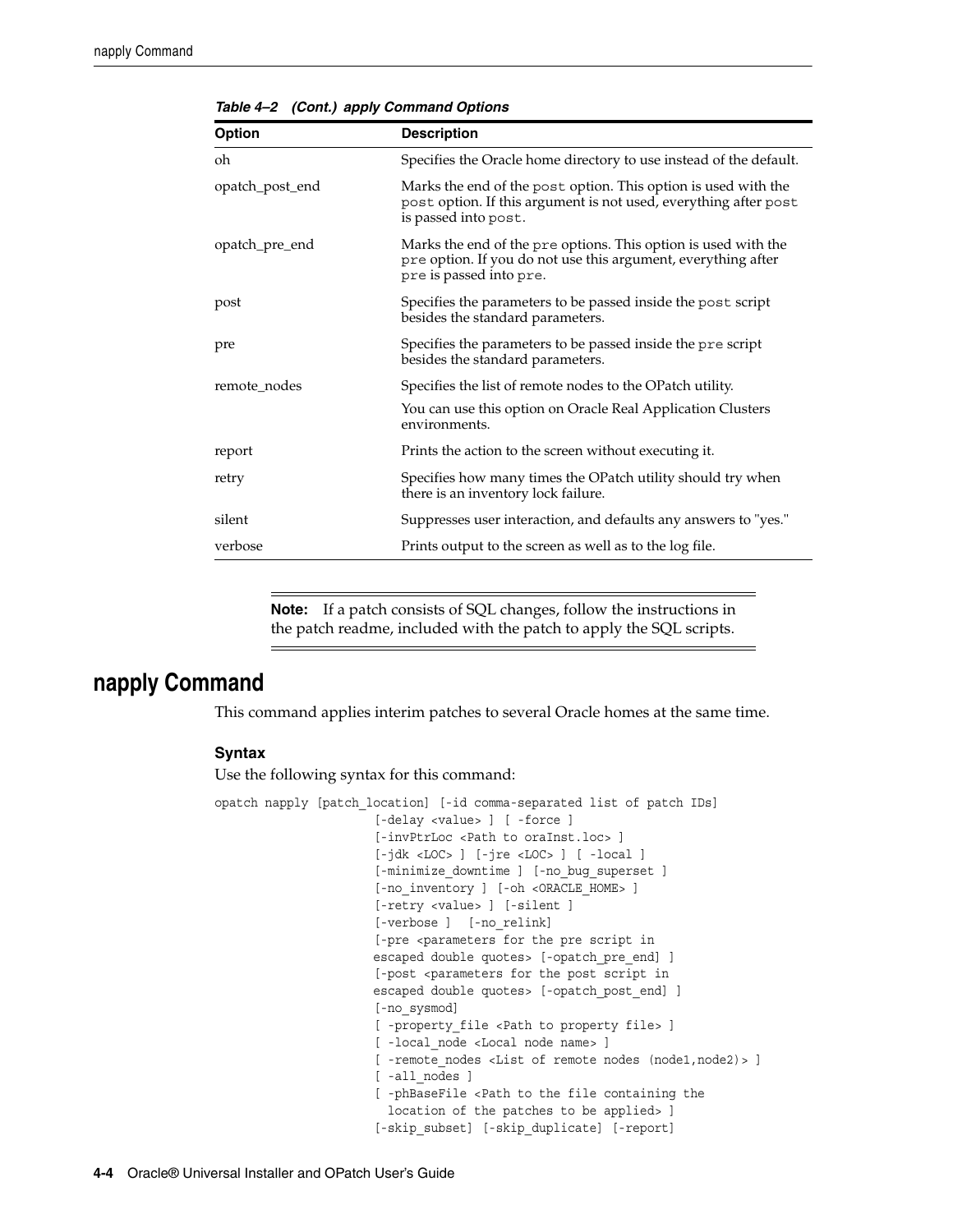#### **Examples**

■ The following example applies all patches under the <patch\_location> directory:

opatch napply <patch\_location>

The following example applies patches 1, 2, and 3 that are under the <patch\_location> directory:

opatch napply <patch\_location> -id 1,2,3

The following example applies all patches under the <patch\_location> directory. OPatch skips duplicate patches and subset patches (patches under <patch\_location> that are subsets of patches installed in the Oracle home).

opatch napply <patch\_location> -skip\_subset -skip\_duplicate

See the description for the skip\_subset option in Table 4–3 for more information.

The following example applies patches 1, 2, and 3 that are under the <patch\_location> directory. OPatch skips duplicate patches and subset patches (patches under <patch\_location> that are subsets of patches installed in the Oracle home).

opatch napply <patch\_location> -id 1,2,3 -skip\_subset -skip\_duplicate See the description for the skip\_subset option in Table 4–3 for more information.

#### **Options**

Table 4–3 lists the options available for this command.

| <b>Description</b><br><b>Option</b>                     |                                                                                                                                                                                                                                                  |  |  |  |
|---------------------------------------------------------|--------------------------------------------------------------------------------------------------------------------------------------------------------------------------------------------------------------------------------------------------|--|--|--|
| Applies the patch using the all-node mode.<br>all nodes |                                                                                                                                                                                                                                                  |  |  |  |
| delay                                                   | Specifies how many seconds to wait before attempting to lock<br>the inventory again for a previous failure. You can use this<br>option only if you specify the retry option.                                                                     |  |  |  |
| force                                                   | Removes conflicting patches from the system. If a conflict exists<br>that prevents the patch from being applied, you can use this<br>option to apply the patch. OPatch removes all the conflicting<br>patches before applying the current patch. |  |  |  |
| invPtrLoc                                               | Specifies the location of the oraInst.loc file. The invPtrLoc<br>option is needed when this option is used during installation.<br>Oracle recommends the use of the default Central Inventory for<br>a platform.                                 |  |  |  |
| jdk                                                     | Instructs OPatch to use JDK (jar) from the specified location<br>instead of the default location under the Oracle home directory.<br>If you do not specify the jre option, JVM is executed from the<br>jdk location.                             |  |  |  |
| <sub>p</sub> re                                         | Instructs OPatch to use JRE (Java) from the specified location<br>instead of the default location under the Oracle home directory.<br>You cannot specify the jdk and jre options together.                                                       |  |  |  |

<span id="page-22-0"></span>*Table 4–3 Napply Command Options*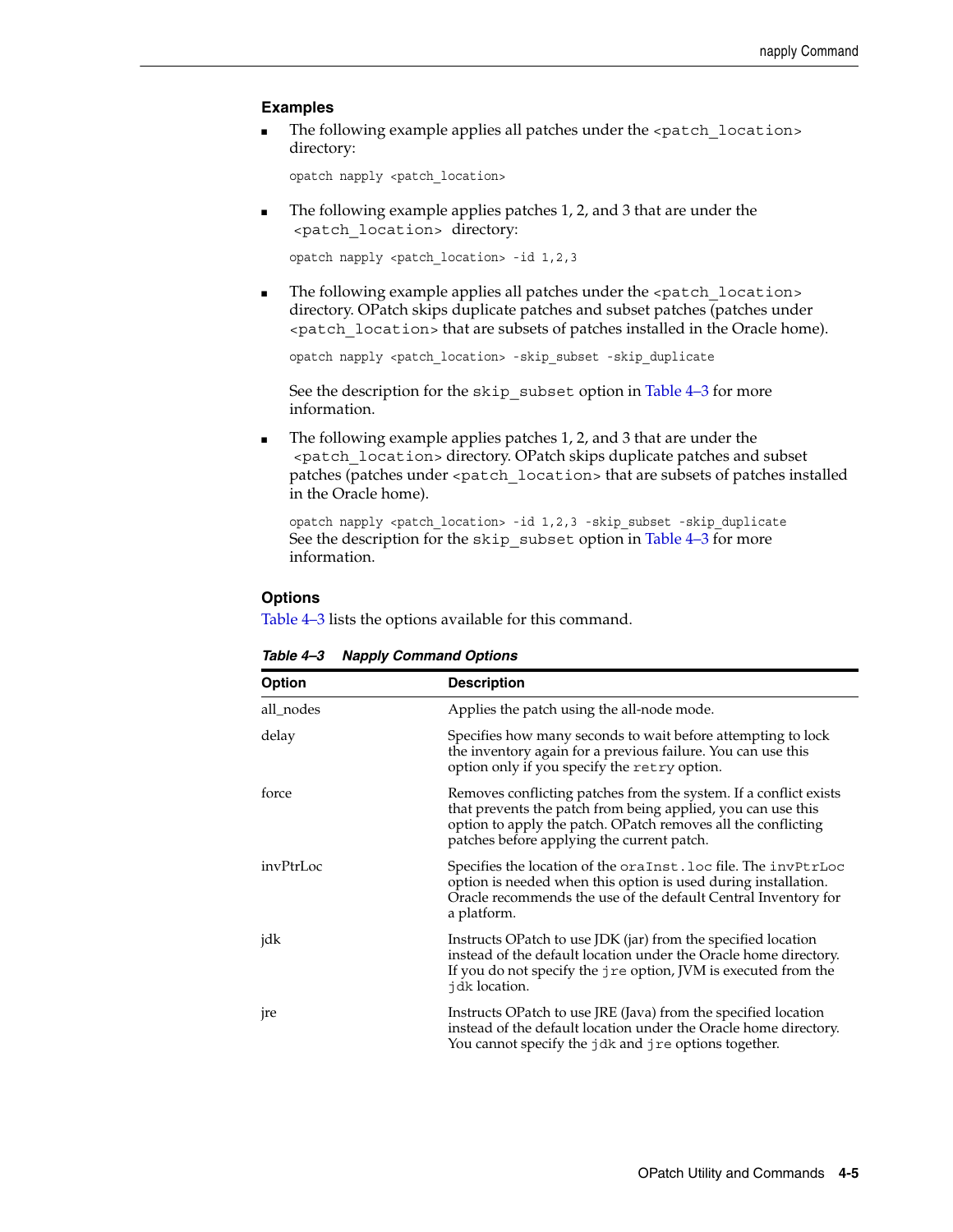| <b>Option</b>     | <b>Description</b>                                                                                                                                                                                                                                                                                                       |  |  |
|-------------------|--------------------------------------------------------------------------------------------------------------------------------------------------------------------------------------------------------------------------------------------------------------------------------------------------------------------------|--|--|
| local             | Specifies that OPatch should patch the local node and update<br>the inventory of the local node. It does not propagate the patch<br>or inventory update to other nodes.                                                                                                                                                  |  |  |
|                   | You can use this option on Oracle Real Application Clusters<br>environments and non-clustered environments. If an entire<br>cluster is shut down before patching, you can use this option for<br>non-rolling patches.                                                                                                    |  |  |
| local_node        | Tells OPatch the local node for this cluster. You can use this<br>option on Oracle Real Application Clusters environments.                                                                                                                                                                                               |  |  |
| minimize_downtime | Specifies the order of nodes that OPatch should patch.                                                                                                                                                                                                                                                                   |  |  |
|                   | This option only applies to Oracle Real Application Clusters<br>environments. You cannot use it with the -local option with a<br>rolling patch.                                                                                                                                                                          |  |  |
| no_bug_superset   | Specifies to error out if the current patch's bugs-to-fix is a<br>superset (or same set) of an installed patch's bugs-fixed in the<br>Oracle home directory.                                                                                                                                                             |  |  |
| no_inventory      | Bypasses the inventory for reading and updates. You cannot use<br>this option with the local option. This option places the<br>installation into an unsupported state.                                                                                                                                                   |  |  |
| no_relink         | This option does not perform any make operations. You can use<br>it during multiple patch applications and to perform the linking<br>step only once. OPatch does not keep track of the make<br>operations it did not perform. You need to make sure to execute<br>OPatch without this option at the end for compilation. |  |  |
| no_sysmod         | Specifies that OPatch does not need to update the files in the<br>system. It only updates the inventory. It also does not execute<br>the pre and post scripts.                                                                                                                                                           |  |  |
| oh                | Specifies the Oracle home directory to use instead of the default.<br>This takes precedence over the environment variable<br>ORACLE HOME.                                                                                                                                                                                |  |  |
| opatch_post_end   | Marks the end of the post option. You use this option with the<br>post option. If you do not use this option, everything after<br>post until the end of the command is passed into post.                                                                                                                                 |  |  |
| opatch_pre_end    | Marks the end of the pre options. You use this option with the<br>pre option. If you do not use this option, everything after pre<br>until the end of the command is passed into pre.                                                                                                                                    |  |  |
| Patch Location    | Indicates the path to the patch location. If you do not specify the<br>location, OPatch assumes the current directory is the patch<br>location.                                                                                                                                                                          |  |  |
| phBaseFile        | If you do not specify <patch_location>, use this option to<br/>point OPatch to a file containing a list of patches to be n-applied.<br/>Each line in the file points to a location of a patch.</patch_location>                                                                                                          |  |  |
| post              | Specifies the parameters to be passed to the post script. This<br>script is executed after the patch is applied. You need to enclose<br>the values for this option in double-quotes.                                                                                                                                     |  |  |
| pre               | Specifies the parameters to be passed to the pre script. This<br>script is executed before the patch is applied. You need to<br>enclose the values for this option in double-quotes.                                                                                                                                     |  |  |
| property_file     | Specifies the user-defined property file for OPatch to use. The<br>path to the property file should be absolute. This property file<br>takes precedence over the one that OPatch supplies.                                                                                                                               |  |  |

*Table 4–3 (Cont.) Napply Command Options*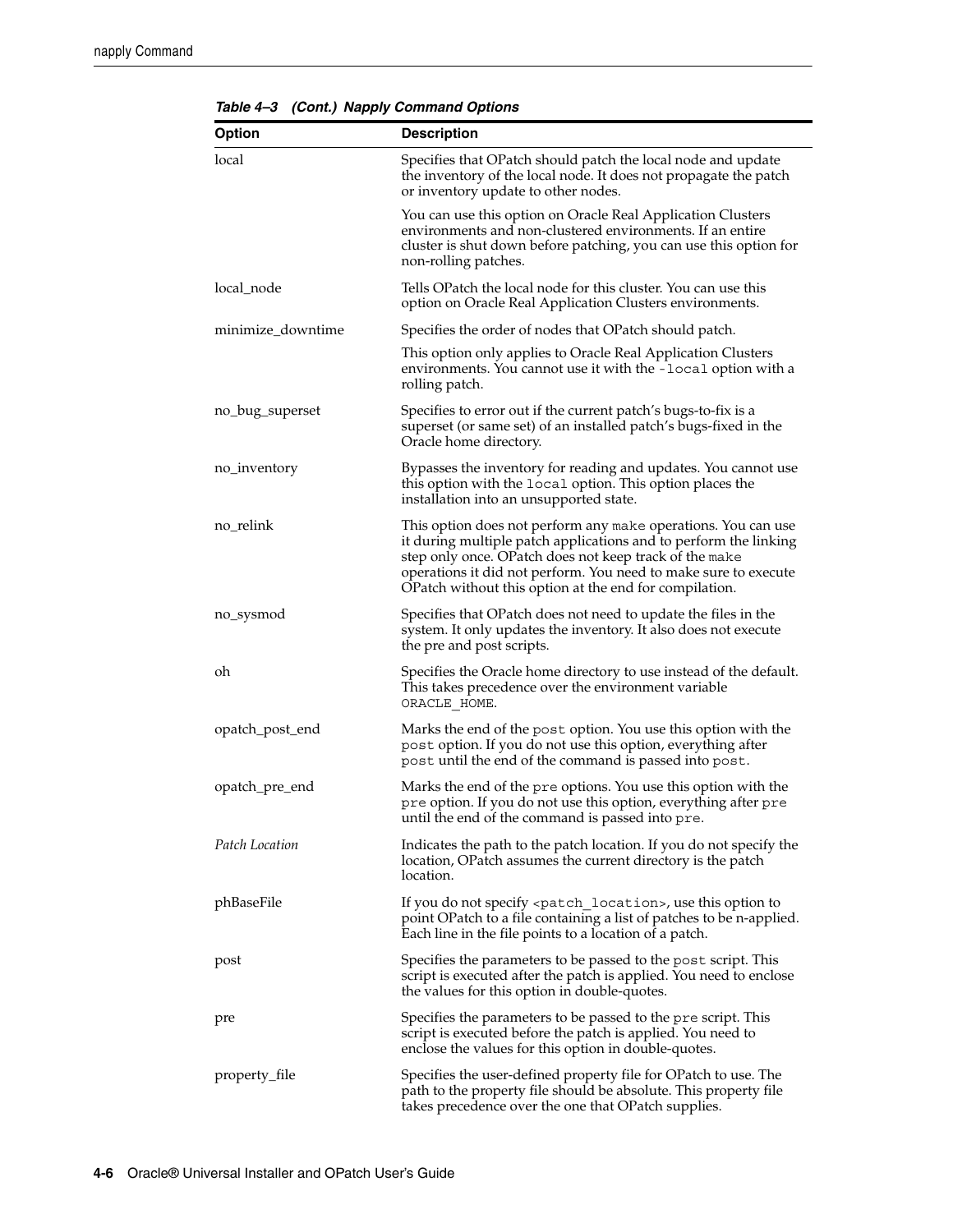| <b>Option</b>  | <b>Description</b>                                                                                                                                                                                                                                                                          |  |  |  |
|----------------|---------------------------------------------------------------------------------------------------------------------------------------------------------------------------------------------------------------------------------------------------------------------------------------------|--|--|--|
| remote nodes   | Tells OPatch the list of remote nodes. You can use this option on<br>Oracle Real Application Clusters environments. The node names<br>must be separated with commas, but without spaces.                                                                                                    |  |  |  |
| report         | Prints the action to the screen without executing it.                                                                                                                                                                                                                                       |  |  |  |
| retry          | Tells OPatch how many times it should retry when there is an<br>inventory lock failure.                                                                                                                                                                                                     |  |  |  |
| silent         | Suppresses user interaction, and defaults any answers to "yes."                                                                                                                                                                                                                             |  |  |  |
| skip_duplicate | Skips patches to be applied that are duplicates of other patches<br>installed in the Oracle home. Two patches are duplicates if they<br>fix the same set of bugs.                                                                                                                           |  |  |  |
| skip_subset    | Skips patches to be applied that are subsets of other patches<br>installed in the Oracle home. One patch is a subset of another<br>patch if the former fixes a subset of bugs fixed by the latter.                                                                                          |  |  |  |
|                | For example, if you used napply yesterday for patch A that<br>fixed bugs 1 and 2, then you use napply today with this option<br>for patch B that fixes bug 1 and patch C that fixes bugs 1, 2, and<br>3, then subset patch A is skipped, and patch C then becomes a<br>superset of patch A. |  |  |  |
| verbose        | Prints additional OPatch output to the screen as well as to the<br>log file.                                                                                                                                                                                                                |  |  |  |

*Table 4–3 (Cont.) Napply Command Options*

### <span id="page-24-0"></span>**auto Command**

Ordinarily, a Clusterware patch requires several manual steps before and after you apply the patch, such as:

- Stopping all dependent databases
- Stopping Clusterware resources
- Running pre-patch scripts
- Shutting down Clusterware
- Running post-patch scripts
- Starting Clusterware and dependent databases

The opatch auto command automates all of these tasks for patching the CRS home and all other applicable RDBMS homes.

#### **Syntax**

Use the following syntax for this command:

```
<path_to_Opatch>/opatch auto 
         [-rollback [patch_location]] 
         [[patch_location]-oh <path_to_oracle_home1>,<path_to_oracle_home2>...] |
         [[patch_location]-och <path_to_crs_home>]
```
... where *patch\_location* is path to the location for the patch. If you do not specify the patch location, the current directory is considered the patch location.

#### **Options**

[Table 4–4](#page-25-1) lists the options available for this command.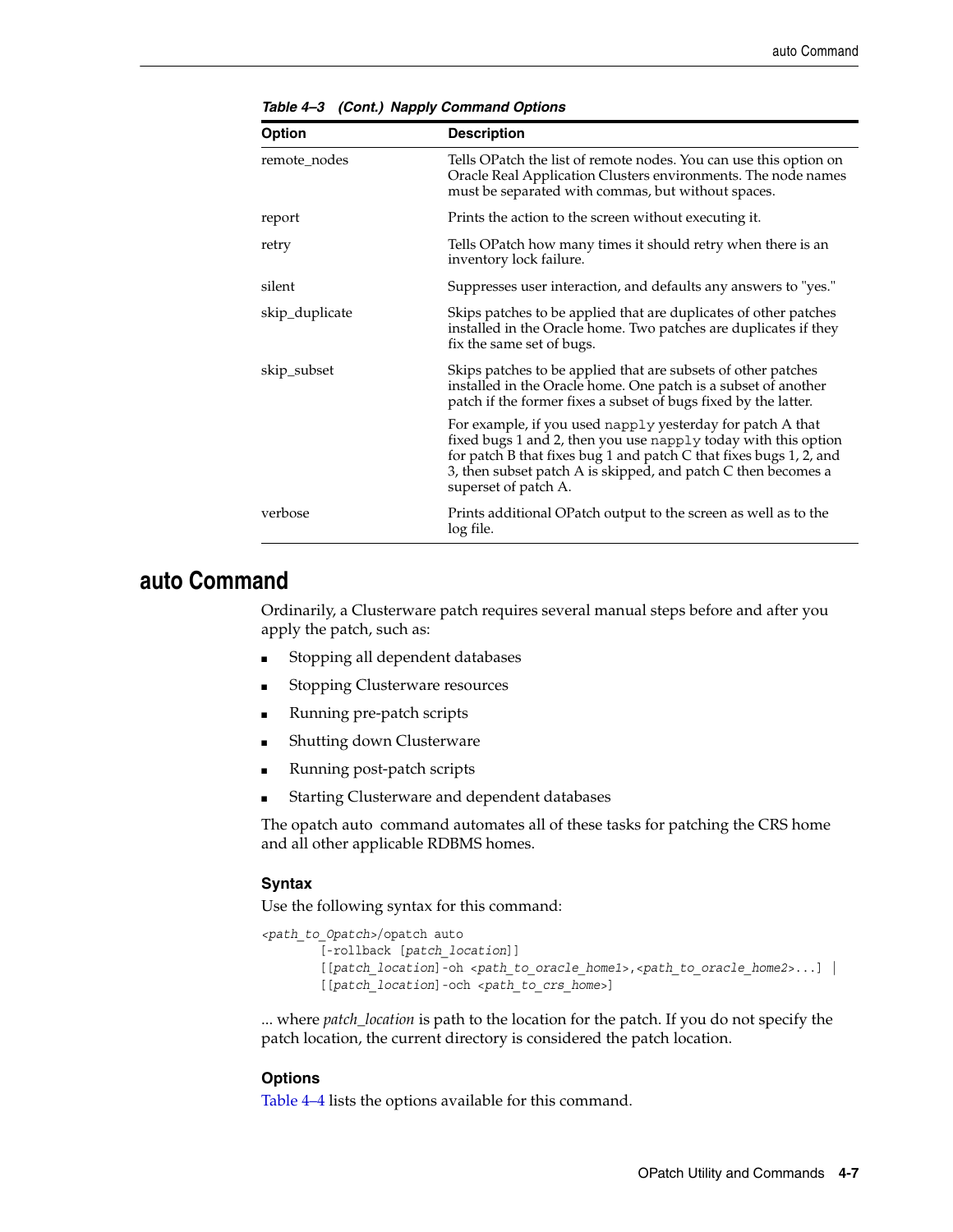<span id="page-25-1"></span>

| <b>Option</b> | <b>Description</b>                                                                                                                                                                                                                 |  |  |
|---------------|------------------------------------------------------------------------------------------------------------------------------------------------------------------------------------------------------------------------------------|--|--|
| rollback      | Rolls back the patch rather than applying it.                                                                                                                                                                                      |  |  |
| oh            | Comma-separated Oracle homes to patch. The default is all<br>applicable Oracle homes. Use this option to patch RDBMS<br>homes where no database is registered.                                                                     |  |  |
| och           | Path of the Oracle Clusterware home. Use this option to patch<br>only Oracle Clusterware homes where Oracle Clusterware has<br>been stopped already. Do not use this option for Oracle<br>Clusterware with a CRS stack that is up. |  |  |

*Table 4–4 Auto Command Options*

### **Examples**

The following example applies a patch with an unzipped patch location to all applicable Oracle homes on the system:

opatch auto <*patch\_location*>

The following example rolls back the patch from all the applicable Oracle homes on the system:

opatch auto -rollback <*patch\_location*>

The following example patches a selective list of Oracle homes:

opatch auto <*patch\_location*> -oh /tmp/oh1,/tmp/oh2,/tmp/oh3

The following example only patches the CRS home when the Oracle Clusterware stack is down.

opatch auto <*patch\_location*> -och /tmp/ora\_crs\_home

## <span id="page-25-0"></span>**lsinventory Command**

The lsinventory command reports what has been installed on the system for a particular Oracle home directory, or for all installations. The following syntax is used for this command:

```
<Path_to_OPatch>/opatch lsinventory [-all] [-bugs_fixed asc|desc] [-delay (value)] 
[-detail] [-invPrtLoc (path)] \ 
[-jre (location)] [-patch asc|desc] [-oh (Oracle Home location)] [-retry (value)]
```
[Table 4–5](#page-25-2) describes the options available for the lsinventory command.

*Table 4–5 lsinventory Command Options*

<span id="page-25-2"></span>

| <b>Option</b> | <b>Description</b>                                                                   |
|---------------|--------------------------------------------------------------------------------------|
| all           | Reports the name and installation directory for each Oracle<br>home directory found. |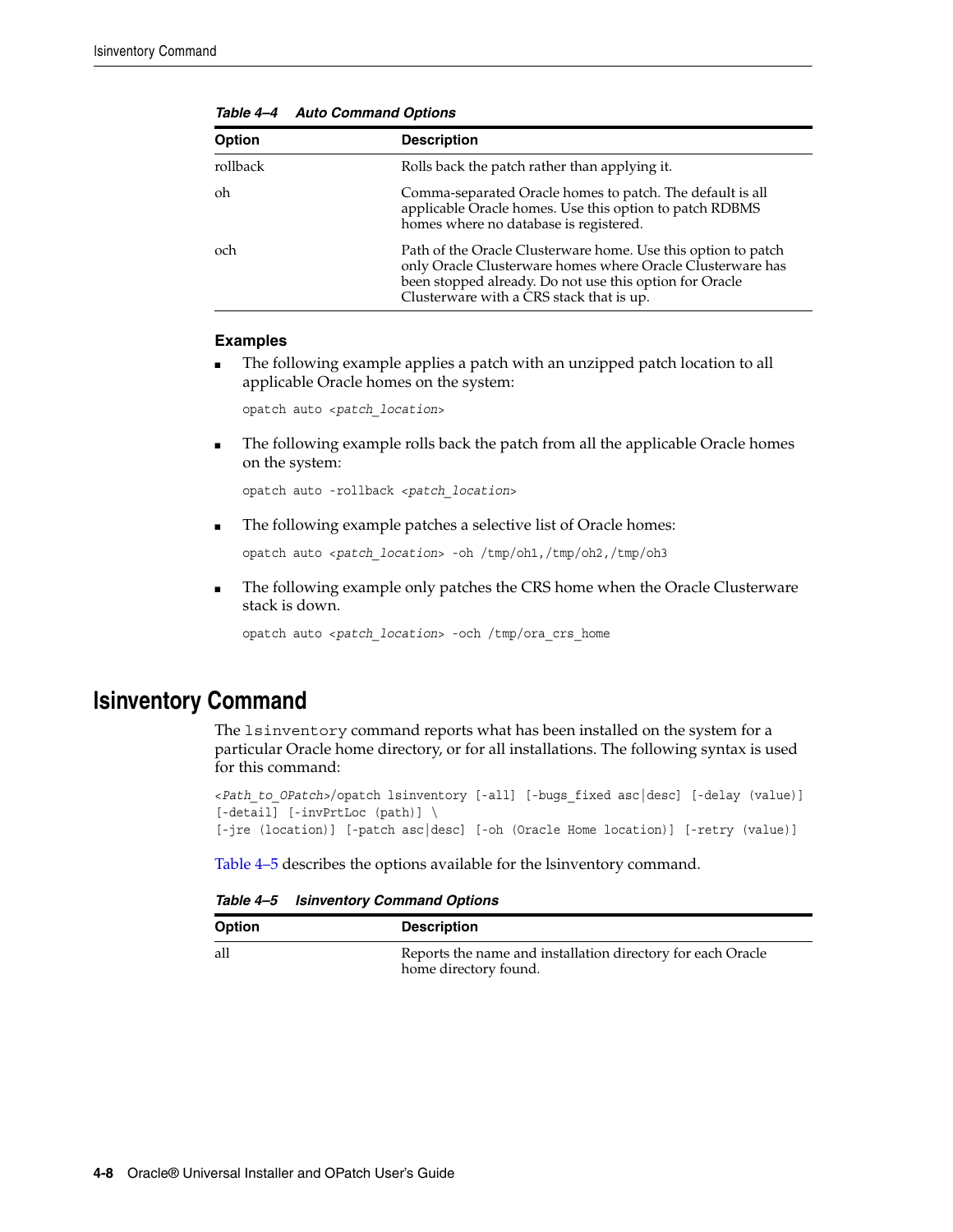| <b>Description</b><br>Option |                                                                                                                                                                                                                                                                                                                                                                                                                                                                      |  |  |
|------------------------------|----------------------------------------------------------------------------------------------------------------------------------------------------------------------------------------------------------------------------------------------------------------------------------------------------------------------------------------------------------------------------------------------------------------------------------------------------------------------|--|--|
| bugs_fixed                   | Reports bugs fixed by installed patches in a tabular format.<br>Besides the bugs fixed, the report also displays the installed<br>patches, installed times, and bug descriptions. The fixed bugs<br>are sorted per installed patch. The default display is patches in<br>descending order based on installed time and ascending order of<br>bugs within each patch. You can use 'asc' or 'desc' with this<br>option to enforce sort order on bugs within each patch. |  |  |
|                              | You can use this option with the patch or patch id option to<br>obtain sort orders with installed patches.                                                                                                                                                                                                                                                                                                                                                           |  |  |
| delay                        | Specifies how many seconds to wait before attempting to lock<br>the inventory in the case of a previous failure. You can use this<br>option only if the -retry option is specified.                                                                                                                                                                                                                                                                                  |  |  |
| detail                       | Reports the installed products and other details. You cannot use<br>this option with the -all option.                                                                                                                                                                                                                                                                                                                                                                |  |  |
| invPtrLoc                    | Specifies the location of the oraInst.loc file. This option is<br>needed when the invPtrLoc option was used during<br>installation. Oracle recommends using the default Central<br>Inventory for a platform.                                                                                                                                                                                                                                                         |  |  |
| jre                          | Specifies the location of a particular JRE (Java) to use instead of<br>the default location under the Oracle home directory.                                                                                                                                                                                                                                                                                                                                         |  |  |
| oh                           | Specifies the Oracle home directory to use instead of the default<br>directory.                                                                                                                                                                                                                                                                                                                                                                                      |  |  |
| patch                        | Lists the patch IDs installed in the Oracle home in ascending<br>(asc) or descending (desc) order, which is the default, based on<br>installed time.                                                                                                                                                                                                                                                                                                                 |  |  |
| retry                        | Specifies how many times the OPatch utility should try when<br>there is an inventory lock failure.                                                                                                                                                                                                                                                                                                                                                                   |  |  |

*Table 4–5 (Cont.) lsinventory Command Options*

#### **-detail Option Example**

The following example shows the output of opatch lsinventory -detail:

```
Oracle interim Patch Installer version 10.2.0.4.6
Copyright (c) 2009, Oracle Corporation. All rights reserved..
Oracle Home : /home/oracle TEST/product/10.2.0/db 1
Central Inventory : /home/OUIHome_Opatch
   from : /home/oracle_TEST/product/10.2.0/db_1/oraInst.loc
OPatch version : 10.2.0.4.6
OUI version : 10.2.0.4.6<br>OUI location : /home/orac
             : /home/oracle_TEST/product/10.2.0/db_1/oui
Log file location : /home/oracle_
TEST/product/10.2.0/db1/cfgtoollogs/opatch/opatch-2008_May_25_11-09-34-IST_Wed.log
Patch history file: /scratch/userid/newDB/cfgtoollogs/opatch/opatch_history.txt
Lsinventory Output file location : /home/oracle_TEST/product/10.2.0/db_
1/cfgtoollogs/opatch/lsinv/lsinventory-2008_May_25_11-09-34-IST_Wed.txt
  --------------------------------------------------------------------------------
Installed Top-level Products (1):
Oracle Database 10g 10.2.0.4.6
There are 1 products installed in this Oracle Home.
Installed Products (10):
Agent Required Support Files 10.2.0.4.6
Assistant Common Files 10.2.0.4.6
Bali Share 1.1.18.0.0
Buildtools Common Files 10.2.0.4.6
Character Set Migration Utility 10.2.0.4.6
```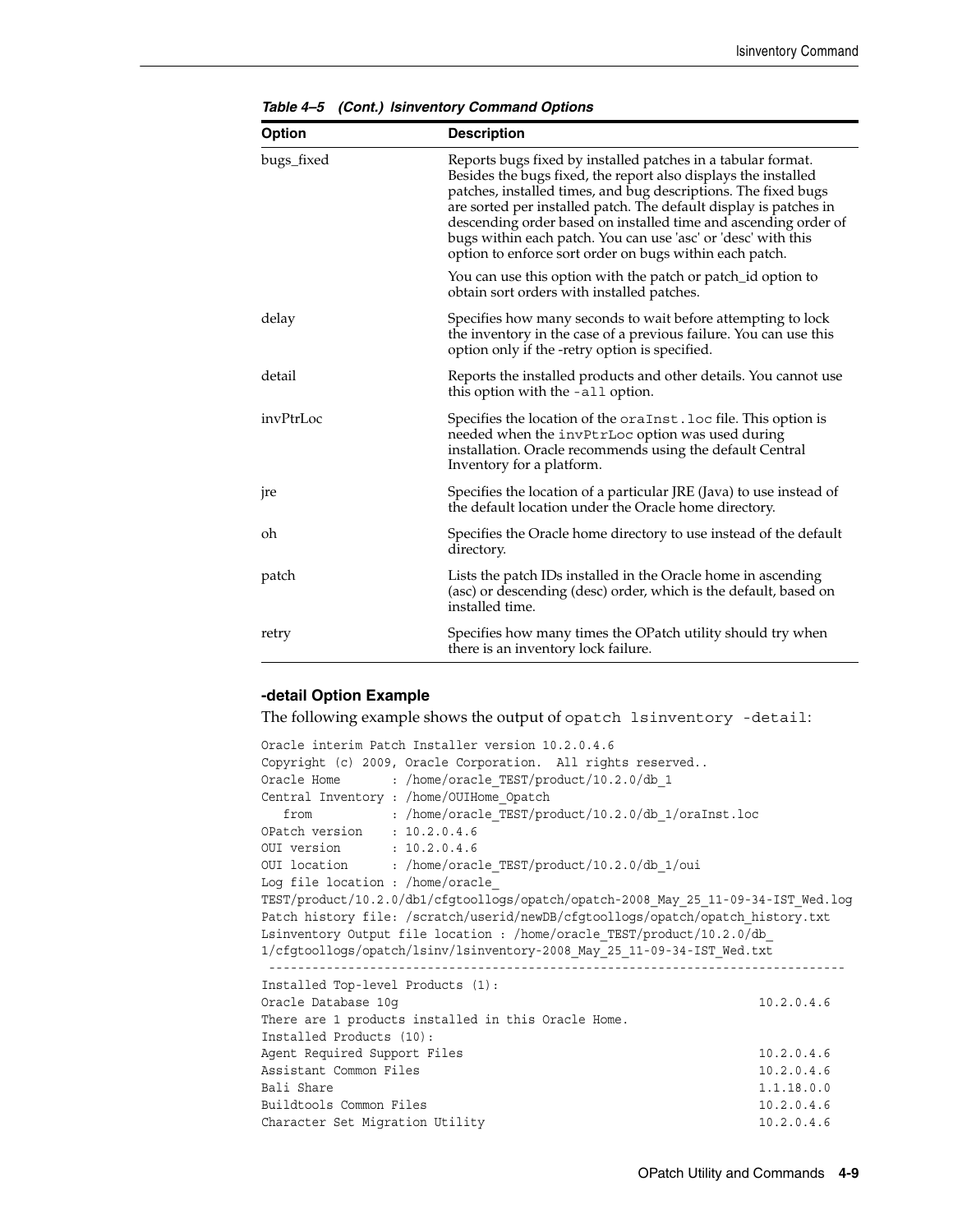```
Database Configuration and Upgrade Assistants 10.2.0.4.6
Database SQL Scripts 10.2.0.4.6
Database Workspace Manager 10.2.0.4.6
DBJAVA Required Support Files 10.2.0.4.6
Enterprise Edition Options 10.2.0.4.6
There are 10 products installed in this Oracle Home.
Intermin patches (1) :
Patch 111000 : applied on Mon May 23 19:44:08 IST 2008
Created on 27 Jul 2007, 05:43:46 hrs PST8PDT
Bugs fixed: 111000
Files Touched:
/qmtest.o --> ORACLE_HOME/lib/libserver11.a
libmapsym.so --> ORACLE_HOME/lib/libmapsym.so
ins_rdbms.mk --> ORACLE_HOME/rdbms/lib/ioracle
/oracle/xml/jaxb/orajaxb.class --> ORACLE_HOME/lib/xml.jar
Patch Location in Inventory:
/home/oracle_TEST/product/10.2.0/db_1/inventory/oneoffs/111000
Patch Location in Storage area:
/home/oracle_TEST/product/10.2.0/db_1/.patch_storage/111000_Jul_27_2007_05_43_46
 --------------------------------------------------------------------------------
 OPatch succeeded.
```
#### **-bugs\_fixed Option Example**

```
The following example shows the output of opatch lsinventory 
-bugs fixed asc:
Oracle interim Patch Installer version 10.2.0.4.6
Copyright (c) 2009, Oracle Corporation. All rights reserved..
Oracle Home : /home/oracle_TEST/product/10.2.0/db_1
Central Inventory : /home/OUIHome_Opatch
   from : /home/oracle_TEST/product/10.2.0/db_1/oraInst.loc
OPatch version : 10.2.0.4.6
OUI version : 10.2.0.4.6
OUI location : /home/oracle TEST/product/10.2.0/db 1/oui
Log file location : /home/oracle_
TEST/product/10.2.0/db1/cfgtoollogs/opatch/opatch-2008_May_25_11-09-34-IST_Wed.log
Patch history file: /scratch/userid/newDB/cfgtoollogs/opatch/opatch history.txt
Lsinventory Output file location : /home/oracle_TEST/product/10.2.0/db_
1/cfgtoollogs/opatch/lsinv/lsinventory-2008_May_25_11-09-34-IST_Wed.txt
  --------------------------------------------------------------------------------
Installed Top-level Products (2):
Oracle Database 10g 10.2.0.4.6
Oracle Database 10g Release 2 Patch Set 2 10.2.0.4.6
There are 2 products installed in this Oracle Home.
List of Bugs fixed by Installed Patches:
Bug Fixed by Installed at Description
         Patch
--- -------- ------------ -----------
1000000 6079591 Mon Oct 13 02:03:42 PDT 2008 test bug
6079591 6079591 Mon Oct 13 02:03:42 PDT 2008 MLR BUG FOR 10.2.0:.3 FOR 
CPU:JUL2:007
300500 300500 Fri Sep 05 02:25:34 PDT 2008 Demo bug for patching files
300501 300500 Fri Sep 05 02:25:34 PDT 2008 Demo bug for patching files
300502 300500 Fri Sep 05 02:25:34 PDT 2008 Demo bug for patching files
6121268 6121268 Tue Aug 19 23:32:33 PDT 2008
```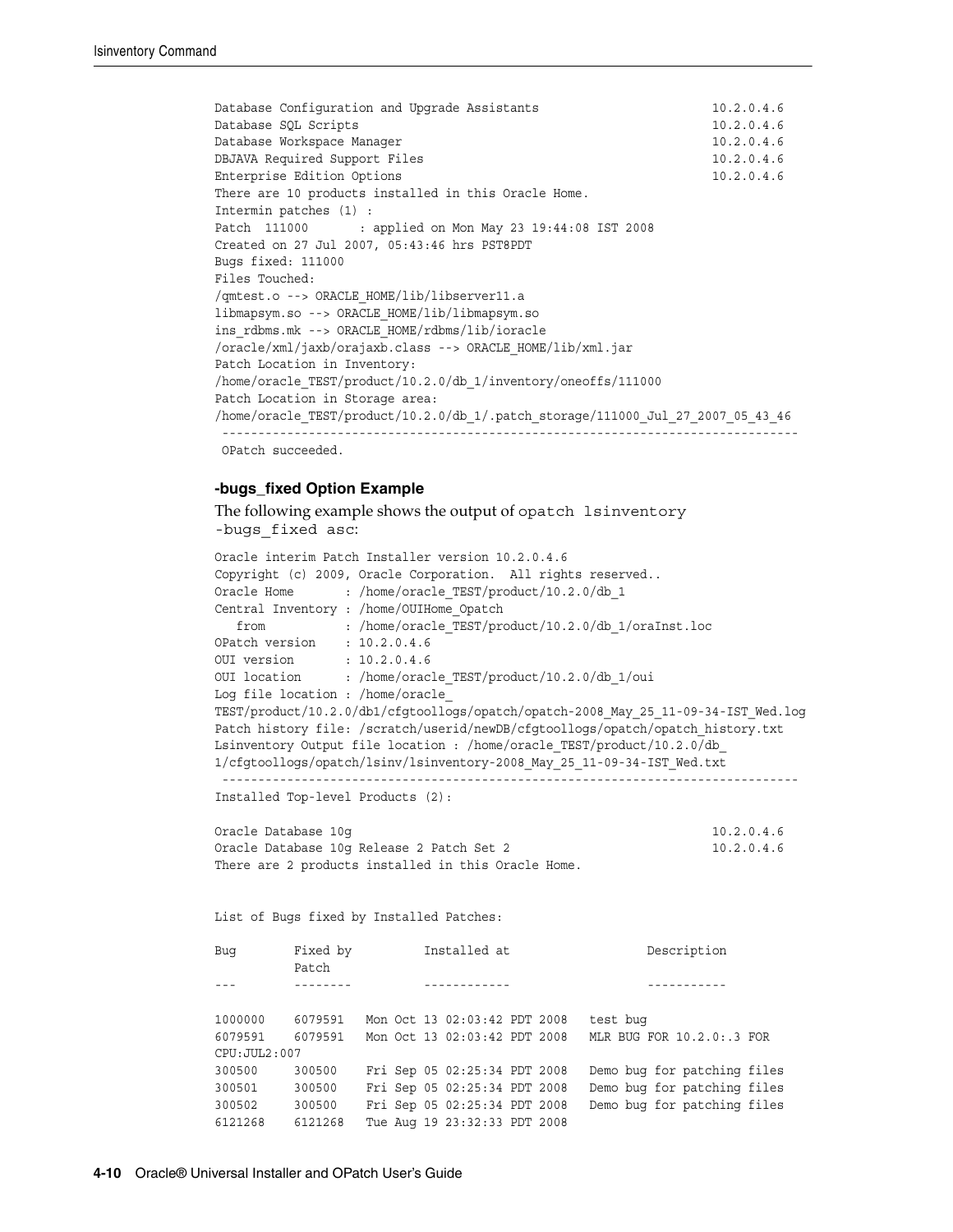```
DB-10.2.0.3-MOLECULE-007-CPUJUL2007
6121266 6121266 Tue Aug 19 23:32:27 PDT 2008 
DB-10.2.0.3-MOLECULE-018-CPUJUL2007
6121264 6121264 Tue Aug 19 23:32:22 PDT 2008 
DB-10.2.0.3-MOLECULE-017-CPUJUL2007
6121263 6121263 Tue Aug 19 23:32:14 PDT 2008 
DB-10.2.0.3-MOLECULE-016-CPUJUL2007
.....
.....
(Middle section of report is intentionally excluded.)
.....
.....
6121248 6650096 Tue Feb 12 05:50:48 PST 2008 
DB-10.2.0.3-MOLECULE-015-CPUJUL2007
6650096 6650096 Tue Feb 12 05:50:48 PST 2008 
DB-10.2.0.3-MOLECULE-036-CPUJAN2008
6121247 6650095 Tue Feb 12 05:50:41 PST 2008 
DB-10.2.0.3-MOLECULE-006-CPUAPR2007
6397946 6650095 Tue Feb 12 05:50:41 PST 2008 
DB-10.2.0.3-MOLECULE-031-CPUOCT2007
6650095 6650095 Tue Feb 12 05:50:41 PST 2008 
DB-10.2.0.3-MOLECULE-035-CPUJAN2008
6650081 6650081 Tue Feb 12 05:50:35 PST 2008 
DB-10.2.0.3-MOLECULE-034-CPUJAN2008
6646853 6646853 Tue Feb 12 05:50:28 PST 2008 MLR BUG FOR 10.2.0.3 FOR 
CPUJAN2008
6452863 6452863 Tue Feb 12 05:50:12 PST 2008 TRACKING BUG FOR CPUJUL2007
  --------------------------------------------------------------------------------
 OPatch succeeded.
```
#### **-patch desc Option Example**

The following example shows the output of opatch lsinventory -patch desc:

```
Oracle interim Patch Installer version 10.2.0.4.6
Copyright (c) 2009, Oracle Corporation. All rights reserved..
Oracle Home : /home/oracle TEST/product/10.2.0/db 1
Central Inventory : /home/OUIHome_Opatch
   from : /home/oracle_TEST/product/10.2.0/db_1/oraInst.loc
OPatch version : 10.2.0.4.6
OUI version : 10.2.0.4.6
OUI location : /home/oracle_TEST/product/10.2.0/db_1/oui
Log file location : /home/oracle_
TEST/product/10.2.0/db1/cfgtoollogs/opatch/opatch-2008_May_25_11-09-34-IST_Wed.log
Patch history file: /scratch/userid/newDB/cfgtoollogs/opatch/opatch history.txt
Lsinventory Output file location : /home/oracle_TEST/product/10.2.0/db_
1/cfgtoollogs/opatch/lsinv/lsinventory-2008_May_25_11-09-34-IST_Wed.txt
  --------------------------------------------------------------------------------
Interim patches (39) :
Patch 6079591 : applied on Mon Oct 13 02:03:42 PDT 2008
   Created on 21 Jun 2007, 03:42:18 hrs PST8PDT
   Bugs fixed:
     6079591, 1000000
Patch 300500 : applied on Fri Sep 05 02:25:34 PDT 2008
   Created on 07 Nov 2005, 04:57:14 hrs US/Eastern
   Bugs fixed:
     300500, 300501, 300502
  --------------------------------------------------------------------------------
 OPatch succeeded.
```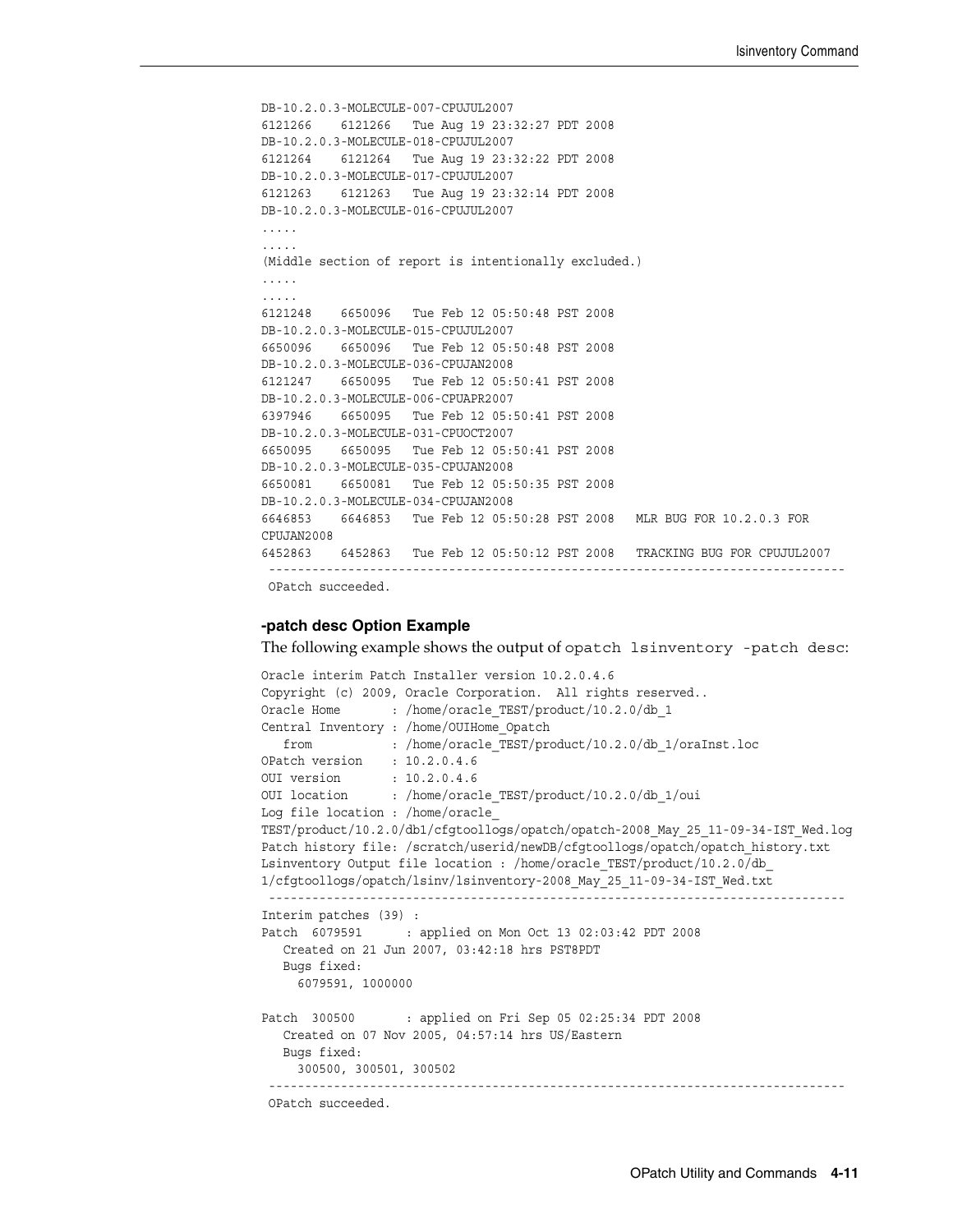#### **-detail Option Example**

The following example shows the output of opatch lsinventory -detail:

Oracle interim Patch Installer version 10.2.0.4.6 Copyright (c) 2009, Oracle Corporation. All rights reserved.. Oracle Home : /home/oracle TEST/product/10.2.0/db 1 Central Inventory : /home/OUIHome\_Opatch from : /home/oracle\_TEST/product/10.2.0/db\_1/oraInst.loc OPatch version : 10.2.0.4.6 OUI version : 10.2.0.4.6 OUI location : /home/oracle\_TEST/product/10.2.0/db 1/oui Log file location : /home/oracle\_ TEST/product/10.2.0/db1/cfgtoollogs/opatch/opatch-2008\_May\_25\_11-09-34-IST\_Wed.log Lsinventory Output file location : /home/oracle\_TEST/product/10.2.0/db\_ 1/cfgtoollogs/opatch/lsinv/lsinventory-2008\_May\_25\_11-09-34-IST\_Wed.txt -------------------------------------------------------------------------------- Installed Top-level Products (1): Oracle Database 10q 10.2.0.4.6 There are 1 products installed in this Oracle Home. Installed Products (10): Agent Required Support Files 10.2.0.4.6 Assistant Common Files 10.2.0.4.6 Bali Share 1.1.18.0.0 Buildtools Common Files 10.2.0.4.6 Character Set Migration Utility 10.2.0.4.6 Database Configuration and Upgrade Assistants 10.2.0.4.6 Database SQL Scripts 10.2.0.4.6 Database Workspace Manager 10.2.0.4.6 DBJAVA Required Support Files 10.2.0.4.6 Enterprise Edition Options 10.2.0.4.6 There are 10 products installed in this Oracle Home. Intermin patches (1) : Patch 102000 : applied on Mon May 23 19:44:08 IST 2008 Created on 27 Jul 2007, 05:43:46 hrs PST8PDT Bugs fixed: 102000 Files Touched: /qmtest.o --> ORACLE\_HOME/lib/libserver10.a libmapsym.so --> ORACLE\_HOME/lib/libmapsym.so ins\_rdbms.mk --> ORACLE\_HOME/rdbms/lib/ioracle /oracle/xml/jaxb/orajaxb.class --> ORACLE\_HOME/lib/xml.jar Patch Location in Inventory: /home/oracle\_TEST/product/10.2.0/db\_1/inventory/oneoffs/102000 Patch Location in Storage area: /home/oracle\_TEST/product/10.2.0/db\_1/.patch\_storage/102000\_Jul\_27\_2007\_05\_43\_46 -------------------------------------------------------------------------------- OPatch succeeded.

### <span id="page-29-0"></span>**query Command**

The query command queries a specific patch for specific details. It provides information about the patch and the system being patched. The following syntax is used for this command:

*<Path\_to\_OPatch>*/opatch query [-all] [-jre (Location)] [-jdk (Location)]\ [-oh (Location)] [patch\_location]

[Table 4–6](#page-30-1) lists the options available for the query command.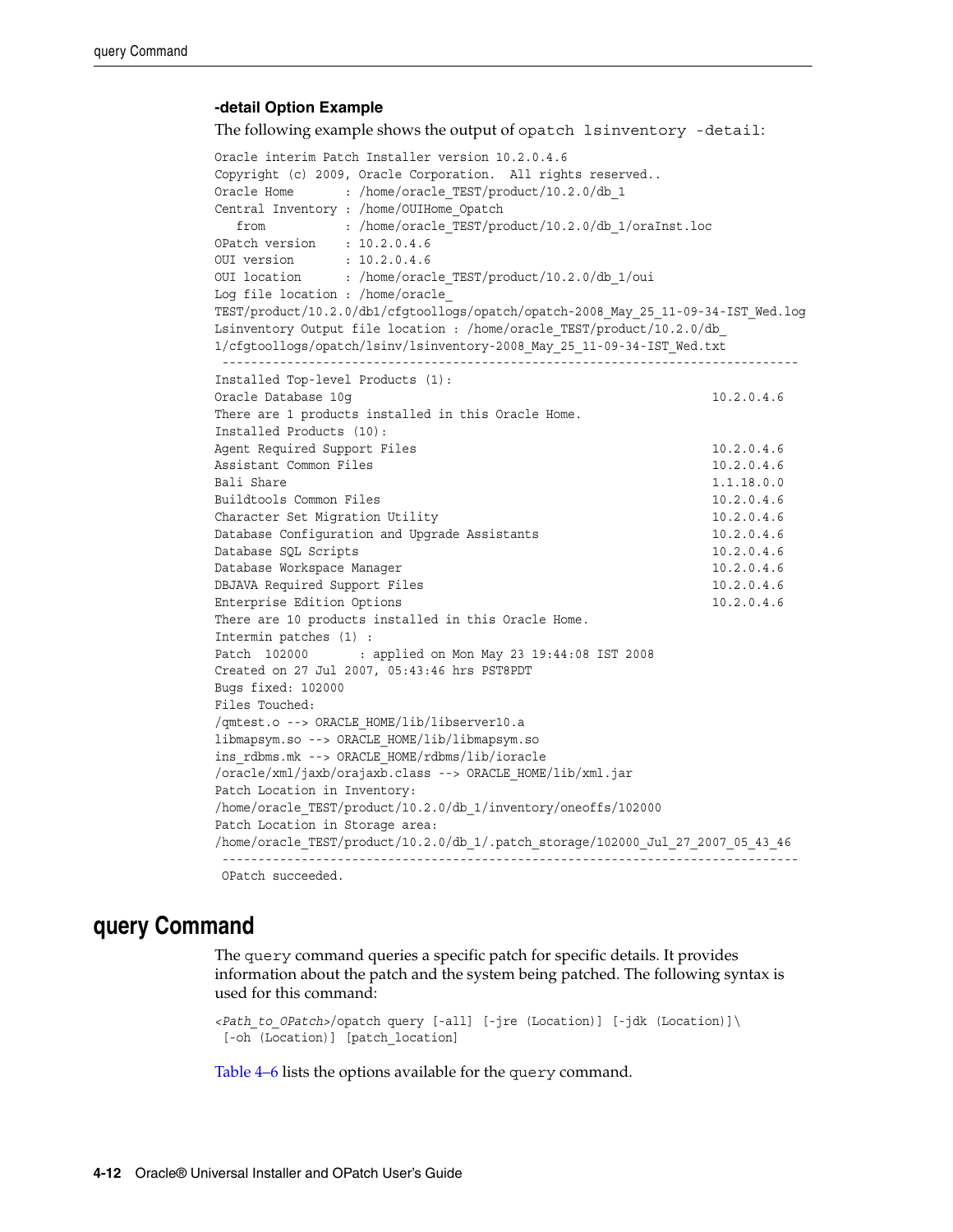<span id="page-30-1"></span>

| Option          | <b>Description</b>                                                                                                                                                                 |
|-----------------|------------------------------------------------------------------------------------------------------------------------------------------------------------------------------------|
| all             | Retrieves all information about a patch. This is equivalent to<br>setting all options.                                                                                             |
| jdk             | Specifies the location of a particular JDK (jar) to use instead of<br>the default location under the Oracle home directory. You cannot<br>use the -jdk and -jre options together.  |
| <sub>p</sub> re | Specifies the location of a particular JRE (Java) to use instead of<br>the default location under the Oracle home directory. You cannot<br>the use -jdk and -jre options together. |
| oh              | Specifies the Oracle home directory to use instead of the default<br>directory.                                                                                                    |

*Table 4–6 query Command Options*

## <span id="page-30-0"></span>**rollback Command**

The rollback command removes a specific interim patch from the appropriate Oracle home directory. The following syntax is used for this command:

```
<Path_to_OPatch>/opatch rollback -id (patch_id) [-ph (patch directory)] \
[-delay] (value) [-invPtrLoc (path)] [-jdk (location)] [-jre (location)]\
[-local] [-oh (Oracle Home location)] \
[-post (options to be passed into post) [-opatch_post_end]] \
[-pre (options to be passed into pre) [-opatch pre end]] [-retry (value)] \
[-silent] [-verbose] [-no_relink] [-no_sysmod][-remote_nodes 
(node1,node2)][-local_node (node_name)]
```
[Table 4–7](#page-30-2) describes the options available for the rollback command.

<span id="page-30-2"></span>

| <b>Option</b>   | <b>Description</b>                                                                                                                                                                                                       |  |  |  |  |
|-----------------|--------------------------------------------------------------------------------------------------------------------------------------------------------------------------------------------------------------------------|--|--|--|--|
| delay           | Specifies how many seconds the OPatch utility should wait<br>before attempting to lock the inventory again, if you use the<br>-retry option with the apply command.                                                      |  |  |  |  |
| id              | Indicates the patch to be rolled back. Use the -1sinventory<br>command to display all patch identifiers. To successfully roll<br>back a patch, you must supply the patch identifier.                                     |  |  |  |  |
| invPtrLoc       | Specifies the location of the oraInst. loc file. This option is<br>needed when the -invPtrLoc option is used during<br>installation. Oracle recommends using the default Central<br>Inventory for a platform.            |  |  |  |  |
| jdk             | Specifies the location of a particular JDK (jar) to use instead of<br>the default location under the Oracle home directory.                                                                                              |  |  |  |  |
| <sub>p</sub> re | Specifies the location of a particular JRE (Java) to use instead of<br>the default location under the Oracle home directory.                                                                                             |  |  |  |  |
| local           | Specifies that the OPatch utility should roll back and update the<br>local node and update the inventory of the local node. It does<br>not propagate the patch or inventory update to other nodes.                       |  |  |  |  |
|                 | You can use this option on Oracle Real Application Clusters<br>environments and non-clustered environments. If you shut<br>down an entire cluster before patching, you can use this<br>argument for non-rolling patches. |  |  |  |  |

*Table 4–7 rollback Command Options*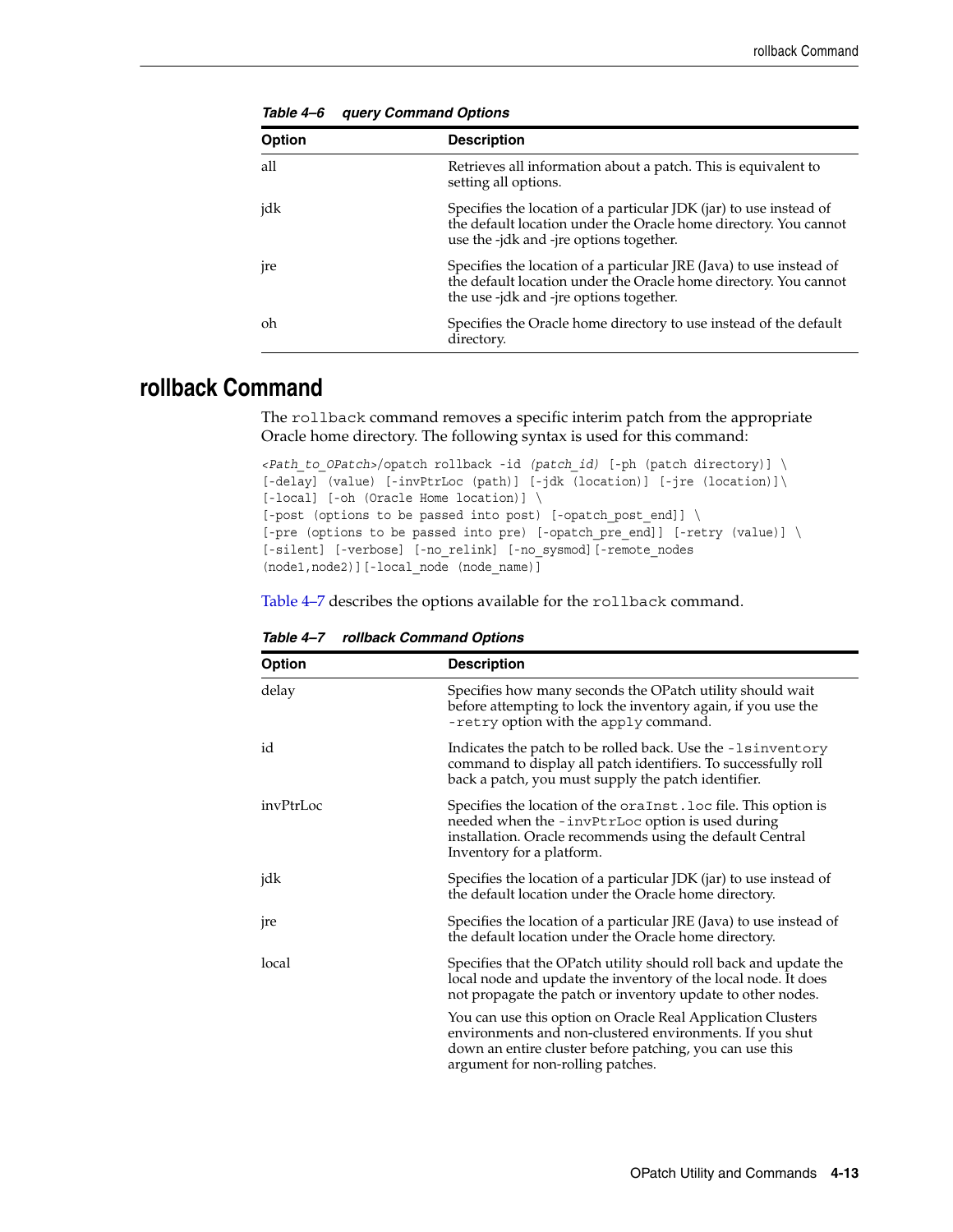| <b>Option</b>   | <b>Description</b>                                                                                                                                                                    |  |  |  |
|-----------------|---------------------------------------------------------------------------------------------------------------------------------------------------------------------------------------|--|--|--|
| local node      | Specifies to the OPatch utility that this is the local node for the<br>cluster.                                                                                                       |  |  |  |
|                 | You can use this option on Oracle Real Application Clusters<br>environments.                                                                                                          |  |  |  |
| no_sysmod       | Specifies that the OPatch utility need not update the files in the<br>system. It will only update the inventory.                                                                      |  |  |  |
| no_relink       | This option does not perform any make operation in the patch.<br>You can use it during multiple patch removals and to perform<br>the compilation step only once.                      |  |  |  |
| oh              | Specifies the Oracle home directory to use instead of the default<br>directory.                                                                                                       |  |  |  |
| opatch_post_end | Marks the end of the post option. This option is used with the<br>post option. If you do not use this argument, everything after<br>post is passed into post.                         |  |  |  |
| opatch_pre_end  | Marks the end of the pre options. This option is used with the<br>pre option. If you do not use this argument, everything after<br>pre is passed into pre.                            |  |  |  |
| ph              | Specifies the valid patch directory area. The utility uses the<br>command types found in the patch directory to identify which<br>commands are used for the current operating system. |  |  |  |
| post            | Specifies the parameters to be passed inside the post script<br>besides the standard parameters.                                                                                      |  |  |  |
| pre             | Specifies the parameters to be passed inside the pre script<br>besides the standard parameters.                                                                                       |  |  |  |
| remote_nodes    | Specifies to the OPatch utility the list of remote nodes.                                                                                                                             |  |  |  |
|                 | You can use this option on Oracle Real Application Clusters<br>environments.                                                                                                          |  |  |  |
| report          | Prints the action to the screen without executing it.                                                                                                                                 |  |  |  |
| retry           | Specifies how many times the OPatch utility should try in case<br>of an inventory lock failure.                                                                                       |  |  |  |
| silent          | Suppresses user interaction and defaults any answers to "yes".<br>The Oracle Real Application Clusters setup does not support<br>this option.                                         |  |  |  |
| verbose         | Prints output to the screen as well as to the log file.                                                                                                                               |  |  |  |

*Table 4–7 (Cont.) rollback Command Options*

# <span id="page-31-0"></span>**version Command**

The version command shows the current version number of the OPatch utility. The following syntax is used for this command:

*<Path\_to\_OPatch>*/opatch version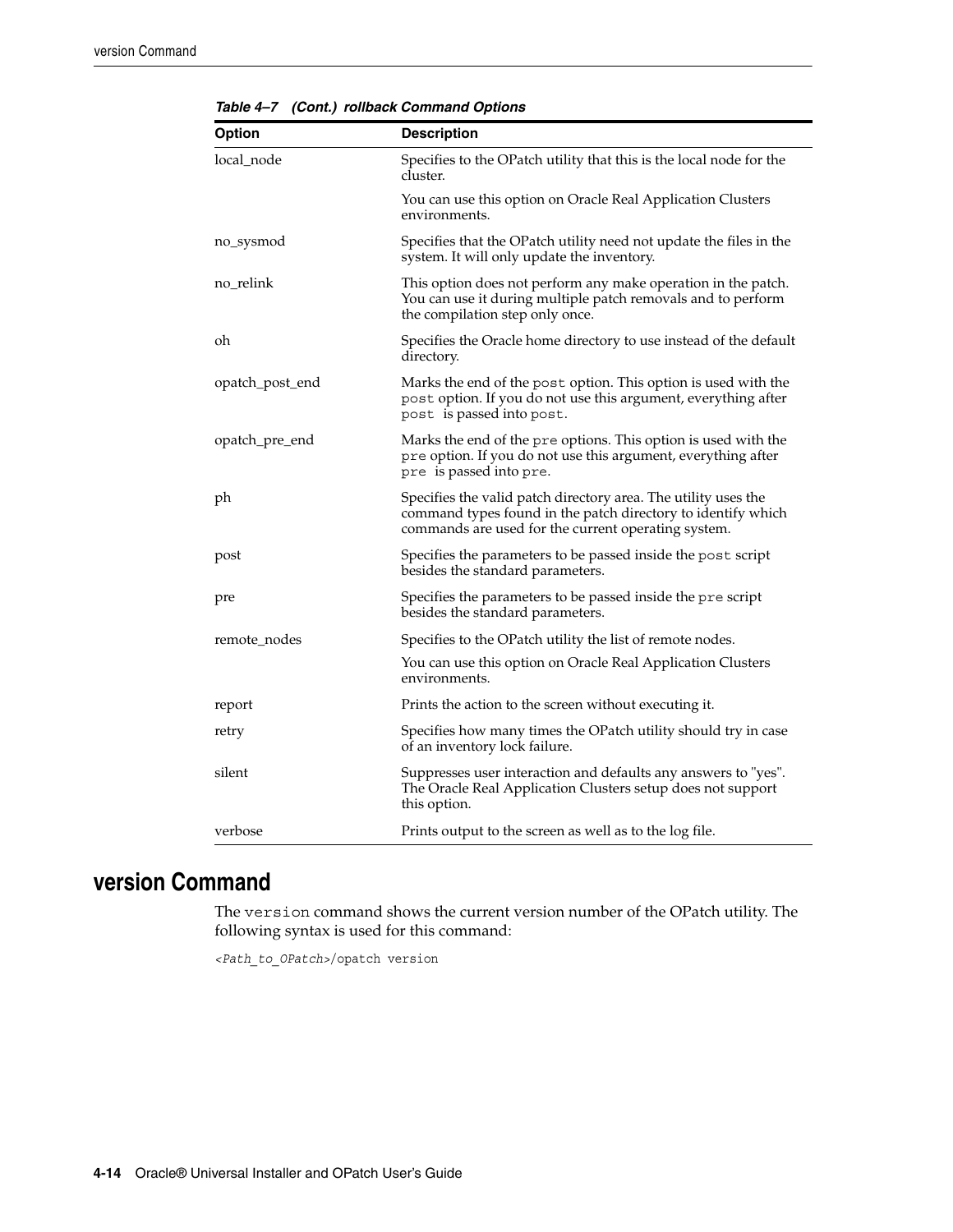# **Oracle Real Application Clusters Patching**

<span id="page-32-2"></span><span id="page-32-0"></span>An Oracle Real Application Clusters (RAC) environment is one in which active instances can concurrently execute transactions on a shared database. Patching in an Oracle (RAC) environment is slightly different compared to patching a single node.

Real Application Clusters can be patched in three different ways:

- All Node Patching
- Rolling Patching
- Minimum Downtime Patching

This chapter includes the following topics about patching Oracle RAC:

- [Specifying Node Names and Lists](#page-32-1)
- [All Node Patching](#page-33-0)
- **[Rolling Patching](#page-33-1)**
- **[Minimum Downtime Patching](#page-34-0)**

### <span id="page-32-1"></span>**Specifying Node Names and Lists**

Interim patching using OPatch follows a similar approach as that performed by Oracle Universal Installer to detect an Oracle home and nodes of a cluster. OPatch interacts with the Oracle Universal Installer inventory through the Oracle Universal Installer Java SDK. If OPatch detects a cluster, it queries the inventory through Oracle Universal Installer to find the local node name and node list. If your node list is not updated, you can update it by using the -updateNodeList flag of Oracle Universal Installer:

```
$ORACLE_HOME/oui/bin/<runInstaller or setup.exe> -updateNodeList 
ORACLE_ HOME=<oracle home location> "CLUSTER_NODES={<node1,node2,node3>}"
-noClusterEnabled
```
You can bypass remote actions using the -local flag. If you want to specify the local node or remote nodes of a Real Application Clusters setup to OPatch, you can use the LOCAL\_NODE or REMOTE\_NODES session variable and specify the node name(s):

```
$ORACLE_HOME/oui/bin/<runInstaller or setup.exe> ORACLE_HOME=<oracle home 
location>
"REMOTE_NODES {<node1,node2,node3>}" LOCAL_NODE=<nodelist
for example:node1>
```
If OPatch does not automatically detect an Oracle RAC or its nodes, you need to investigate the contents of the inventory and ensure that it is complete.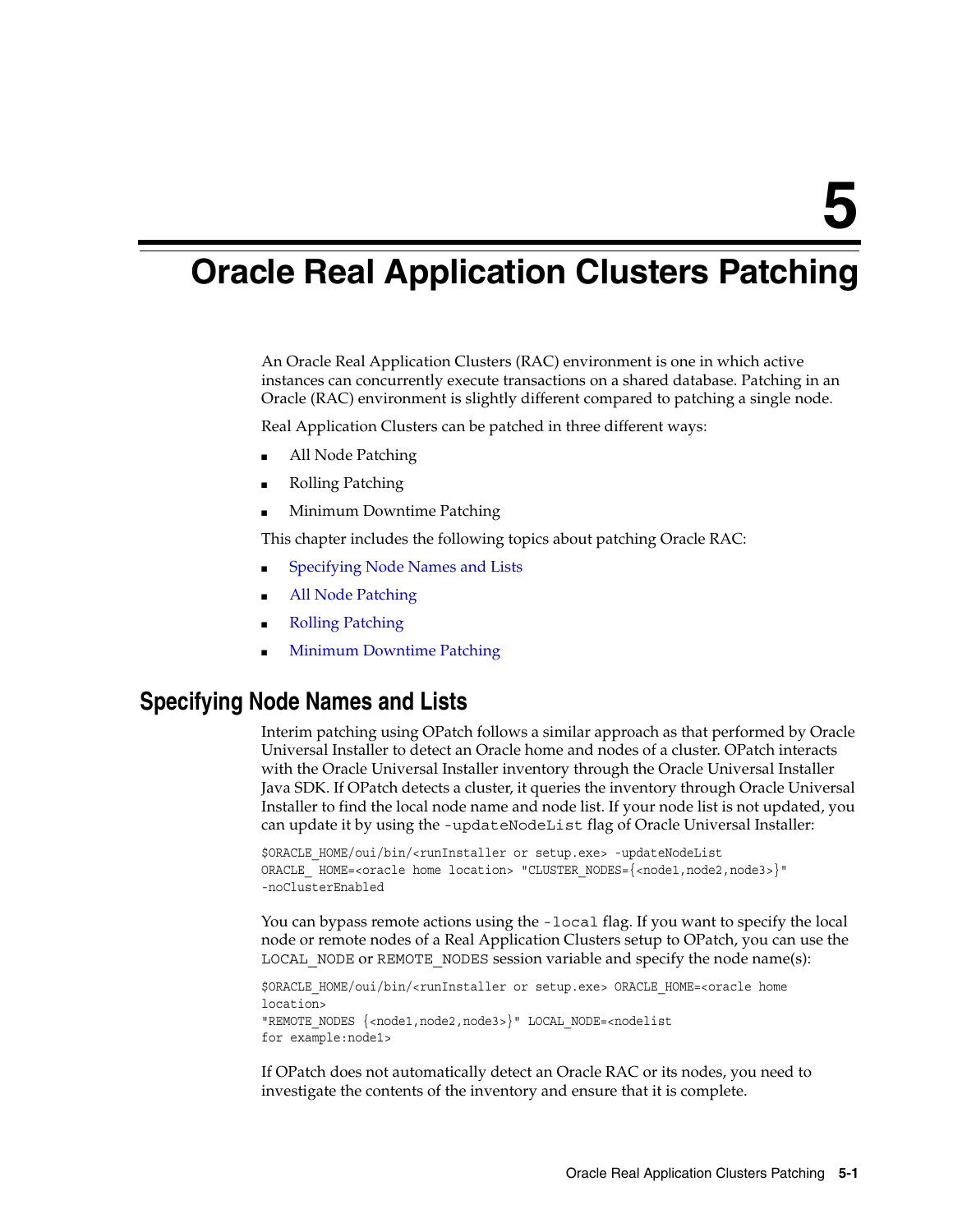# <span id="page-33-0"></span>**All Node Patching**

In All Node Patching, all Oracle RAC nodes are initially brought down and the patch is applied on all the nodes, then all the nodes are brought back up. This mode is normally used for very critical patches and it leads to maximum downtime. OPatch uses this mode as the default for patch applications unless specified otherwise.

[Figure 5–1](#page-33-2) shows an example of All Node Patching. In this example, Systems A,B, and C are nodes in this Oracle RAC. When you perform an All Node Patching in this cluster, you bring down systems A,B, and C and apply patches to all of these nodes. You then bring up systems A,B, and C again.



#### <span id="page-33-2"></span>*Figure 5–1 All Node Patching*

# <span id="page-33-1"></span>**Rolling Patching**

In Rolling Patching, each node is shut down, the patch is applied, then each node is brought back up again. This is done node by node separately until all nodes in Oracle RAC are patched. This is the most efficient mode of applying an interim patch to an Oracle RAC setup because this results in no downtime. Only some patches can be applied in this mode. The type is generally specified in the patch metadata.

[Figure 5–2](#page-34-1) shows an example of Rolling Patching. In this example, systems A,B, and C are nodes in this Oracle RAC. When you perform a Rolling Patching in this cluster, you bring down system A, and apply a patch to it, then bring it back up. You then do the same with systems B and C. The patch is thereby applied in a rolling fashion. The main advantage of this type of patching is that there is absolutely no downtime while applying patches because only one system is brought down at any given time.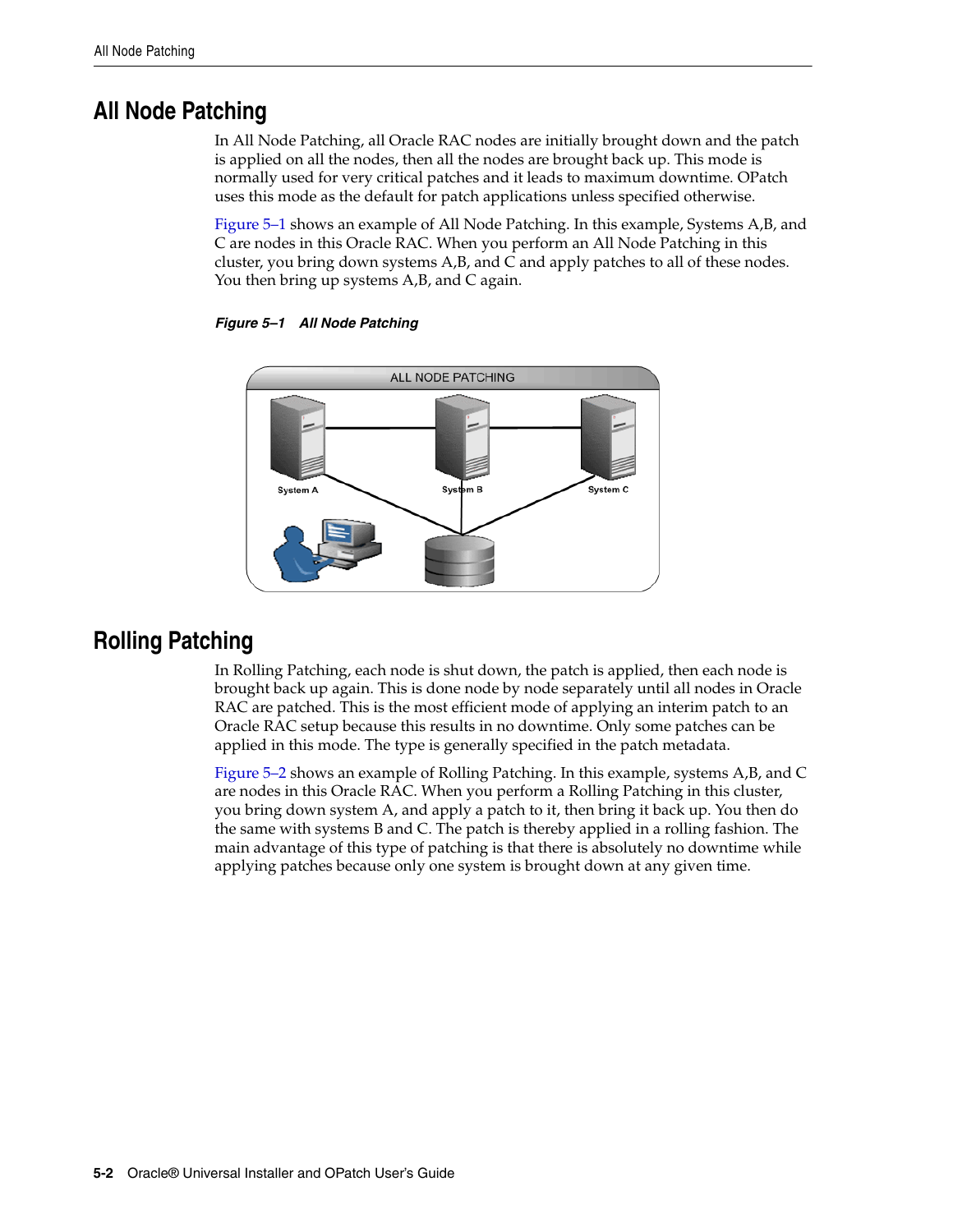

### <span id="page-34-1"></span>*Figure 5–2 Rolling Patching*

## <span id="page-34-3"></span><span id="page-34-0"></span>**Minimum Downtime Patching**

In Minimum Downtime Patching, the nodes are divided into sets. Initially, the first set is shut down and the patch is applied to it. After this, the second set is shut down. The first set is brought up and patch is applied to the second set. The second set is also brought up now. All the nodes in the Real Application Clusters are now patched. This mode leads to less downtime for the Real Application Clusters when both the sets are brought down. This mode is executed by using -minimize downtime command line option. You can also activate this option from the response file.

[Figure 5–3](#page-34-2) shows an example of Minimum Downtime Patching. In this example, systems A,B, and C are nodes in this Oracle RAC. They are divided into two sets: set 1 contains systems A and B, and set 2 contains system C. When you perform Minimum Downtime Patching in this cluster, you shut down set 1 and apply a patch to it. You then shut down set 2, bring up set 1, and apply a patch to set 2. After applying the patch, you bring up set 2 again. Now both sets 1 and 2 are patched.



#### <span id="page-34-2"></span>*Figure 5–3 Minimum Downtime Patching*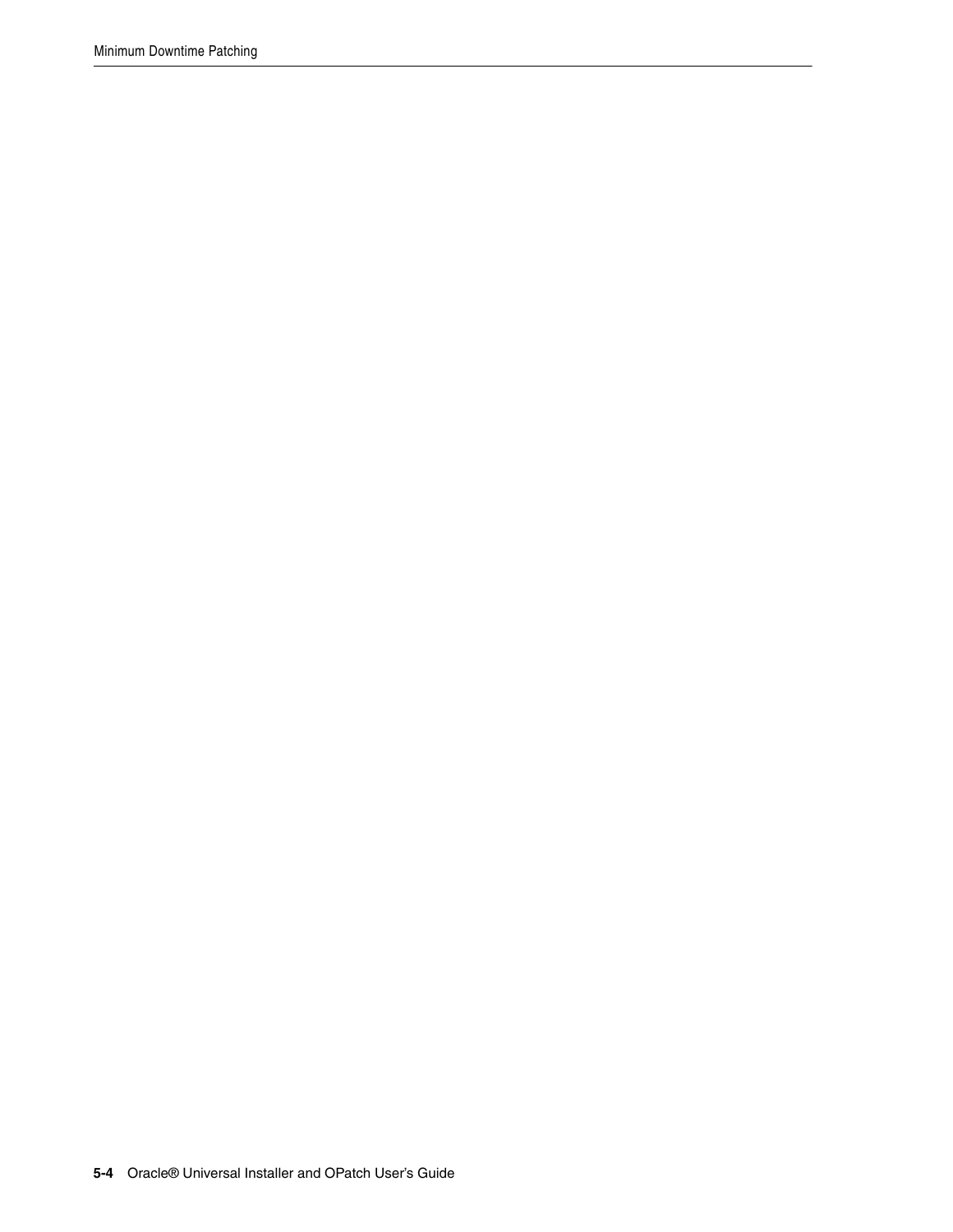# <span id="page-36-0"></span>**Resolving Patch Conflicts**

All patches may not be compatible with one another. For example, if a patch has been applied, all the bugs fixed by that patch could reappear after another patch is applied. This is called a conflict situation. OPatch detects such situations and raises an error when a it detects a conflict. This chapter includes the following topics:

## <span id="page-36-1"></span>**Types of Conflicts**

OPatch can detect the following types of conflicts:

<span id="page-36-2"></span>*Figure 6–1 Bug Superset*

**Bug Superset** — If all the bugs fixed by a patch in the system are also fixed by the patch to be applied, this patch (the patch to be applied) is considered to be a superset of the patch already applied. If a bug superset condition is detected, it is not considered an error situation. All the subset patches are removed from the system and the new patch is applied.

For example, consider a scenario where four patches A,B,C, and D are applied in a system, each of which fixes 2 bugs as shown in [Figure 6–1.](#page-36-2) If you apply a patch E that fixes bugs 5,6,7,8,9, and 10, patch E will be the superset of patch C and D.



If you want OPatch to error out if the current patch bugs-to-fix is a superset or the same as an installed patch bugs-fixed in the Oracle home directory, you can use the -no\_bug\_superset flag:

\$ OPatch/opatch apply -no\_bug\_superset <Path\_To\_Patch>

The following sample output shows the message you would see when you use the -no\_bug\_superset flag:

```
Oracle interim Patch Installer version 10.2.0.4.6
Copyright (c) 2009, Oracle Corporation. All rights reserved..
```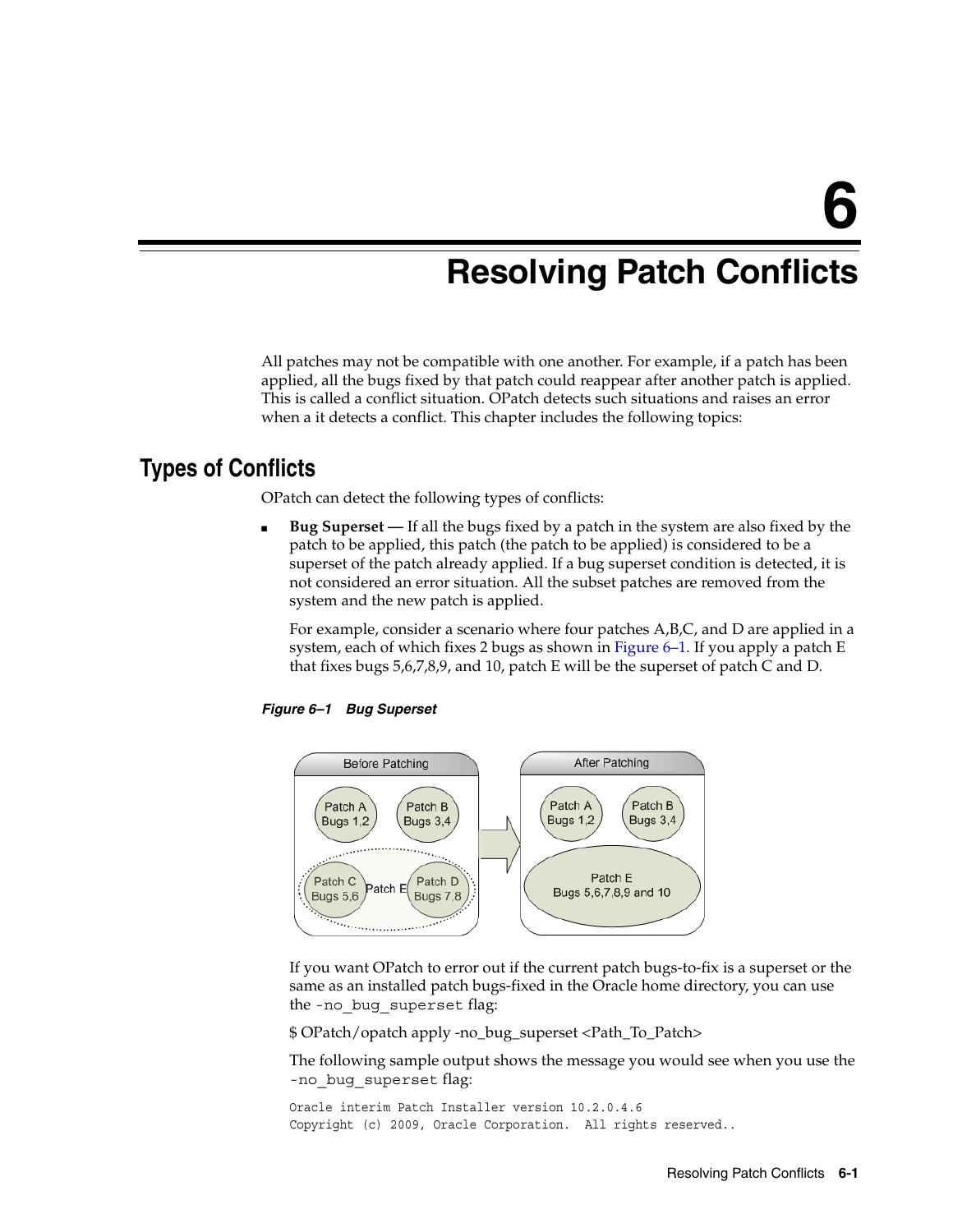```
Oracle Home : /home/oracle_TEST/product/10.2.0/db_1
Central Inventory : /home/OUIHome_Opatch
from : /home/oracle_TEST/product/10.2.0/db_1/oraInst.loc
OPatch version : 10.2.0.4.6
OUI version : 10.2.0.4.6
OUI location : /home/oracle_TEST/product/10.2.0/db_1/oui
Log file location : /home/oracle_TEST/product/10.2.0/db
_1/cfgtoollogs/opatch/opatch-2008_May_25_14-03-33-IST_Wed.log
ApplySession applying interim patch '102000' to OH '/home/oracle
_TEST/product/10.2.0/db_1'
Apply Session failed: ApplySession failed to prepare the system. Interim patch
 102000 is a superset of the patch(es) [ 102000 ] in OH /home/oracle
_TEST/product/10.2.0/db_1
System intact, OPatch will not attempt to restore the system
OPatch failed with error code 73
```
**Subset** — Patches to be applied can be subsets of other patches installed in the Oracle home.

Consider the following scenario:

- Patch A, installed in the Oracle home, fixed bugs 1, 2, and 3.
- Patch B, installed in the Oracle home, fixed bugs 10, 11, and 12.
- Patch D, to be installed, fixes bugs 1 and 2.

Patch D is a subset of Patch A.

#### **Using the skip\_subset Option**

When you want to skip patches formerly applied in the Oracle home that are now subsets of other patches you want to apply now, you can use the skip subset option of napply. For example, if you used napply yesterday for patch A that fixed bugs 1 and 2, then you use napply today with the skip subset option for patch B that fixes bug 1 and patch C that fixes bugs 1, 2, and 3, then subset patch A is skipped, and patch C then becomes a superset of patch A.

The following example applies all patches under the <patch\_location> directory. OPatch skips duplicate patches and subset patches (patches under <patch\_location> that are subsets of patches installed in the Oracle home).

opatch napply <patch\_location> -skip\_subset -skip\_duplicate

The following example applies patches 1, 2, and 3 that are under the  $\epsilon$  patch location> directory. OPatch skips duplicate patches and subset patches (patches under <patch\_location> that are subsets of patches installed in the Oracle home).

opatch napply <patch location> -id 1,2,3 -skip\_subset -skip\_duplicate

See the description for the skip subset option in [Table 4–3](#page-22-0) for more information.

**Duplicate** — A duplicate patch fixes the same set of bugs that another patch fixed. For example, if you applied Patch A that fixed bugs 1, 2 and 3, and now apply Patch B that also fixes bugs 1, 2 and 3, then Patch B is a duplicate of Patch A. A patch is always a duplicate of itself.

#### **Using the skip\_duplicate Option**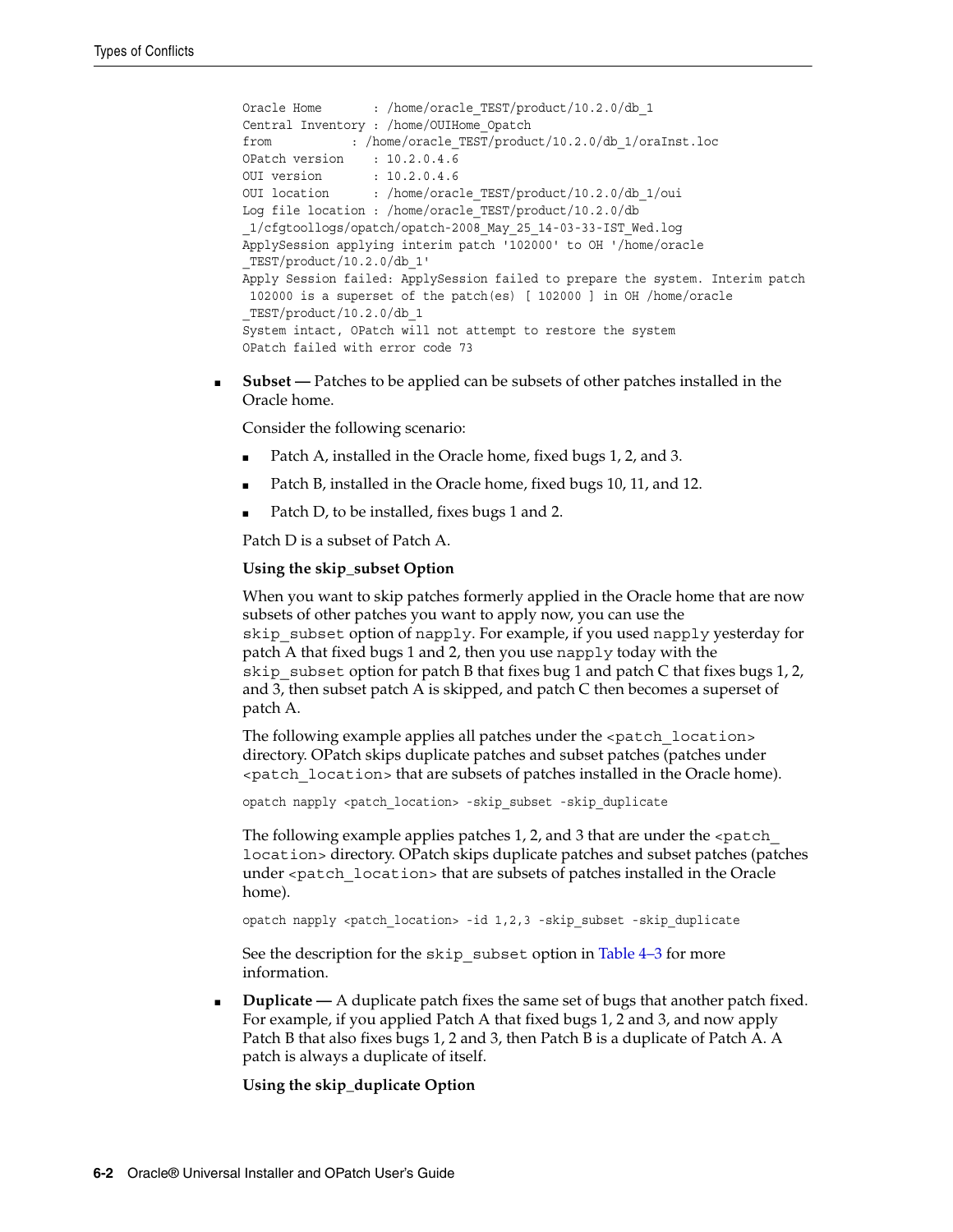If you specify this option, OPatch removes duplicate patches from the list of patches to be applied. For example, if you used napply yesterday for Patch A discussed above, then use napply today with the -skip\_duplicate option for Patch A and other patches, duplicate Patch A is skipped.

**Bug Conflict** — If a set of bugs to be fixed by the current interim patch includes some but not all bugs already fixed by one or more previously installed interim patches, this is considered a bug conflict. You must remove the bug conflict before proceeding with the patch by using the apply command with the -force flag, which rolls back the conflicting patches before applying the new one.

For example, consider a scenario where four patches A,B,C, and D are applied in a system, each of which fixes 2 bugs as shown in [Figure 6–2.](#page-38-0) If you apply a patch E that fixes bugs 1,3,5,7,9, and 10, this patch fixes bugs 1,3,5,7,9, and 10, opens bugs 2,4,6, and, 8. This is a conflict situation.

<span id="page-38-0"></span>



- **File Conflict** If a set of files to be patched by the current interim patch include files already patched by one or more previously installed interim patches and it is not a bug superset, this is considered a file conflict. You must remove the file conflict before you proceed with patching by using the apply command with the -force flag, which rolls back the conflicting patches before applying the new one.
- **Combination Conflict** If a set of patches has a combination of a bug superset and bug or file conflict, this is considered a combination conflict and is an error situation. In this case, OPatch removes all conflicting patches as well as the subset patches and then re-applies the new patch.

For example, consider a scenario where four patches A,B,C, and D are applied in a system, each of which fixes 2 bugs as shown in [Figure 6–3.](#page-39-1) Patch C is the subset of patch D. Patch A and patch B are conflicting patches of patch D. If you apply this patch D that fixes bugs 1,3,5,6,7, and 8 with the -force flag, OPatch rolls back patches A, B, and C and applies patch D.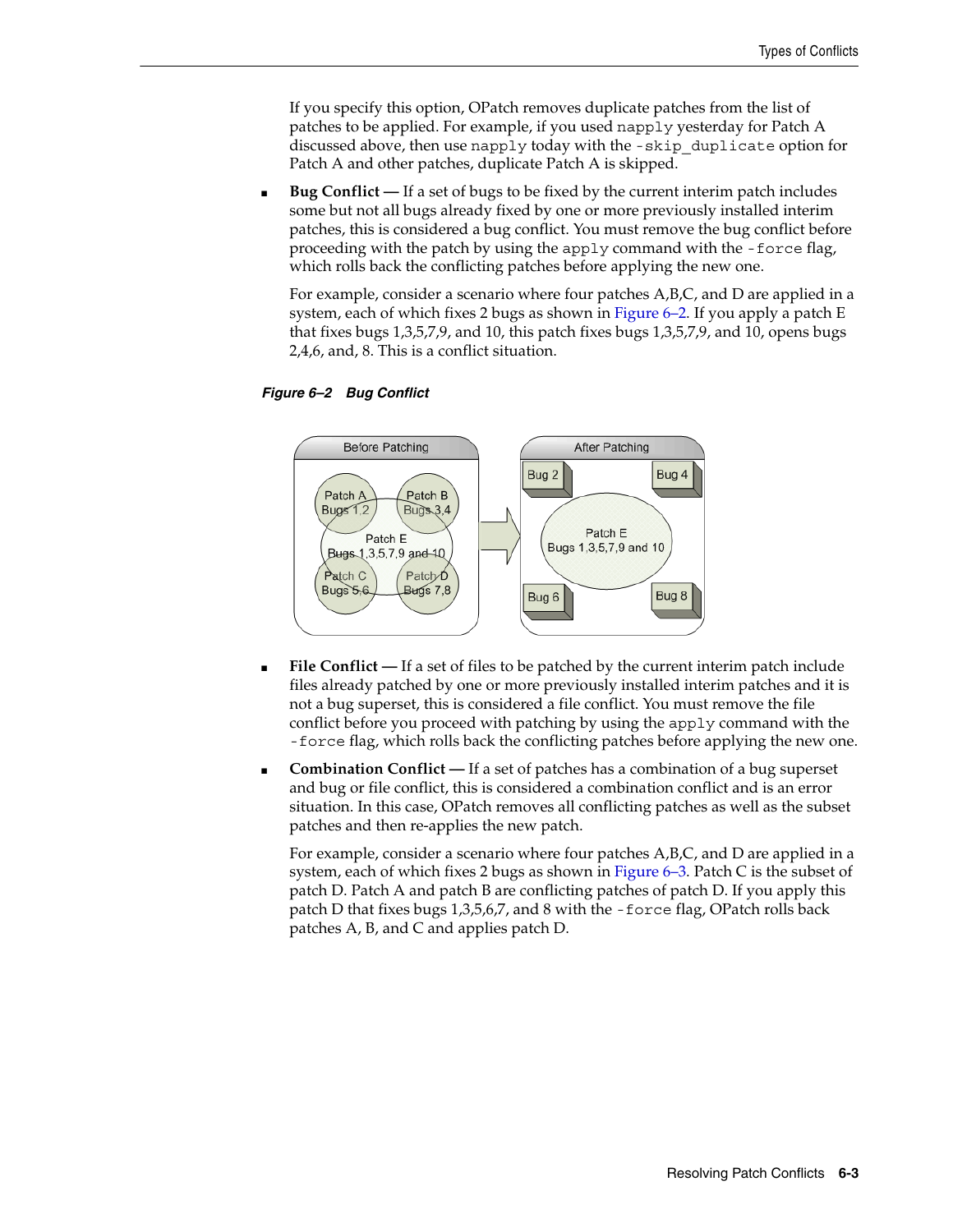<span id="page-39-1"></span>*Figure 6–3 Combination Conflict*



You can use the -silent, -force, and -no bug superset options in Real Application Clusters. Their expected behavior is described in [Table 6–1](#page-39-2).

*Table 6–1 Truth Table*

<span id="page-39-2"></span>

| -silent | -force | -no_bug_<br>superset | <b>Expected behavior</b>                                                                                                                                                                                                                                          |
|---------|--------|----------------------|-------------------------------------------------------------------------------------------------------------------------------------------------------------------------------------------------------------------------------------------------------------------|
| N       | N      | N                    | OPatch prompts questions and applies the patches<br>depending upon your responses.                                                                                                                                                                                |
| N       | N      | Υ                    | OPatch errors out if the current patch bugs-to-fix is a<br>superset or the same as an installed patch bugs-fixed<br>in the Oracle home directory. If it is a conflict case,<br>OPatch prompts questions and applies the patches<br>depending upon your responses. |
| N       | Y      | N                    | OPatch prompts questions and applies the patches<br>depending upon your responses.                                                                                                                                                                                |
| N       | Y      | Y                    | OPatch errors out if the current patch bugs-to-fix is a<br>superset or the same as an installed patch bugs-fixed<br>in the Oracle home directory. If it is a conflict case,<br>OPatch prompts questions and applies the patches<br>depending upon your responses. |
| Y       | N      | N                    | OPatch rolls back and applies the patch if the current<br>patch bugs-to-fix is a superset or the same as an<br>installed patch bugs-fixed in the Oracle home<br>directory. If it is a conflict case, OPatch errors out.                                           |
| Υ       | N      | Υ                    | OPatch errors out if the current patch bugs-to-fix is a<br>superset or the same as an installed patch bugs-fixed<br>in the Oracle home directory. If it is a conflict case also,<br>OPatch errors out.                                                            |
| Y       | Y      | N                    | OPatch rolls back all the patches and reapplies them<br>without warning, even if the current patch bugs-to-fix<br>is a superset, or a conflict, or the same as an installed<br>patch bugs-fixed in the Oracle home directory.                                     |
| Υ       | Υ      | Υ                    | OPatch errors out if the current patch bugs-to-fix is a<br>superset or the same as an installed patch bugs-fixed<br>in the Oracle home directory. If it is a conflict case,<br>OPatch rolls back and applies the new patch.                                       |

# <span id="page-39-0"></span>**Patch Conflict Behavior for Apply and Napply**

The expected behavior for the Apply and Napply commands is listed in Table 6–2.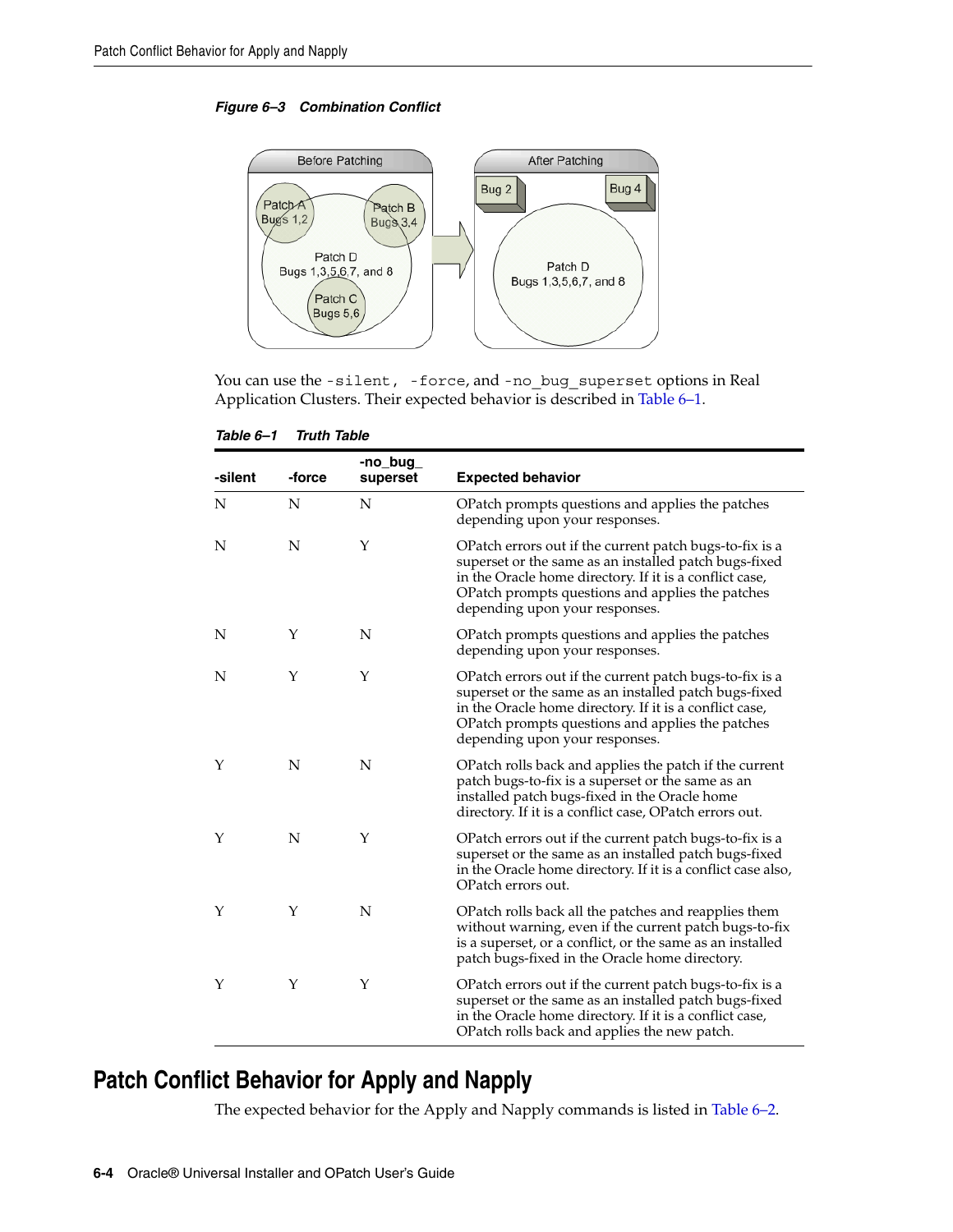| <b>Command</b> | <b>Superset</b>                                             | <b>Subset</b>                                                                                                      | <b>Duplicate</b>                                                         | <b>File Conflict or Bug</b><br><b>Conflict Patch</b>                                                                                           |
|----------------|-------------------------------------------------------------|--------------------------------------------------------------------------------------------------------------------|--------------------------------------------------------------------------|------------------------------------------------------------------------------------------------------------------------------------------------|
| Apply          | OPatch performs an<br>automatic rollback,<br>then an apply. | After the merge<br>request, OPatch<br>performs an<br>automatic rollback,<br>then performs an<br>apply.             | OPatch performs an<br>automatic rollback,<br>then performs a<br>reapply. | OPatch reports the<br>conflict. After the<br>merge request, OPatch<br>performs an automatic<br>rollback, then an apply.                        |
| Napply         | OPatch performs an<br>automatic rollback,<br>then an apply. | OPatch reports the<br>subset and skips the<br>subset patch. It then<br>continues and applies<br>the other patches. | OPatch performs an<br>automatic rollback,<br>then a reapply.             | OPatch reports the<br>conflict, then asks you<br>to run again without<br>applying a bug conflict<br>patch.                                     |
|                |                                                             |                                                                                                                    |                                                                          | You can use the -force<br>option to instruct<br>OPatch to<br>automatically roll back<br>the conflicting patch,<br>then apply the new<br>patch. |

|  |  | Table 6-2 Expected Behavior for Apply and Napply Commands |  |  |  |
|--|--|-----------------------------------------------------------|--|--|--|
|--|--|-----------------------------------------------------------|--|--|--|

## <span id="page-40-0"></span>**Patch Conflict Detection and Resolution**

OPatch detects and reports any conflicts encountered when applying an interim patch with a previously applied patch. The patch application fails in case of conflicts. You can use the -force option of OPatch to override this failure. If you specify -force, the installer firsts rolls back any conflicting patches and then proceeds with the installation of the desired interim patch.

You may experience a bug conflict and might want to remove the conflicting patch. This process is known as patch rollback. During patch installation, OPatch saves copies of all the files that were replaced by the new patch before the new versions of these files are loaded, and stores them in \$ORACLE\_HOME/.patch\_storage. These saved files are called rollback files and are key to making patch rollback possible. When you roll back a patch, these rollback files are restored to the system. If you have gained a complete understanding of the patch rollback process, you should only override the default behavior by using the -force flag. To roll back a patch, execute the following command:

\$ OPatch/opatch rollback -id <Patch\_ID>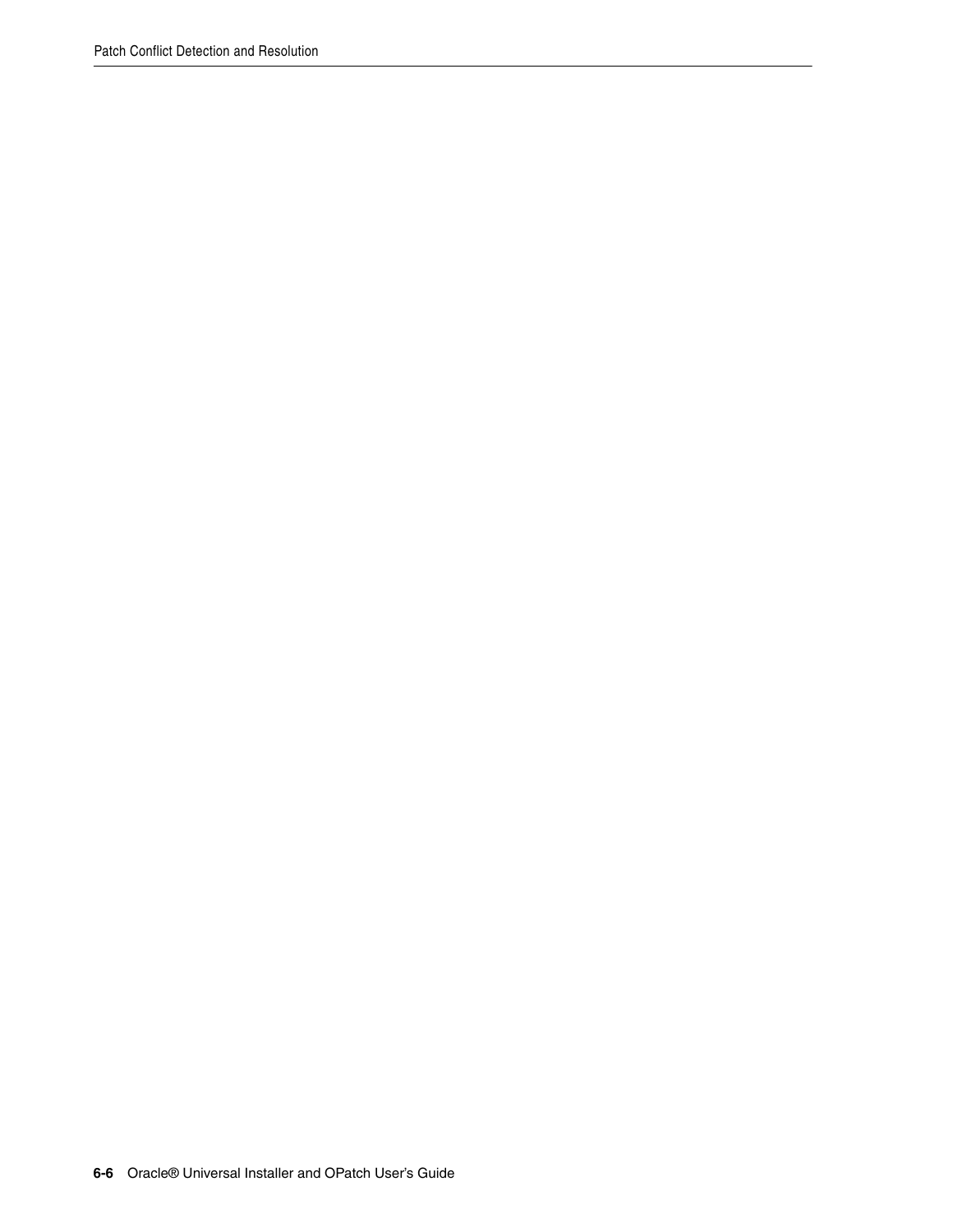<span id="page-42-0"></span>**7**

# **Recovery and Troubleshooting**

The OPatch utility is a tool that allows the application and rollback of interim patches to Oracle products. This chapter provides information on using OPatch to apply patches.

This chapter includes the following topics:

- [Logging and Tracing](#page-42-1)
- **[Restoring Oracle Homes](#page-43-0)**
- [Recovering from a Failed Patching Session Using OPatch](#page-43-1)
- **[Troubleshooting OPatch](#page-50-0)**

### <span id="page-42-1"></span>**Logging and Tracing**

Logging and tracing is a common aid for debugging. OPatch maintains logs for all apply, rollback, and lsInventory operations. The log files are located in the <ORACLE\_HOME>/cfgtoollogs/opatch directory. Each log file is tagged with the timestamp of the operation. Log files are named as opatch\_<date mm-dd-yyyy>\_ <time hh-mm-ss>.log. A new log file is created each time OPatch is executed.

For example, if a log file is created on May 17th, 2009 at 11.55 PM, it will be named as follows:

opatch\_05-17-2009\_23-55-00.log

**Note:** You can set OPatch to debug mode by setting the environment variable OPATCH\_DEBUG to TRUE.

OPatch also maintains an index of the commands executed with OPatch and the log files associated with it in the history.txt file located in the <ORACLE\_HOME>/cfgtoollogs/opatch directory. A sample of the history.txt file is as follows:

```
Date & Time : Tue Apr 26 23:00:55 PDT 2008
Oracle Home : /private/oracle/product/10.2.0/db_1/
OPatch Ver. : 10.2.0.4.6
Current Dir : /scratch/oui/OPatch
Command : lsinventory
Log File :
/private/oracle/product/10.2.0/db_1/cfgtoollogs/opatch/opatch-2008_Apr_26_
23-00-55-PDT_Tue.log
```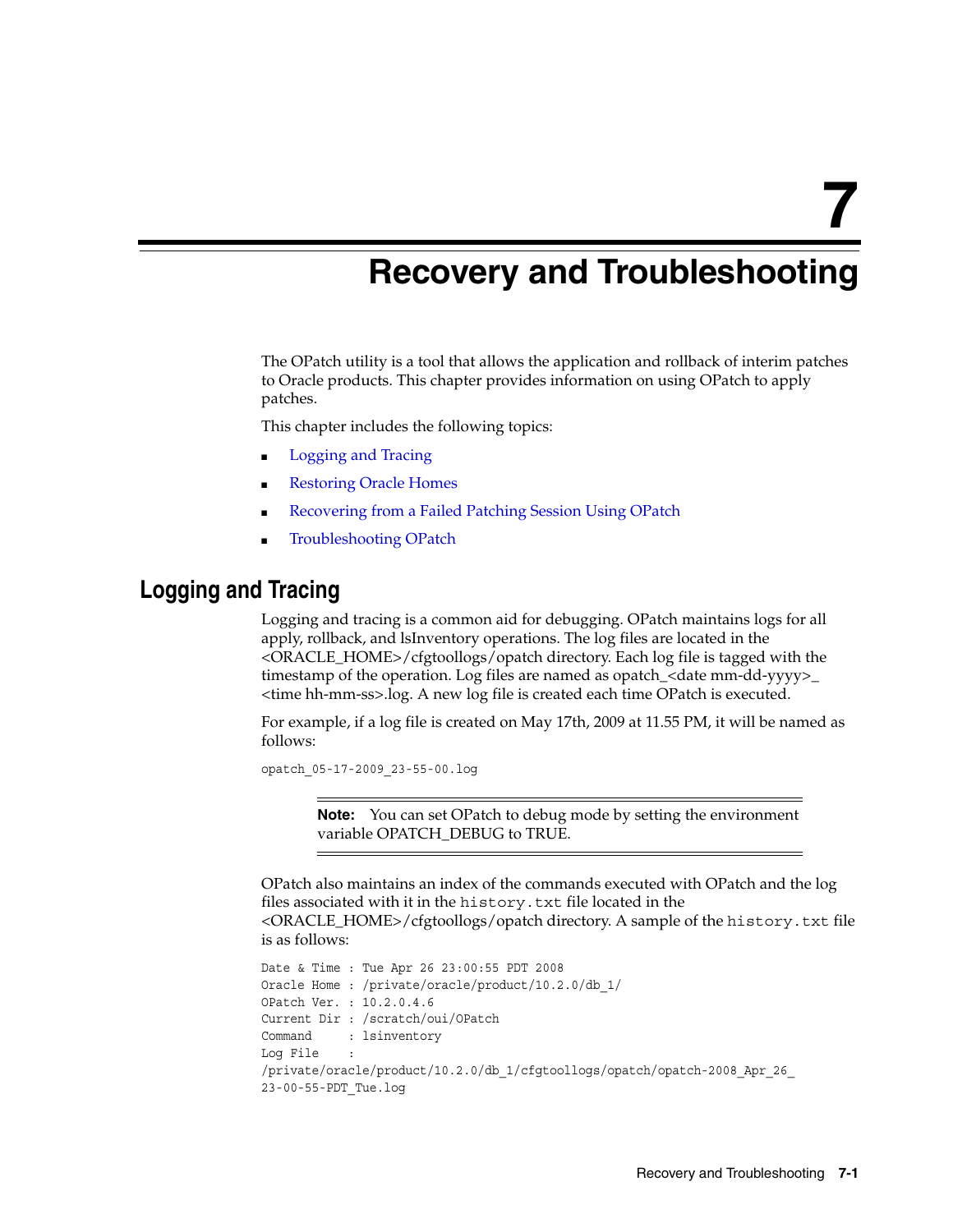OPatch follows the Oracle Diagnostic Logging (ODL) Guidelines. You can set the log level by using the available -logLevel <level> option. This option controls the amount of logging OPatch performs according to the ODL guidelines.

OPatch supports the following log levels:

- **SEVERE**
- **WARNING**
- INFO
- **CONFIG**
- FINE
- **FINER**
- **FINEST**

## <span id="page-43-0"></span>**Restoring Oracle Homes**

Every time you apply a patch, you make changes to your inventory. Sometimes that change may corrupt the inventory. You can use the restore.sh or restore.bat script that comes with OPatch to remove any changes that were made to the inventory after the patch application.

When you apply a patch, OPatch creates a snapshot of your inventory and stores it in \$ORACLE\_HOME/.patch\_storage/<patch-id\_timestamp> directory. OPatch 10.2 supports maintaining versions of patches. You can have two or more different versions of the same patch (with the same patch ID). This version information is stored in the OPatch metadata.

If your inventory is corrupted, you need to perform the following steps to return the application to its last known good state:

- **1.** Ensure that the environment variable ORACLE\_HOME is set properly.
- **2.** Navigate to the \$ORACLE\_HOME/.patch\_storage/<patch-id\_timestamp> directory and execute the restore command:

```
For INIX .
$ORACLE_HOME/.patch_storage/<patch-id_timestamp>/restore.sh
```

```
For Windows:
$ORACLE_HOME/.patch_storage/<patch-id_timestamp>/restore.bat
```
**3.** On UNIX, source the \$ORACLE HOME/.patch\_storage/<patch-id timestamp>/make.txt file (if available) as follows:

```
/bin/sh make.txt
```
# <span id="page-43-2"></span><span id="page-43-1"></span>**Recovering from a Failed Patching Session Using OPatch**

During patching, updates can occur in two phases:

- **System Update —** In this phase, the files are replaced in the Oracle home.
- **Inventory Update** In this phase, the details of the patch applied is recorded in the inventory.

The following scenarios explain how can you recover from a failed patching session: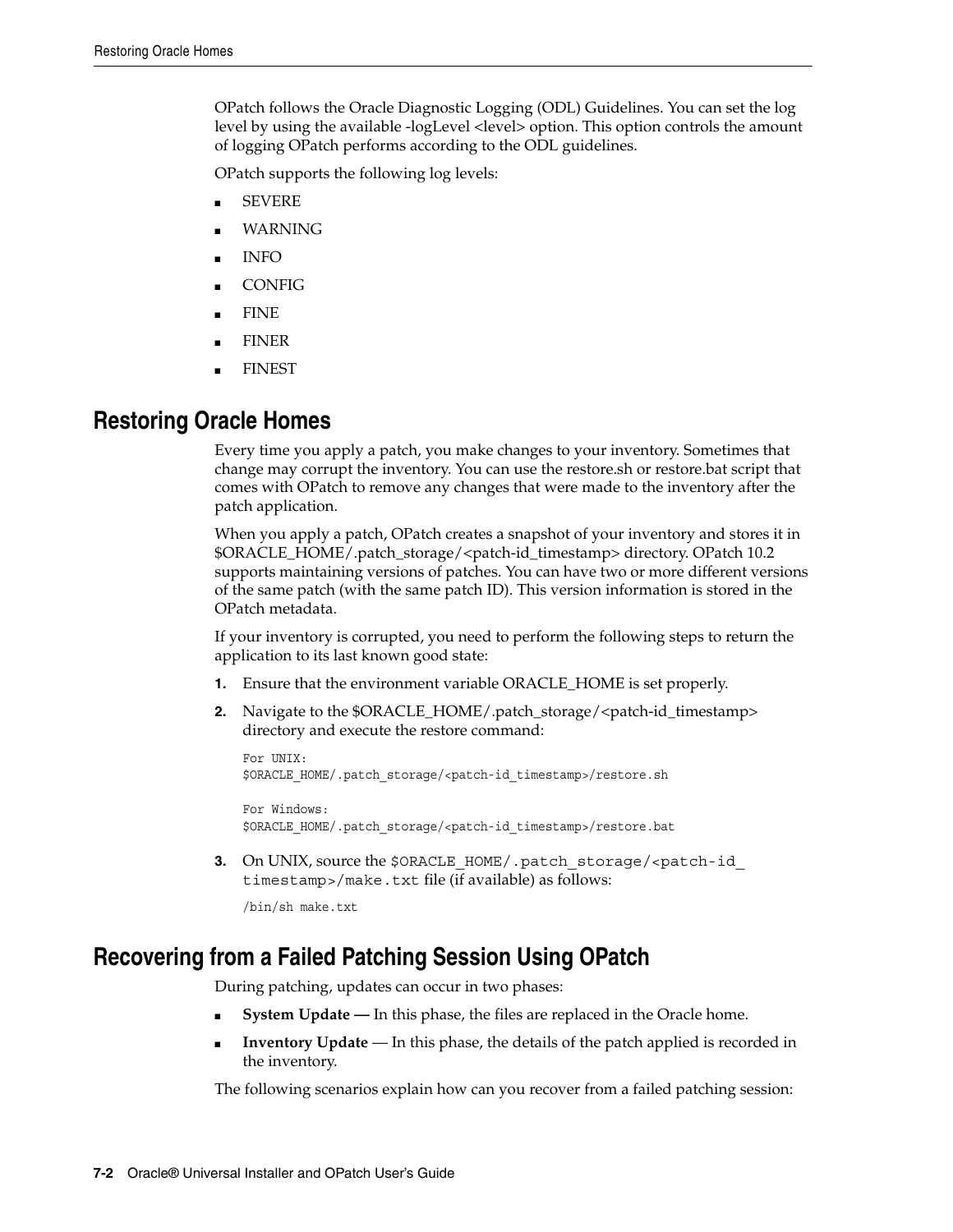**The** ORACLE\_HOME **does not appear when you execute** opatch lsinventory -detail**.**

**Cause:** The ORACLE\_HOME might be missing from the Central Inventory or the Central Inventory itself could be missing or corrupted.

**Action:** Ensure that the ORACLE\_HOME is in the Central Inventory and/or the Central Inventory is not missing or corrupted.

**The** ORACLE\_HOME **is listed when you execute** opatch lsinventory -detail**, but the products and components within the ORACLE\_HOME are not listed. Cause:** The inventory within the ORACLE\_HOME (local inventory) could be missing or corrupted.

**Action:** If the local inventory is corrupted or lost for any reason, just restore the ORACLE\_HOME/inventory if it had been backed up. If a back-up does not exist, you may have to reinstall the software.

**When you apply or rollback a patch, you receive an interim inventory update exception.**

**Cause:** This occurs when the files on the system are patched, but the inventory update has failed. This may be due to a corrupted inventory.

**Action:** Perform the following steps:

- **1.** Ensure that the environment variable ORACLE\_HOME is set properly.
- **2.** Navigate to the \$ORACLE\_HOME/.patch\_storage/<patch-id\_timestamp> directory and execute the restore command:

For UNIX: \$ORACLE\_HOME/.patch\_storage/<patch-id\_timestamp>/restore.sh

For Windows: \$ORACLE\_HOME/.patch\_storage/<patch-id\_timestamp>/restore.bat

**3.** On UNIX, source the \$ORACLE\_HOME/.patch\_storage/<patch-id\_ timestamp>/make.txt file (if available) as follows:

/bin/sh make.txt

#### **When you apply or rollback a patch, you receive an OiiOneoffException exception.**

**Cause:** This occurs when the files on the system are patched, but the inventory update has failed. This may be because the base component of the interim patch may not be present in the inventory.

**Action:** OPatch attempts to restore the Oracle home automatically and provides a message for this action. If OPatch does not provide a message stating that it has restored the Oracle home, perform the following steps:

- **1.** Ensure that the environment variable ORACLE\_HOME is set properly.
- **2.** Navigate to the \$ORACLE\_HOME/.patch\_storage/<patch-id\_timestamp> directory and execute the restore command:

For UNIX: \$ORACLE\_HOME/.patch\_storage/<patch-id\_timestamp>/restore.sh For Windows:

\$ORACLE\_HOME/.patch\_storage/<patch-id\_timestamp>/restore.bat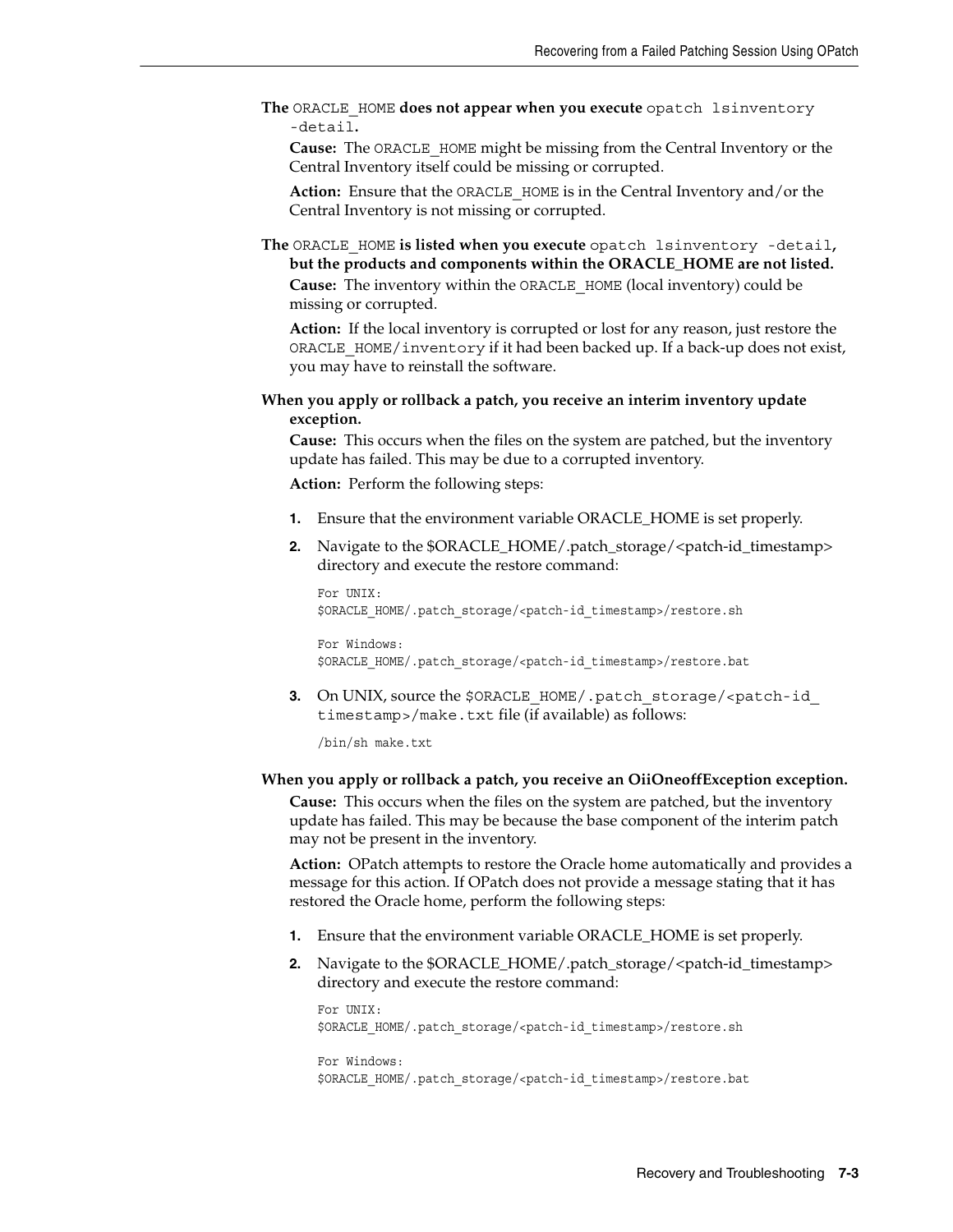**3.** On UNIX, source the \$ORACLE\_HOME/.patch\_storage/<patch-id timestamp>/make.txt file (if available) as follows:

/bin/sh make.txt

**When you apply a patch and execute opatch lsinventory, it does not return anything. Cause:** This may be due to losing all the patches applied before the application of the current patch, or the patches might not have been updated in the inventory.

**Action:** Perform the following steps:

**1.** Navigate to the \$ORACLE\_HOME/.patch\_storage/<patch-id\_timestamp> directory and execute the restore command:

```
For UNIX:
$ORACLE_HOME/.patch_storage/<patch-id_timestamp>/restore.sh
```

```
For Windows:
$ORACLE_HOME/.patch_storage/<patch-id_timestamp>/restore.bat
```
**2.** On UNIX, source the \$ORACLE\_HOME/.patch\_storage/<patch-id timestamp>/make.txt file (if available) as follows:

/bin/sh make.txt

**3.** If the files are properly patched, but the information is not updated in the inventory, execute the following command:

\$ORACLE\_HOME/OPatch/opatch apply -no\_sysmod <Path\_To\_Patch>

Ensure that the patch has been applied and recorded properly in the inventory by executing the following command:

\$ORACLE\_HOME/OPatch/opatch lsinventory -detail

**4.** If the files are still not patched properly, but you are able to see the patch in the lsinventory flag, you need to reapply the patch using the no\_inventory flag:

\$ORACLE HOME/OPatch/opatch apply -no inventory <Path To Patch>

**When you apply a patch and execute opatch lsinventory, it does not return the details of the patch applied.**

**Cause:** This may be because OPatch may not have recorded the details of this patch in the inventory.

**Action:** Perform the following steps:

**1.** Navigate to the \$ORACLE\_HOME/.patch\_storage/<patch-id\_timestamp> directory and execute the restore command:

```
For UNIX:
$ORACLE_HOME/.patch_storage/<patch-id_timestamp>/restore.sh
```

```
For Windows:
$ORACLE_HOME/.patch_storage/<patch-id_timestamp>/restore.bat
```
**2.** On UNIX, source the \$ORACLE\_HOME/.patch\_storage/<patch-id timestamp>/make.txt file (if available) as follows:

/bin/sh make.txt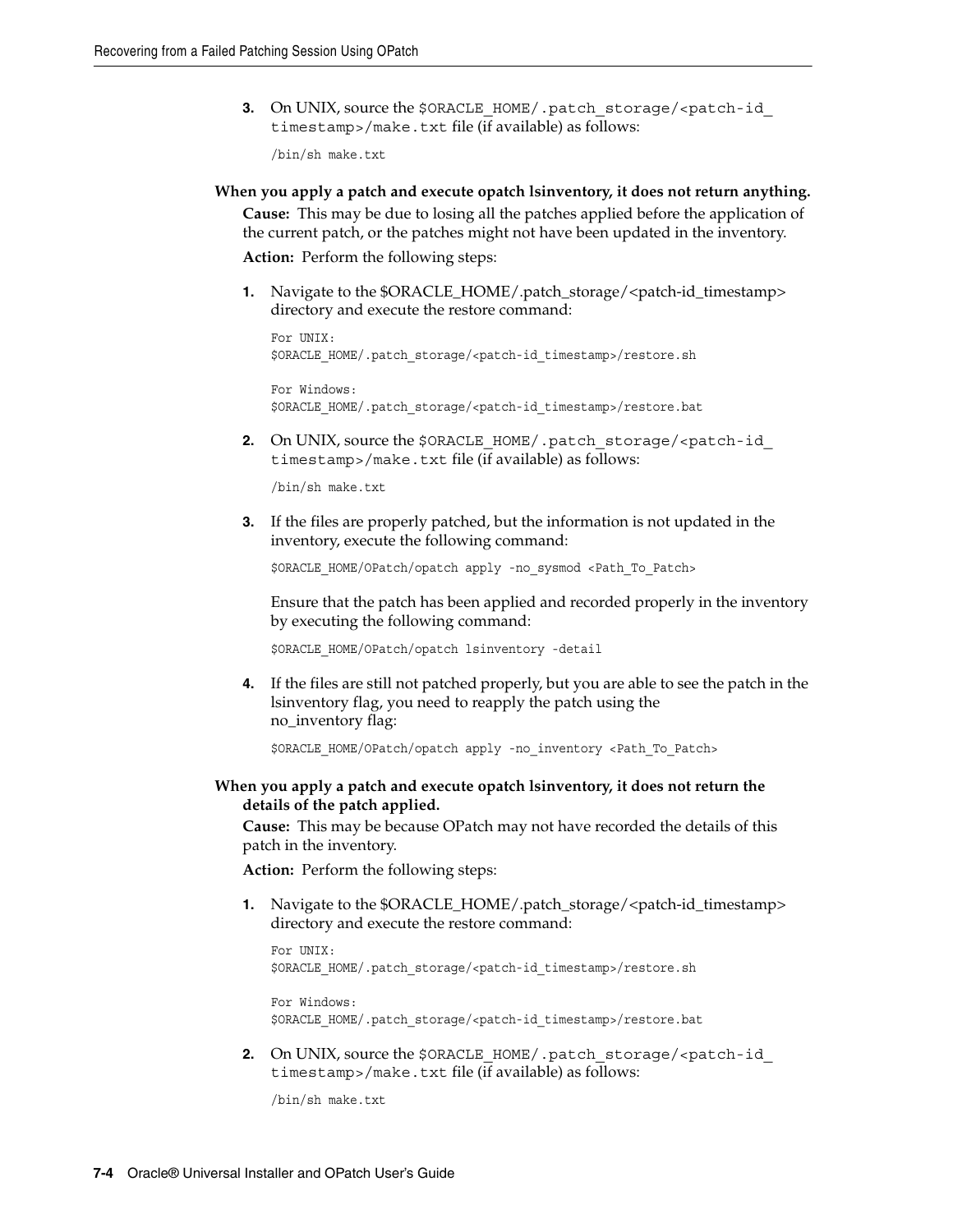**3.** If the files are properly patched, but the information is not updated in the inventory, execute the following command:

\$ORACLE\_HOME/OPatch/opatch apply -no\_sysmod <Path\_To\_Patch>

Ensure that the patch has been applied and recorded properly in the inventory by executing the following command:

\$ORACLE\_HOME/OPatch/opatch lsinventory -detail

**When you press Ctrl + C during the application or rollback of a patch and execute opatch lsinventory, it does not return the details of the patch applied or rolled back.**

**Cause:** This may be because OPatch might have stopped the application or rollback of the patch upon pressing  $Ctrl + C$ .

**Action:** Perform the following steps:

- **1.** Ensure that the environment variable ORACLE\_HOME is set properly.
- **2.** Navigate to the \$ORACLE\_HOME/.patch\_storage/<patch-id\_timestamp> directory and execute the restore command if it is available:

```
For UNIX:
$ORACLE_HOME/.patch_storage/<patch-id_timestamp>/restore.sh
```

```
For Windows:
$ORACLE_HOME/.patch_storage/<patch-id_timestamp>/restore.bat
```
**3.** On UNIX, source the \$ORACLE\_HOME/.patch\_storage/<patch-id\_ timestamp>/make.txt file (if available) as follows:

/bin/sh make.txt

#### **When you apply a patch, the process quit when OPatch failed to relink and prompted to continue.**

**Cause:** This may be due to relink failure.

**Action:** Perform the following steps:

- **1.** Ensure that the environment variable ORACLE\_HOME is set properly.
- **2.** Navigate to the \$ORACLE\_HOME/.patch\_storage/<patch-id\_timestamp> directory and execute the restore command.

```
For UNIX:
$ORACLE_HOME/.patch_storage/<patch-id_timestamp>/restore.sh
```

```
For Windows:
$ORACLE_HOME/.patch_storage/<patch-id_timestamp>/restore.bat
```
**3.** Resolve the re-link failure issue by ensuring that you are able to invoke make manually on a UNIX shell. After this, apply the patch again.

### <span id="page-46-0"></span>**Oracle Real Application Clusters (RAC) Setup**

**When I apply a patch on an Oracle RAC setup, and execute 'opatch lsinventory' on the local node, the patch is not listed.**

**Cause:** This may occur if OPatch failed to update the inventory.

**Action:** Perform the following steps: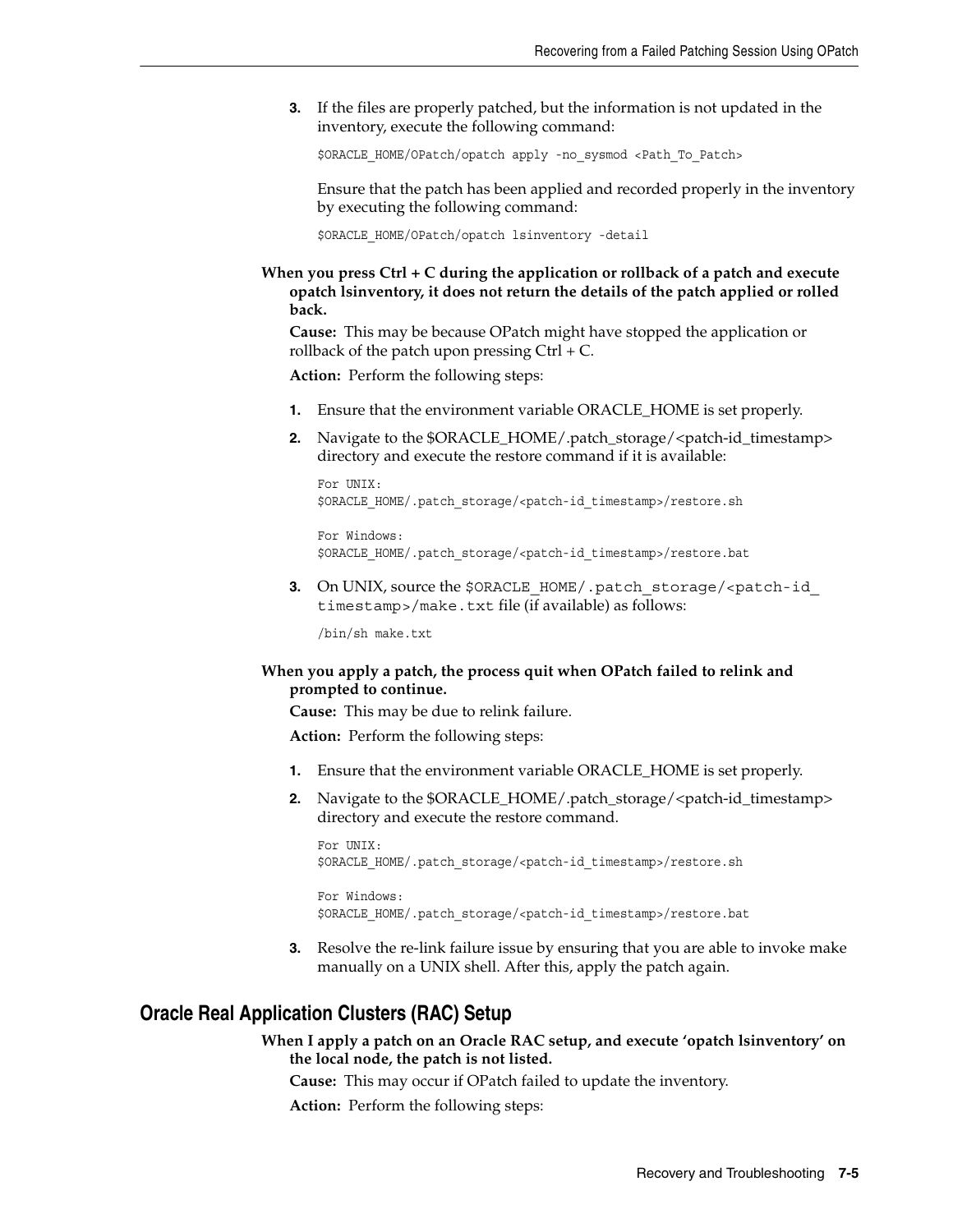- **1.** Ensure that the environment variable ORACLE\_HOME is set properly in all the nodes of the cluster.
- **2.** Navigate to the \$ORACLE\_HOME/.patch\_storage/<patch-id\_timestamp> directory of each node in the cluster and execute the restore command as follows:

```
For UNIX:
$ORACLE_HOME/.patch_storage/<patch-id_timestamp>/restore.sh
```
For Windows: \$ORACLE\_HOME/.patch\_storage/<patch-id\_timestamp>/restore.bat

**3.** On UNIX, source the \$ORACLE\_HOME/.patch\_storage/<patch-id timestamp>/make.txt file (if available) in each node of the cluster as follows:

/bin/sh make.txt

**4.** Apply the patch in each node in the cluster using the local flag:

\$ORACLE HOME/OPatch/opatch apply -local <Path To Patch>

**Note:** Ensure that all the nodes use the same OPatch version.

### **When I apply a patch on an Oracle RAC setup and execute 'opatch lsinventory' on the local node, it does not return anything.**

**Cause:** You might have lost all the patches applied earlier.

**Action:** Perform the following steps:

- **1.** Ensure that the environment variable ORACLE\_HOME is set properly in each node in the cluster.
- **2.** Navigate to the \$ORACLE\_HOME/.patch\_storage/<patch-id\_timestamp> directory and execute the restore command in each node in the cluster.

```
For UNIX:
$ORACLE_HOME/.patch_storage/<patch-id_timestamp>/restore.sh
```

```
For Windows:
$ORACLE_HOME/.patch_storage/<patch-id_timestamp>/restore.bat
```
**3.** On UNIX, source the \$ORACLE\_HOME/.patch\_storage/<patch-id timestamp>/make.txt file (if available) in each node as follows:

/bin/sh make.txt

**4.** Apply the patch in each node using the local flag:

\$ORACLE\_HOME/OPatch/opatch apply -local <Path\_To\_Patch>

**Note:** Ensure that all the nodes use the same OPatch version.

**When I rollback a patch on an Oracle RAC setup and execute 'opatch lsinventory' on the local node, it shows that the patch was not removed.**

**Cause:** This may occur if OPatch failed to update the inventory.

**Action:** Perform the following steps: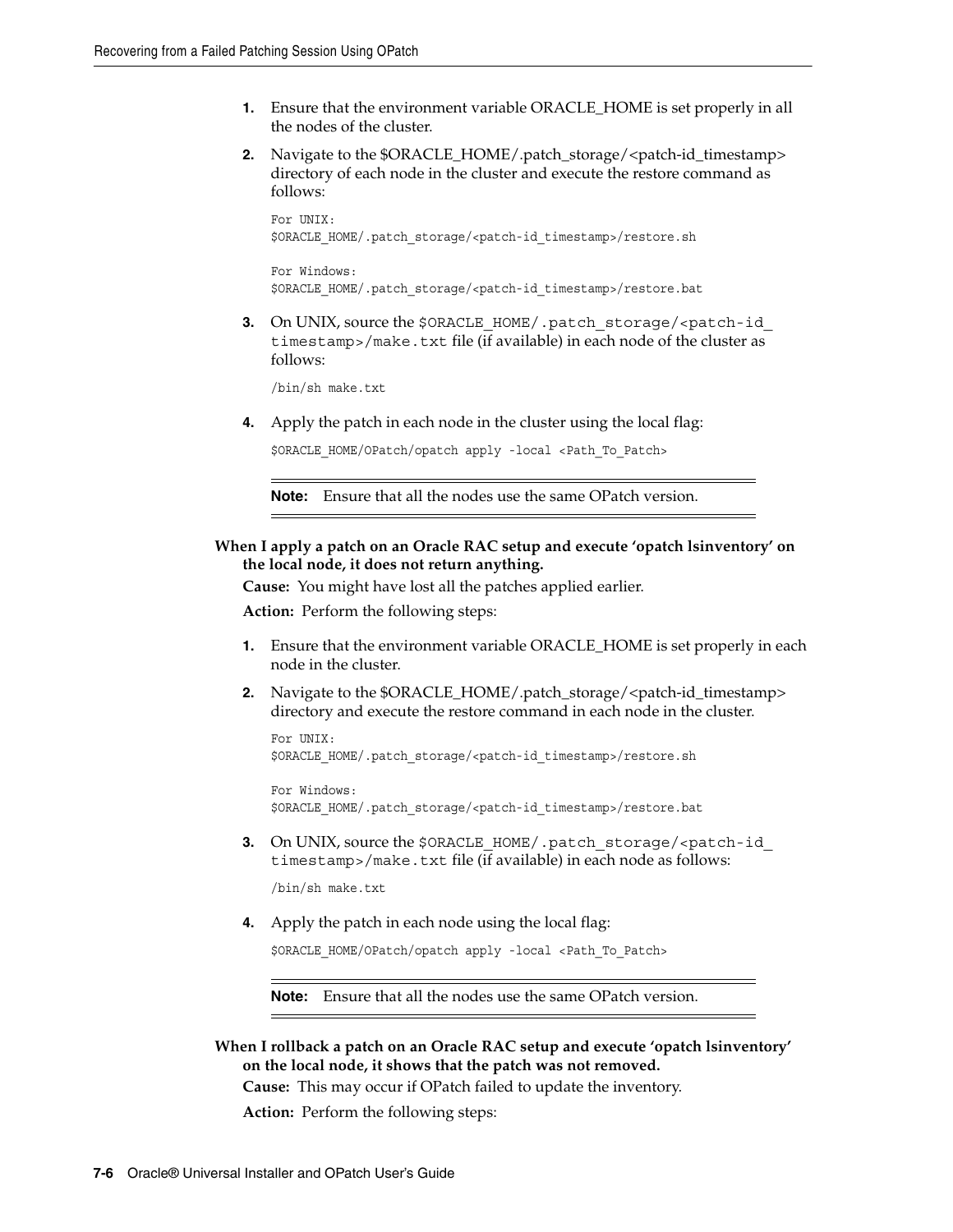- **1.** Ensure that the environment variable ORACLE\_HOME is set properly in each node in the cluster.
- **2.** Navigate to the \$ORACLE\_HOME/.patch\_storage/ <patch-id\_timestamp> directory in each node in the cluster and execute the restore command as follows:

For UNIX: \$ORACLE\_HOME/.patch\_storage/<patch-id\_timestamp>/restore.sh

For Windows: \$ORACLE\_HOME/.patch\_storage/<patch-id\_timestamp>/restore.bat

**3.** On UNIX, source the \$ORACLE\_HOME/.patch\_storage/<patch-id timestamp>/make.txt file (if available) in each node in the cluster as follows:

/bin/sh make.txt

**4.** Roll back the patch in all the nodes in the cluster using the local flag:

\$ORACLE\_HOME/OPatch/opatch rollback -local -id <Patch\_ID>

**Note:** Ensure that all the nodes use the same OPatch version.

### **When I roll back a patch on an Oracle RAC setup and execute 'opatch lsinventory' on the local node, it does not return anything.**

**Cause:** You might have lost all the patches applied earlier.

**Action:** Perform the following steps:

- **1.** Ensure that the environment variable ORACLE\_HOME is set properly in each node in the cluster.
- **2.** Navigate to the \$ORACLE\_HOME/.patch\_storage/<patch-id\_timestamp> directory and execute the restore command in each node in the cluster:

For UNIX: \$ORACLE\_HOME/.patch\_storage/<patch-id\_timestamp>/restore.sh

For Windows: \$ORACLE\_HOME/.patch\_storage/<patch-id\_timestamp>/restore.bat

**3.** On UNIX, source the \$ORACLE\_HOME/.patch\_storage/<patch-id timestamp>/make.txt file (if available) as follows:

/bin/sh make.txt

**4.** Roll back the patch in the local node using the local flag:

\$ORACLE\_HOME/OPatch/opatch rollback -local -id <Patch\_ID>

**5.** Roll back the patch on the other nodes also using local flag.

**Note:** Ensure that all the nodes use the same OPatch version.

**When I apply a patch on an Oracle RAC setup, the patching in one node is fine (both the files and the inventory are fine), but I am not sure about the other nodes.**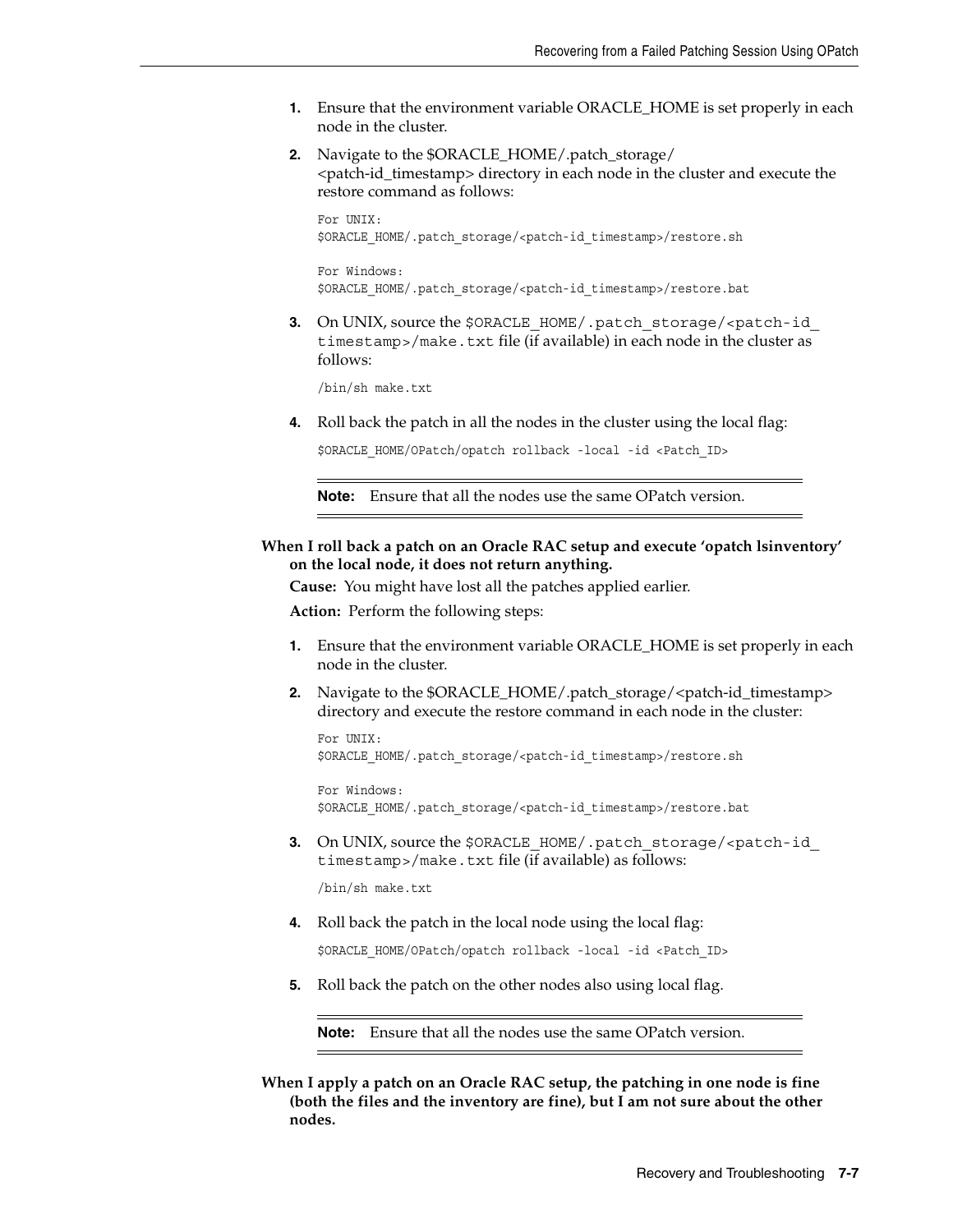**Cause:** This may be due to a failed system or inventory update.

**Action:** Perform the following steps:

- **1.** Copy the Oracle home from the node that is fine to the other nodes.
- **2.** After copying the Oracle home, make sure that the ORACLE HOME/inventory/ContentsXML/comps.xml file has the latest time stamp.

**Note:** On Unix, use touch to change the time stamp.

- **3.** Update the nodes of the cluster. For more information on updating the nodes of the cluster, refer to the *Oracle Universal Installer User's Guide*.
- **4.** Ensure that all the prerequisite checks listed in [Chapter 3, "OPatch Prerequisite](#page-10-5)  [Checks"](#page-10-5) pass.

**When I apply a patch on an Oracle RAC setup, the patching in one node is fine, but when I execute 'opatch lsinventory' on the other nodes, the patch is not listed.**

**Cause:** This may be due to a failed system or inventory update.

**Action:** Perform the following steps:

- **1.** Copy the ORACLE\_HOME\_/inventory directory from the node that is fine to the other nodes.
- **2.** After copying the ORACLE\_HOME /inventory directory, make sure that the ORACLE\_HOME/inventory/ContentsXML/comps.xml file has the latest time stamp.

**Note:** On Unix, use touch to change the time stamp.

- **3.** Update the nodes of the cluster. For more information on updating the nodes of the cluster, see the *Oracle Universal Installer User's Guide*.
- **4.** Ensure that all the prerequisite checks listed in the section [Chapter 3, "OPatch](#page-10-5)  [Prerequisite Checks"](#page-10-5) pass.
- **When I apply or roll back a patch on an Oracle RAC setup, I am not able to apply or roll back the patch on all nodes.**

**Cause:** This may occur if the nodes are not properly updated.

**Action:** Perform any one or more of the following:

- Ensure that all the nodes in the cluster are up-to-date. If they are not, update the nodes of the cluster. For more information on updating the nodes of the cluster, see the *Oracle Universal Installer User's Guide*.
- Execute the appropriate command on all nodes of the cluster as follows:

opatch apply -local [patch\_location]

opatch rollback -local [patch\_location]

Execute the appropriate command on the local node of the cluster as follows:

opatch apply [-local\_node (node\_name)] [-remote\_nodes (comma-separated node\_names)]

opatch rollback [-local\_node (node\_name)] [-remote\_nodes (comma-separated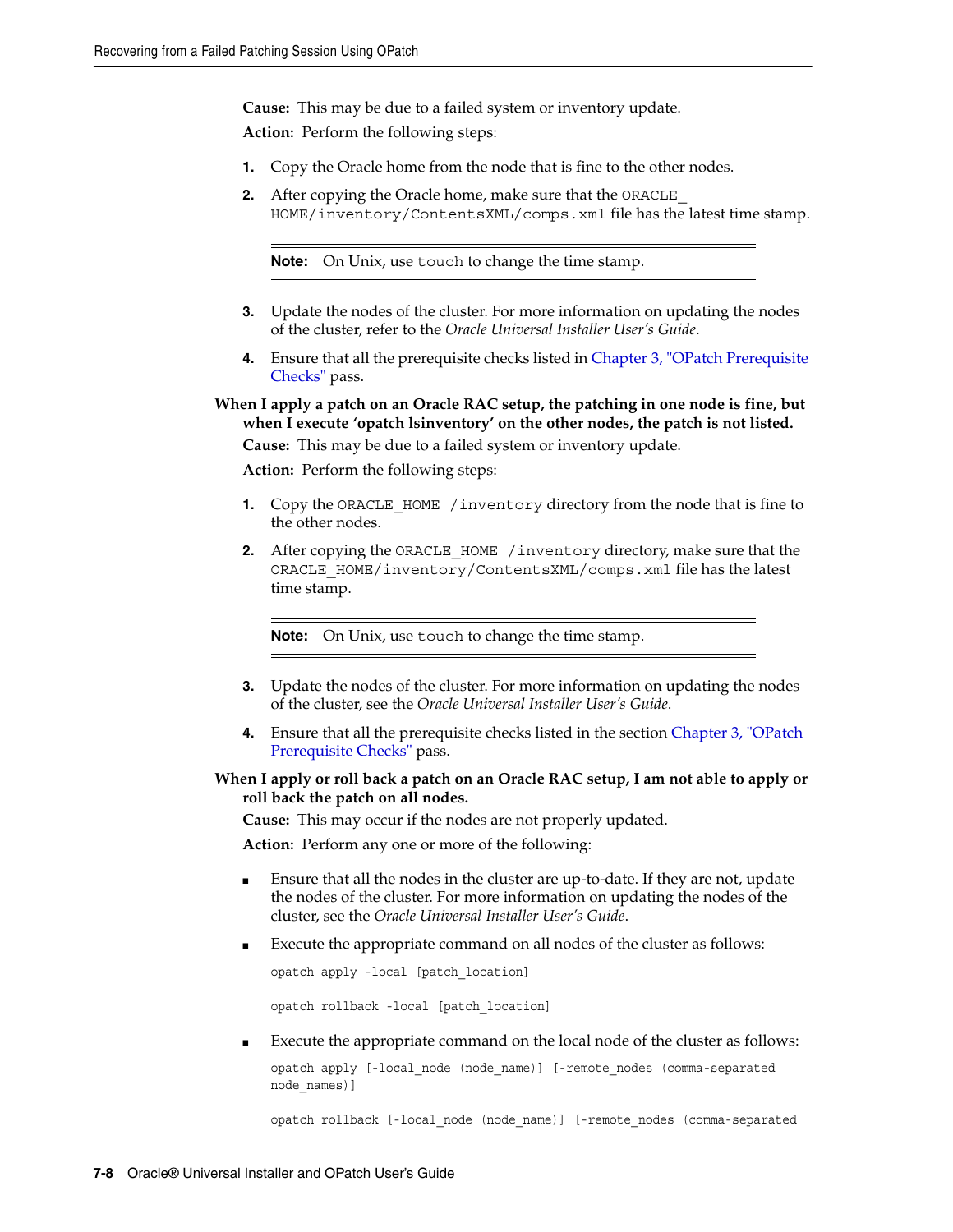```
node_names)]
```
# <span id="page-50-0"></span>**Troubleshooting OPatch**

This section provides solutions to errors that may occur during patch application.

- Not a valid patch area
- OPatch cannot find system commands like fuser and make
- Unable to remove a partially-installed interim patch

### **Not a valid patch area**

**Cause:** The directory that the OPatch utility is using to do the patch does not match the template for what it is checking. This can also occur when the utility is run from an invalid shiphome directory.

**Action:** When starting the OPatch utility, the directory needs the following:

- /etc directory that has the metadata files.
- /files directory that has the payload files.
- The /etc/config/inventory file and the actions file under the same directory.

If you did not start the OPatch utility from the *patch\_id* directory, you can use the following command:

opatch apply /<Patch\_Shiphome>

### **OPatch cannot find system commands like fuser and make**

**Cause:** The OPatch utility uses fuser on UNIX systems to check for active Oracle instances. On certain hp-ux systems, only a super-user can run fuser.

**Action:** Perform the following steps to resolve this problem:

**1.** Set / tmp in your PATH.

For more information, refer to ["Check for System Commands" on page 3-2.](#page-11-5)

- **2.** Create an empty file named fuser.
- **3.** Shut down the Oracle instances.
- **4.** Run the OPatch utility.

**Caution:** Another way to resolve this problem is to give executable permission to other users for fuser. However, this exposes a potential security risk in the system and is not recommended.

### **Unable to remove a partially-installed interim patch**

**Cause:** Interruption in the patching process is the potential cause for this problem. This may occur if you press CTRL+C during the patching process. If the error is the one that OPatch detects, it automatically resolves it.

**Action:** Perform the following steps:

- **1.** Ensure that the environment variable ORACLE\_HOME is set properly.
- **2.** Navigate to the \$ORACLE\_HOME/.patch\_storage/<patch-id\_timestamp> directory and execute the restore command as follows: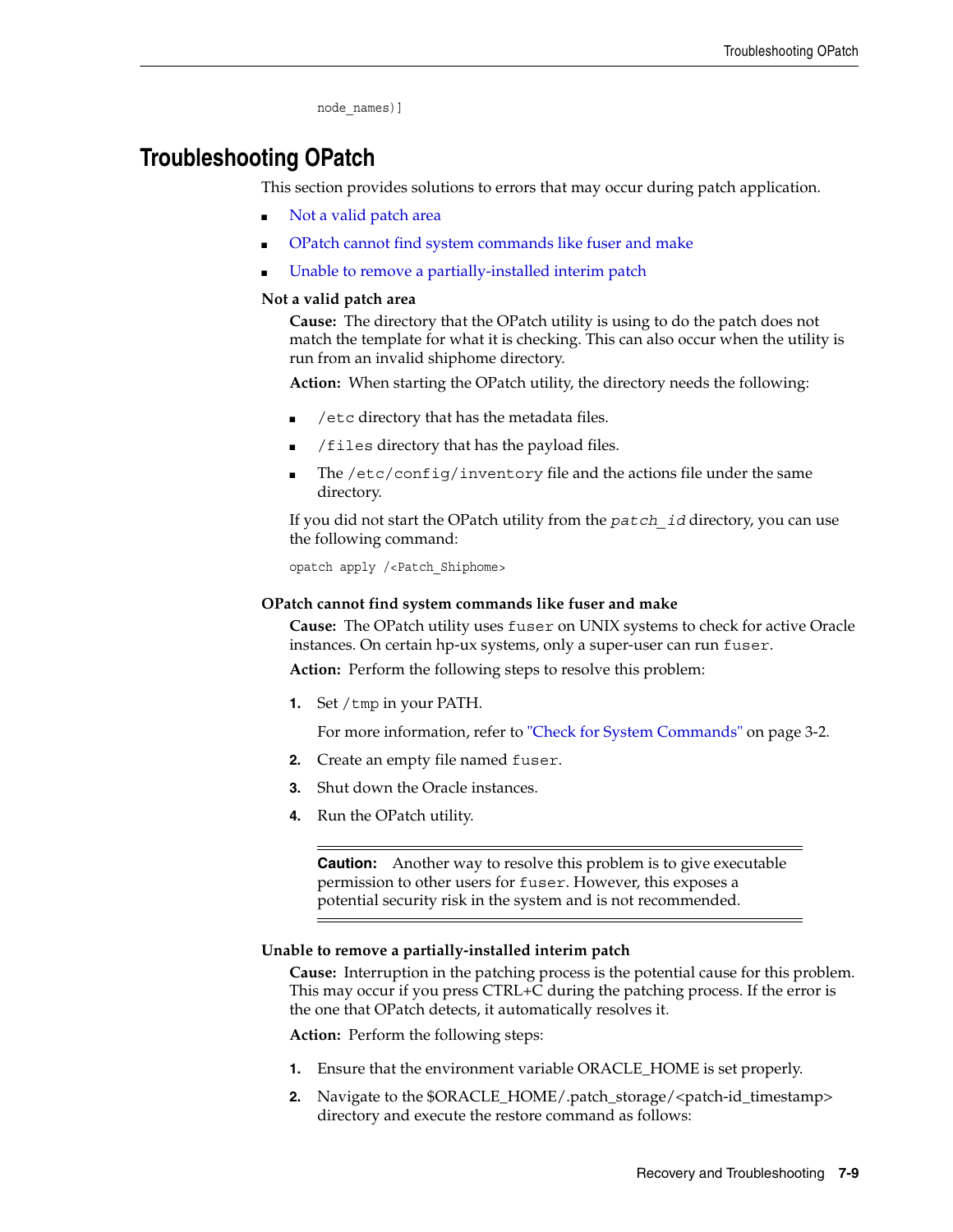For UNIX: \$ORACLE\_HOME/.patch\_storage/<patch-id\_timestamp>/restore.sh For Windows:

\$ORACLE\_HOME/.patch\_storage/<patch-id\_timestamp>/restore.bat

**3.** On UNIX, source the \$ORACLE\_HOME/.patch\_storage/<patch-id timestamp>/make.txt file (if available) as follows:

/bin/sh make.txt

## <span id="page-51-0"></span>**Frequently Asked Questions**

This section answers the frequently asked questions for OPatch.

**When I apply a patch I get an error that reads "Failed to load the patch object." Possible causes are: The specified path is not an interim patch shiphome. Meta-data files are missing from the patch area ". What do I do?**

This simply means the directory OPatch is using to find the patch doesn't match the template it is checking for. For more information on this error, see "Not a valid patch area" in section ["Troubleshooting OPatch" on page 7-9](#page-50-0).

#### **When I apply a patch I get an error that reads "Syntax error.....Patch location not valid". What do I do?**

This simply means that the patch location that you specify is an invalid one. Give the correct patch location and apply the patch again.

#### **When I apply a patch I get an error that reads "Exception in thread "main" java.lang.NoClassDefFoundError: <Class Name>". What do I do?**

This may be due to OPatch not able to find the particular class listed in the error, which is supposed to be located inside \$ORACLE\_HOME/OPatch/jlib/opatch.jar file. Check if you have the particular class file there. To check this, execute the following command; the missing class file will be printed out:

cd \$ORACLE\_HOME/OPatch/jlib jar tf opatch.jar <Class File Name>.class

It is recommended that you contact Oracle support when you encounter this error.

Another reason might be having done a file transfer of OPatch in a non-binary mode.

**When I apply a patch, I get an error that reads "OPatch cannot find the required command 'ar' from Property file and your PATH". What do I do?**

'ar' is a command used by OPatch. This message may appear if OPatch is not able to locate this command.

For more details and work-around for this problem, refer to "OPatch cannot find system commands like fuser, make" in section ["Troubleshooting OPatch" on page 7-9.](#page-50-0)

**When I apply a patch, I get an error that reads "OPatch cannot find the required command 'fuser' from Property file and your PATH". What do I do?**

'fuser' is a command used by OPatch. This message may appear if OPatch is not able to locate this command.

For more details and work-around for this problem, see "OPatch cannot find system commands like fuser, make" in section ["Troubleshooting OPatch" on page 7-9](#page-50-0).

**How do I get the information about a patch that I applied long back?**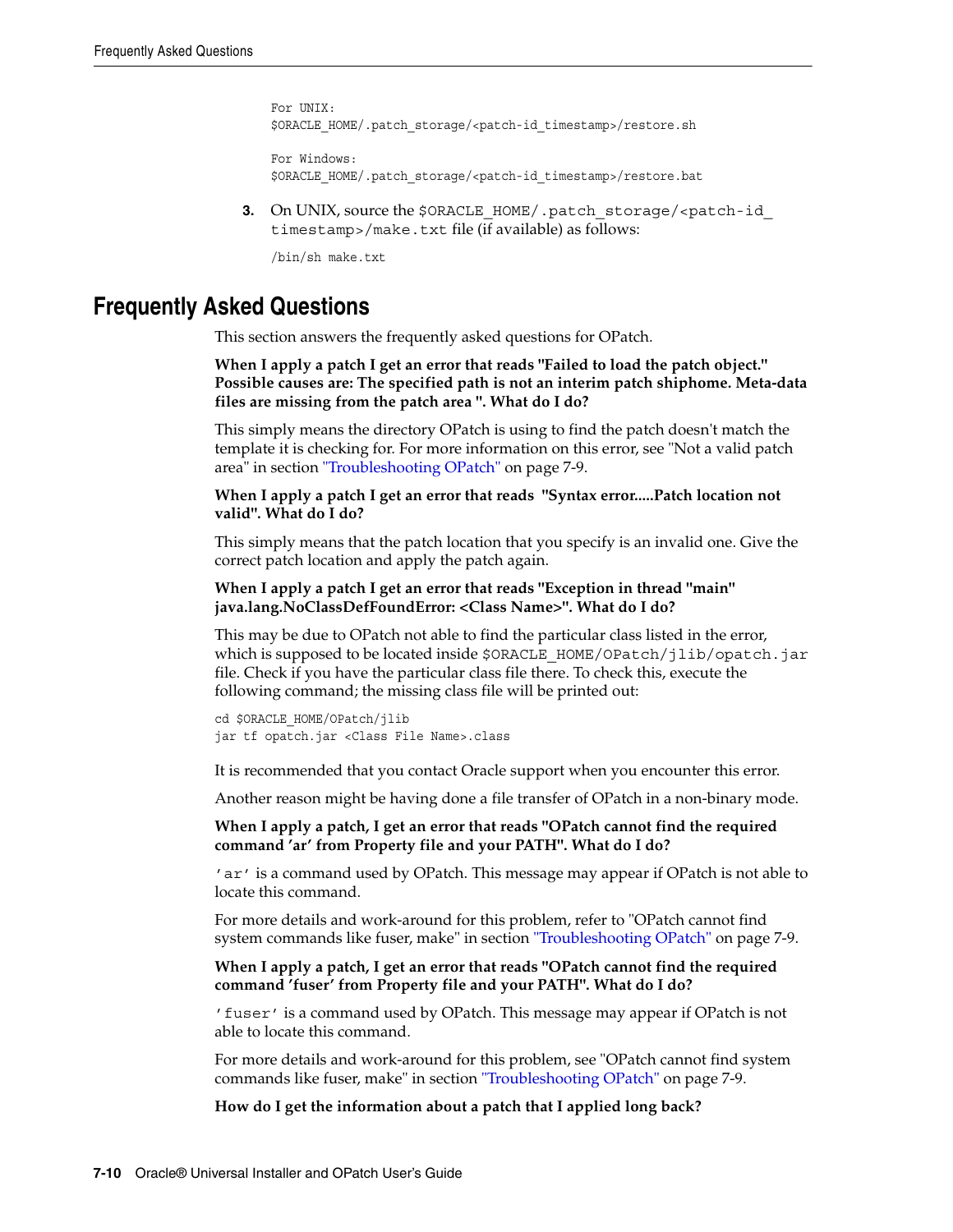You can look at the folder \$ORACLE\_HOME/.patch\_storage/<patch-id timestamp>. It has detailed information about the patch. You can also use opatch lsinventory -detail to see the files that have been modified by the patch.

#### **Where do I get the OPatch 10.2 log files?**

You can look at the folder \$ORACLE\_HOME/cfgtoollogs/opatch for OPatch 10.2 log files.

#### **How do I find out a list of Oracle home(s) for a host?**

To find out the list of Oracle home(s) in a host, use the command  $l$  sinventory -all.

#### **How can I minimize the downtime when applying a patch to a Real Application Clusters setup?**

You can minimize the downtime when applying a patch to a Real Application Clusters setup by doing Minimum Downtime Patching. For more information refer to section ["Minimum Downtime Patching" on page 5-3.](#page-34-3)

#### **Can I stop applying a patch after applying it to a few nodes? What are the possible issues?**

Yes, it is possible to stop applying a patch after applying it to a few nodes. But, Oracle recommends that you do not do this.

There is a prompt that allows you to stop applying the patch. This means you cannot apply another patch until the process is restarted and all the nodes are patched or the partially applied patch is rolled back.

#### **Can I run patching in scripted mode**?

Yes, it is possible by using the command opatch <option> -silent. For more information, refer to the -silent option documented for several commands in [Chapter 4, "OPatch Utility and Commands".](#page-18-2)

#### **Before applying a patch I want to know what is the impact of the patch**?

You can use the command opatch <option> -report. For more information, refer to the -report option documented for several commands in [Chapter 4, "OPatch](#page-18-2)  [Utility and Commands".](#page-18-2)

#### **What versions of OPatch can I use with Oracle Universal Installer 10.2?**

Oracle recommends using OPatch version 10.2 from the Oracle home with Oracle Universal Installer 10.2. Also note that OPatch is compatible only with the version of Oracle Universal Installer that is installed in the Oracle home.

#### **Is Opatch 10.2 backward compatible? Can I use OPatch 10.2 to apply 9.2 and 10.1 patches?**

No, OPatch 10.2 is not backward compatible. You can use Opatch 10.2 only to apply 10.2 patches.

#### **When I apply a patch, I get an error that reads as follows:**

*"OPatchSession cannot load inventory for the given Oracle Home <Home\_Location>. Possible causes are:*

*No read or write permission to ORACLE\_HOME/.patch\_storage*

*Central Inventory is locked by another OUI instance*

*No read permission to Central Inventory*

*The lock file exists in ORACLE\_HOME/.patch\_storage*